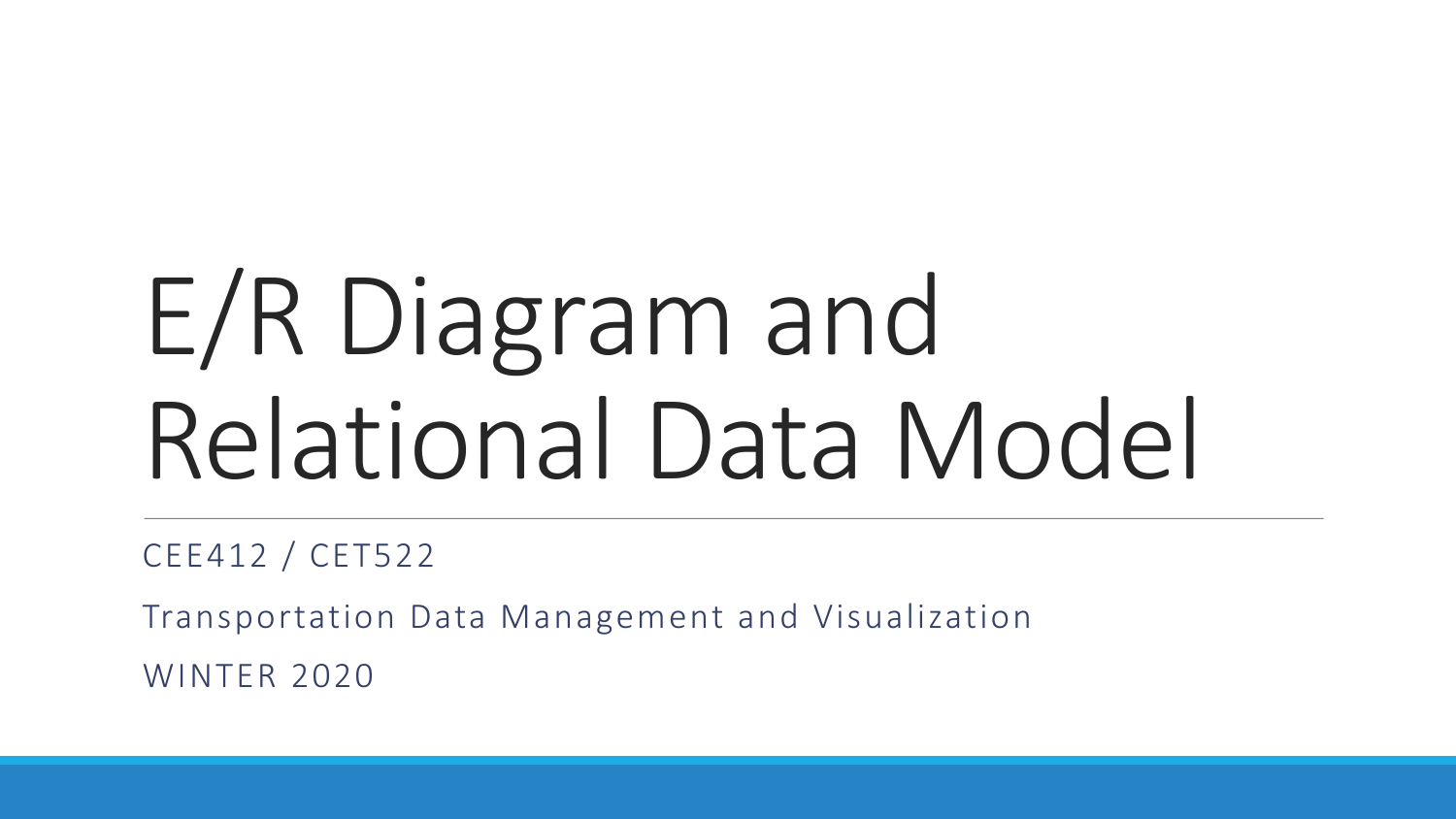### Announcements

TA

- Ziyuan Pu, Ph.D Candidate
- STAR Lab, More Hall 101
- Email: ziyuanpu@uw.edu

Assignment 1 due today

Assignment 2 out today

- Related contents will be covered today & this Friday.
- There is more than one good designs for a particular database. Be creative!
- The required reading is also a good reference for this assignment.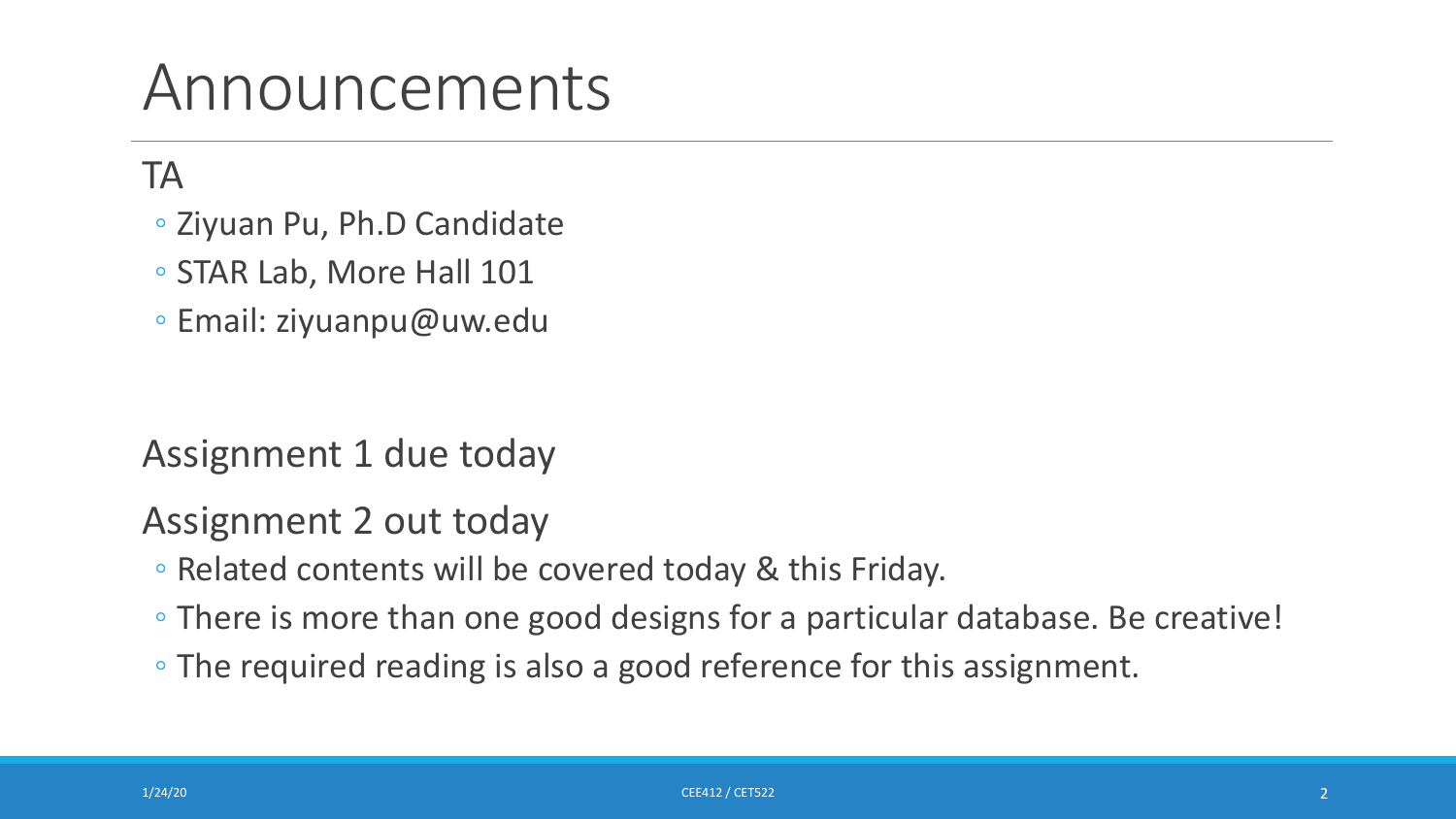### Announcements

Find your team member for class projects

- Till now, 28 undergrads and 22 grads registered.
- **Four members** per team (two team with three members).
	- $\degree$  4  $*$  11 teams + 3  $*$  2 teams = 50 teams
- At least **one grad** and **two undergrads** in each team
	- A team with one/two grads.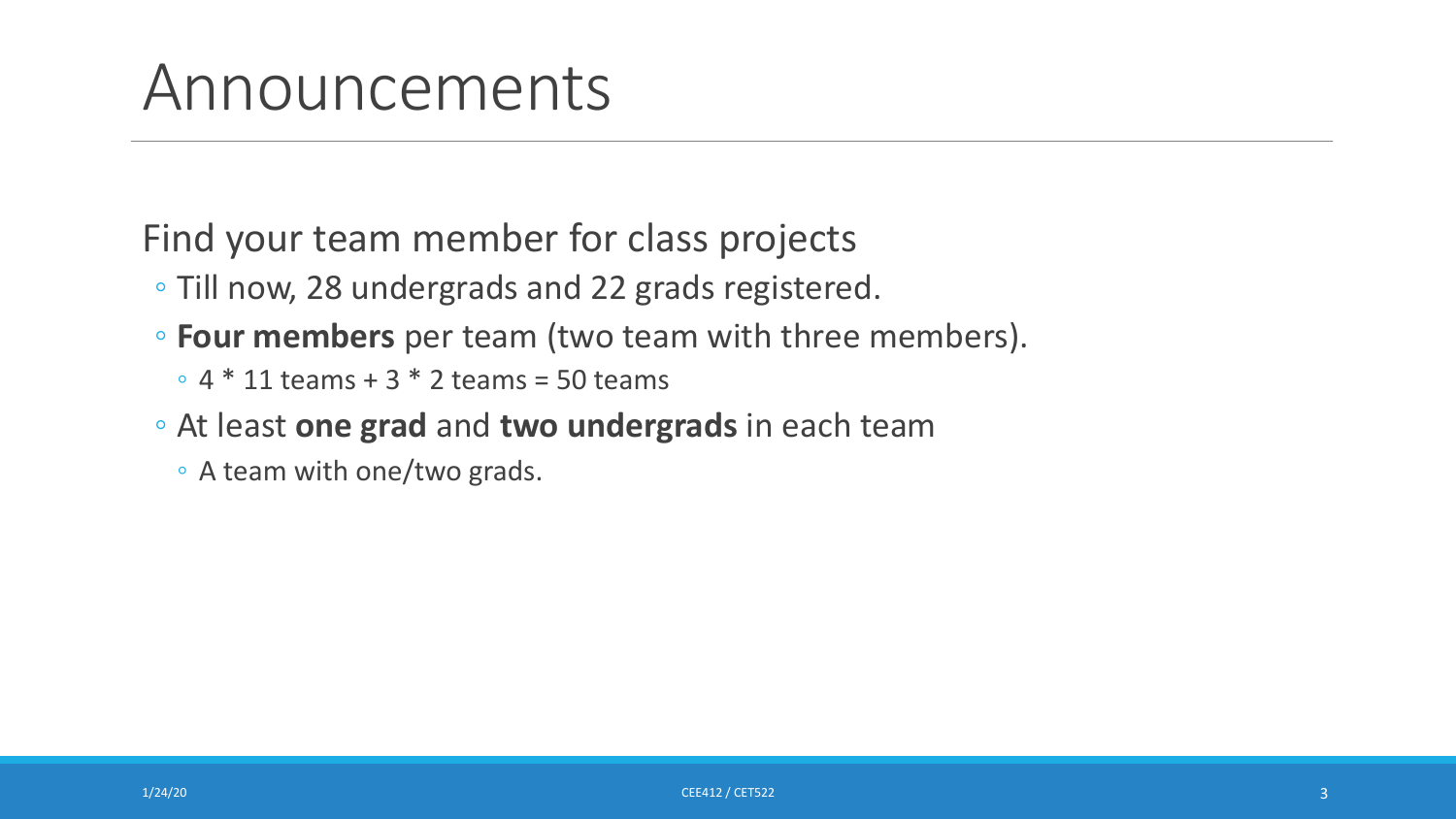# Entity/Relationship Diagrams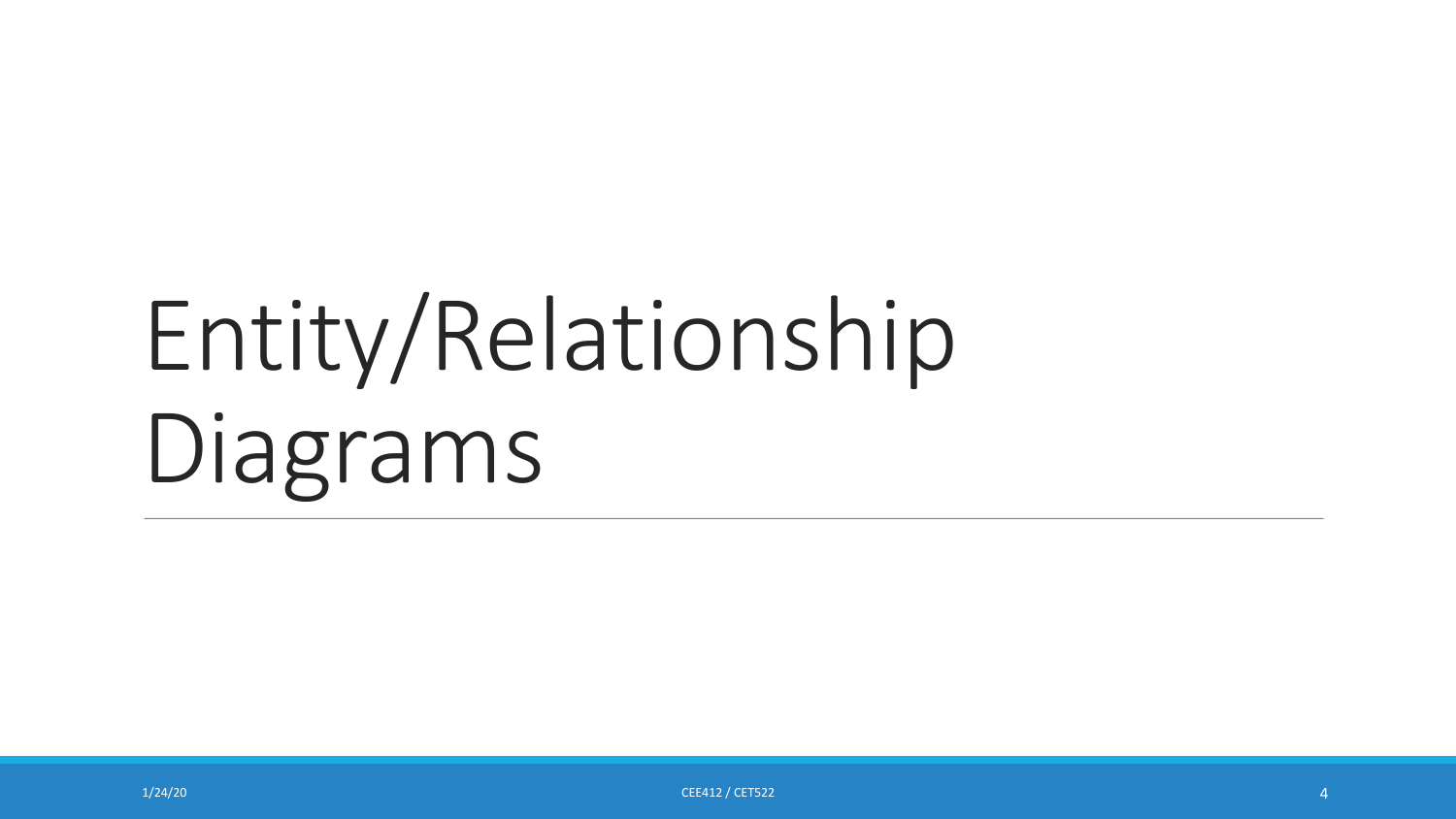### Entity/Relationship Diagrams

#### What is an E/R diagram?

- A data modeling technique
- A visual representation of entities and relationships between them
- A way for you to sketch out a database design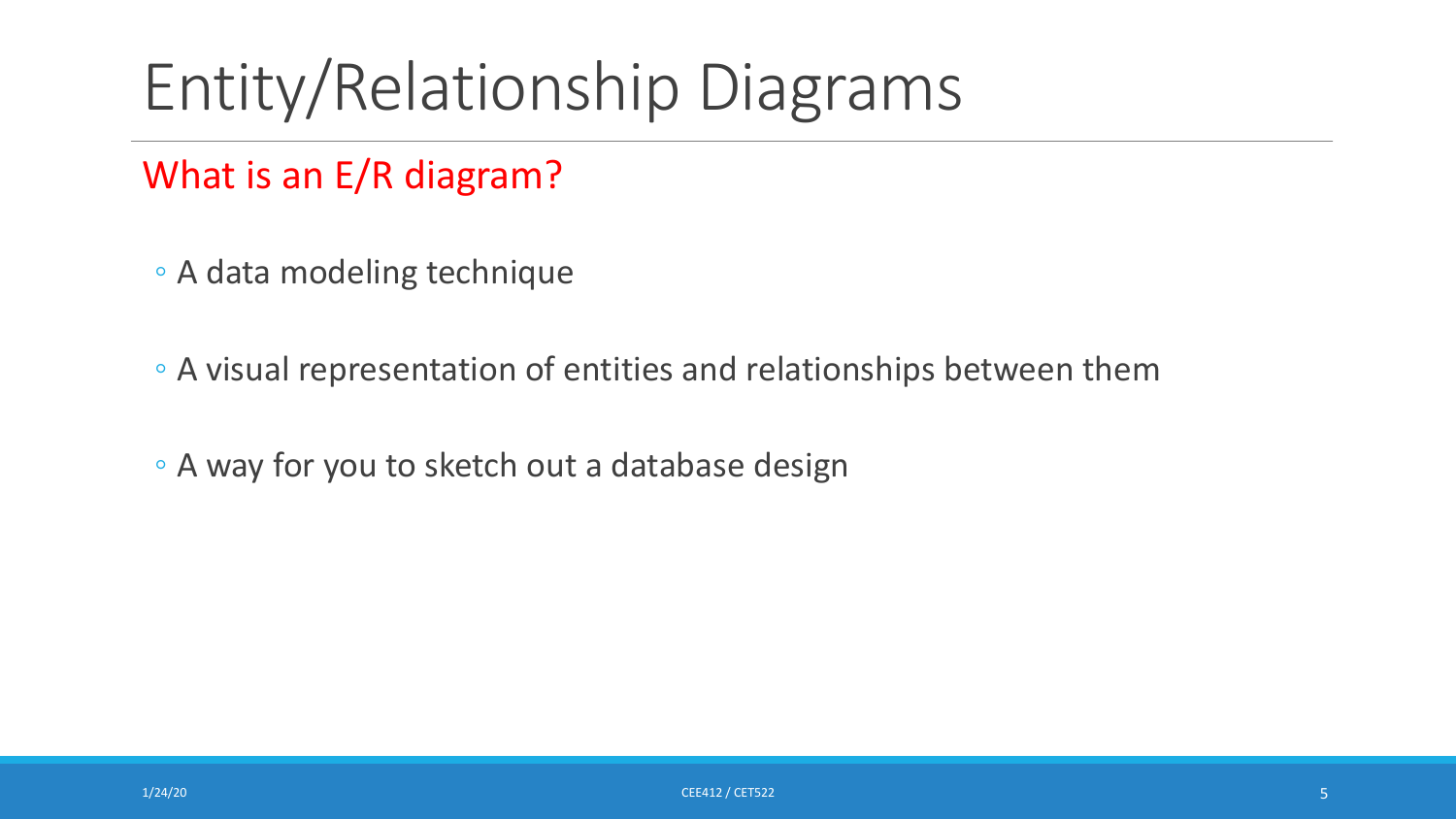### Entity/Relationship Diagrams

#### ◦ Entity sets: represented by rectangles

| <b>Products</b> | Persons |
|-----------------|---------|
|-----------------|---------|

◦ Attributes: represented by ovals



◦ Relationships: represented by diamonds

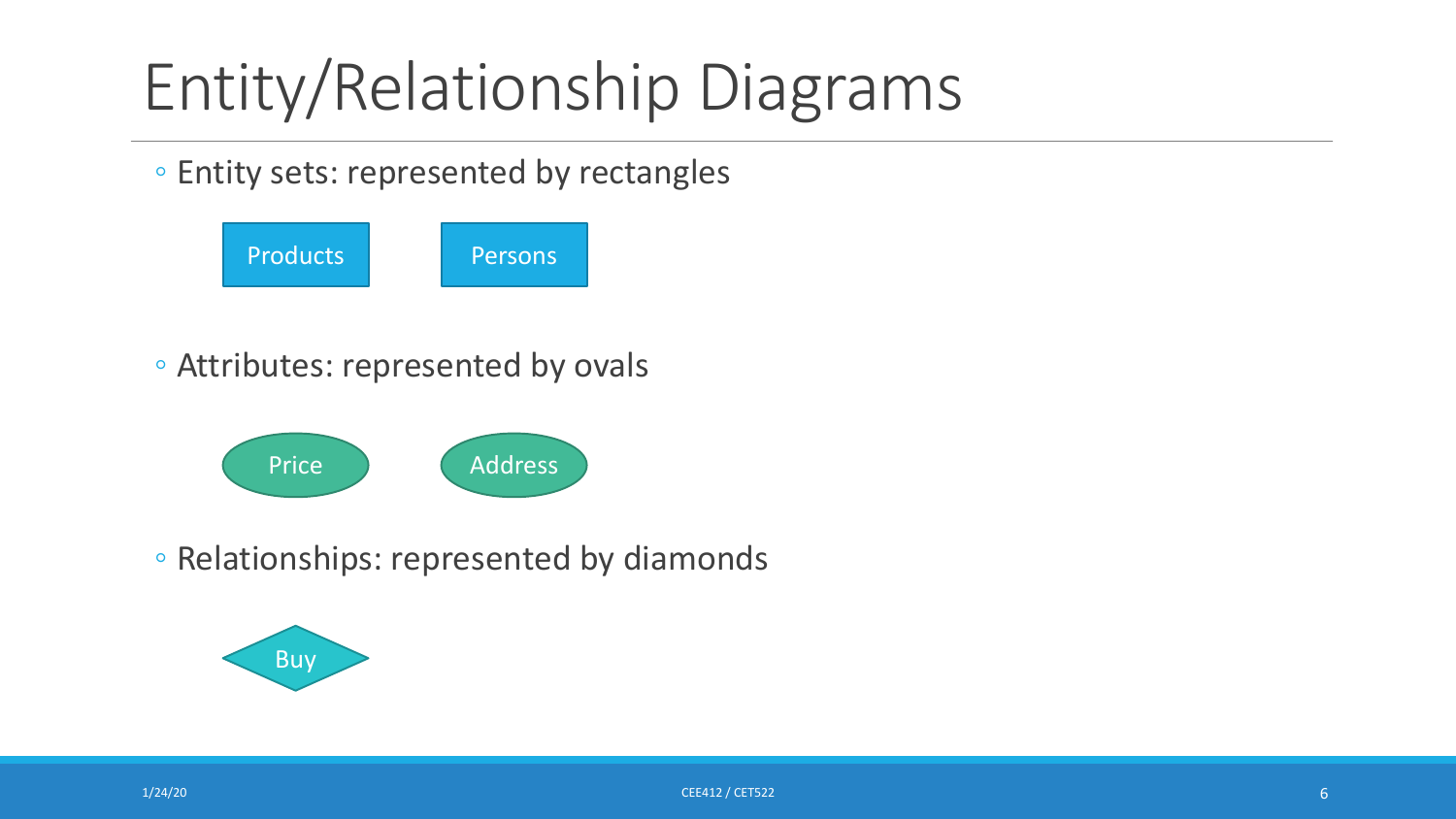### Attributes in ER Diagrams

Attributes are shown connected to the associated entity set by a line



Each entity has values for each attribute, e.g.

| <b>Name</b>  | <b>Manufacturer</b> | Tvpe                  | <b>ABV</b> |
|--------------|---------------------|-----------------------|------------|
| Old Rasputin | <b>North Coast</b>  | <b>Imperial Stout</b> | 9.0        |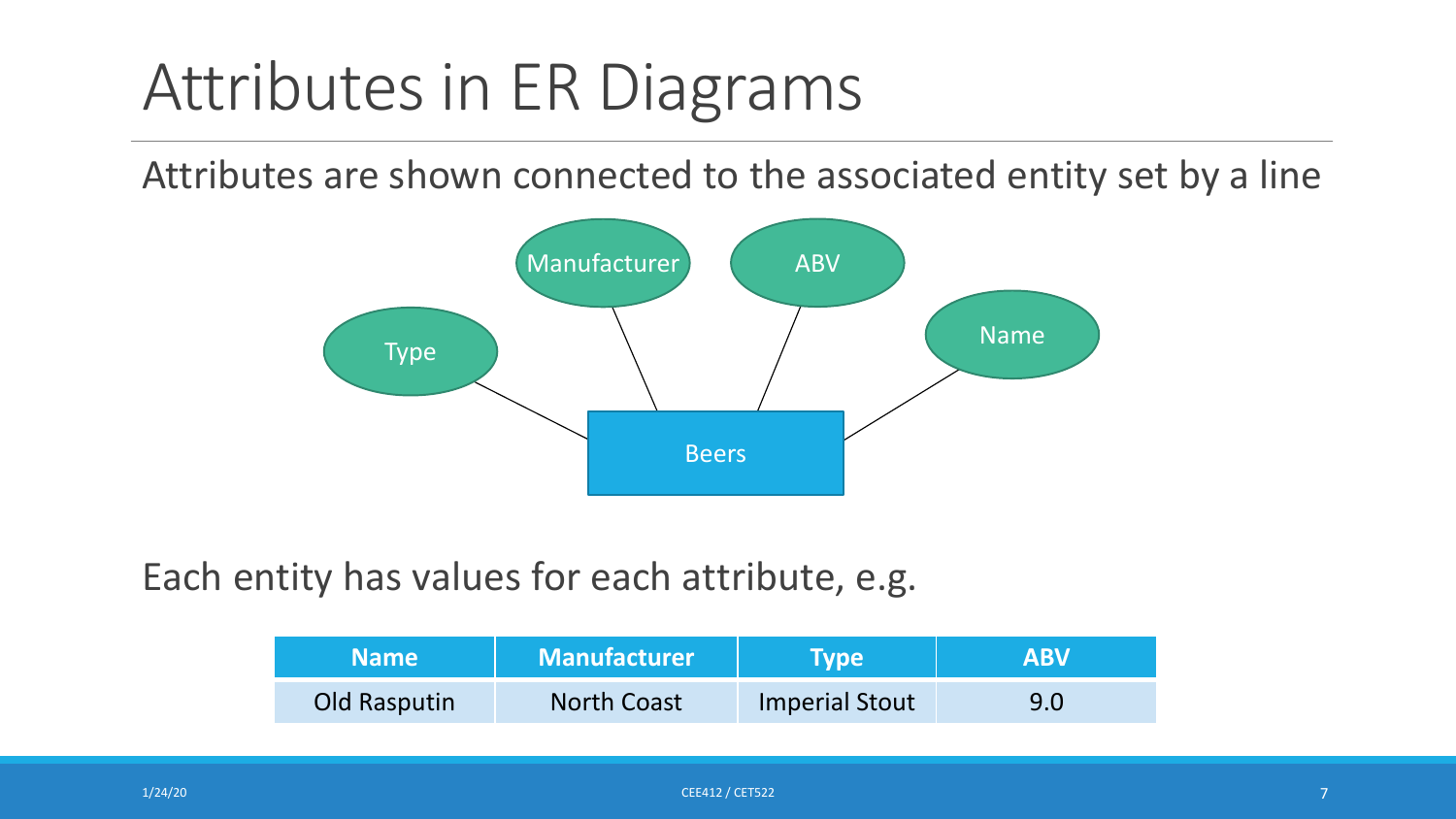### Keys in E/R Diagrams

Every entity set must have a key.

A key for an entity set E is a set K of one or more attributes such that, given any two distinct entities e1 and e2 in E, e1 and e2 cannot have identical values for each of the attributes in the key K.



Which attribute set can serve as a key for all students in this class?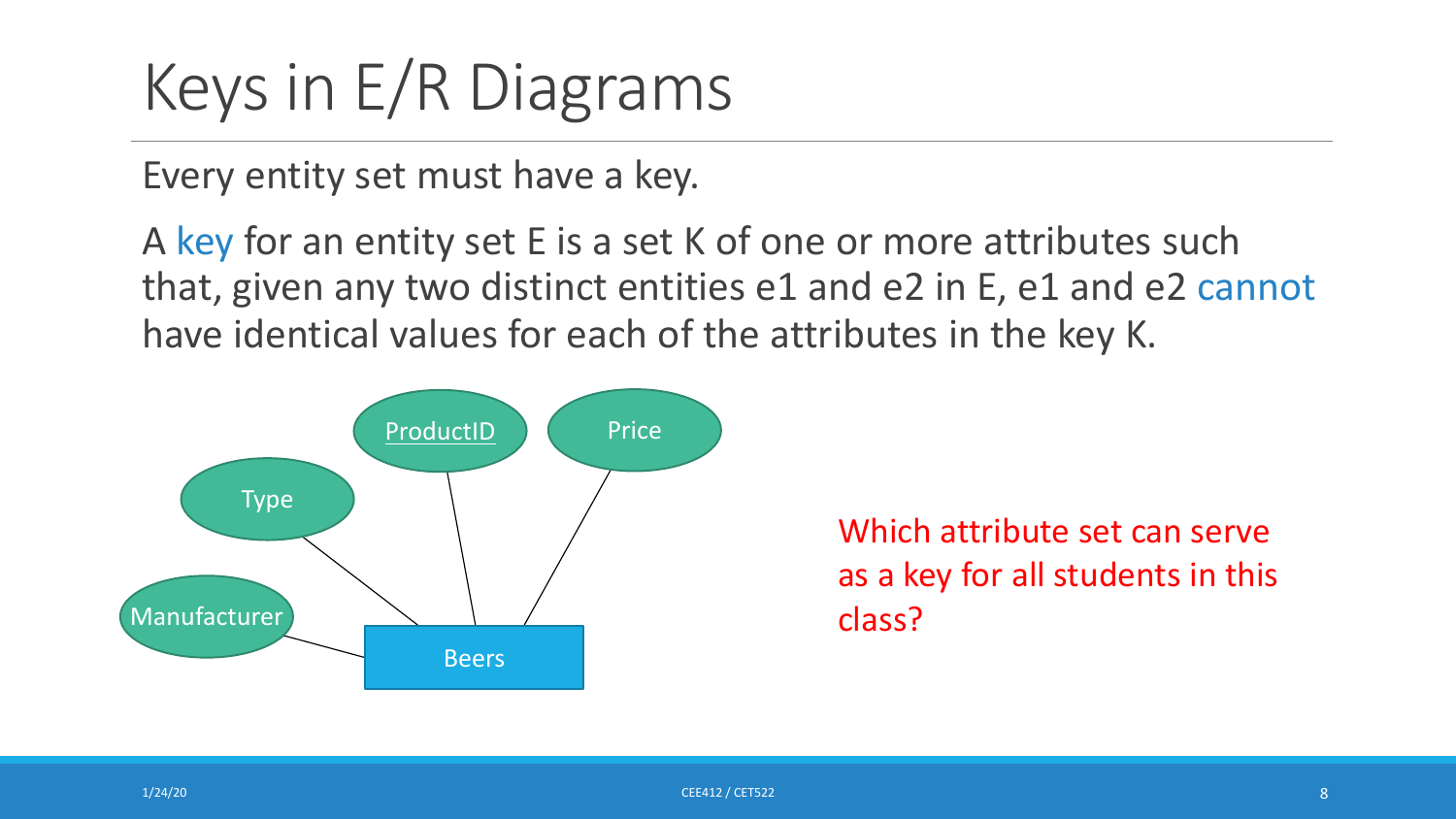### Relationships

Relationships are connections among two or more entity sets.

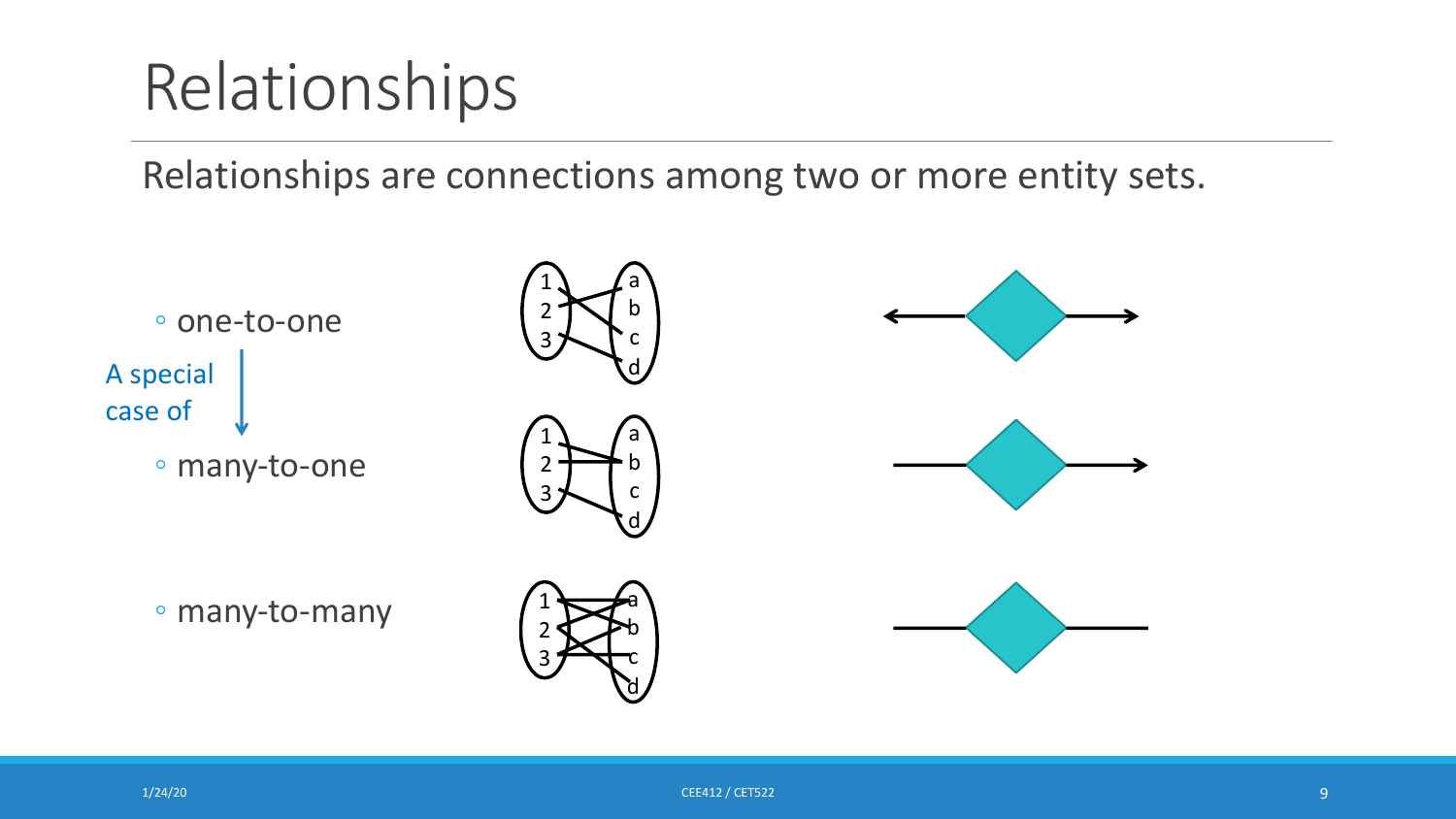# Relationship Styles

Company

Employee

Projects

#### **Bachman Style**



#### **Martin Style**

- 1 one, and on
	- \* many (zero
	- $1...$ \* one or m
	- $0...1$  zero or  $c$
	- $(0,1)$  zero or  $($
	- $(1,0)$  one or n
	- $(0, 0)$  zero or r
	- $(1,1)$  one and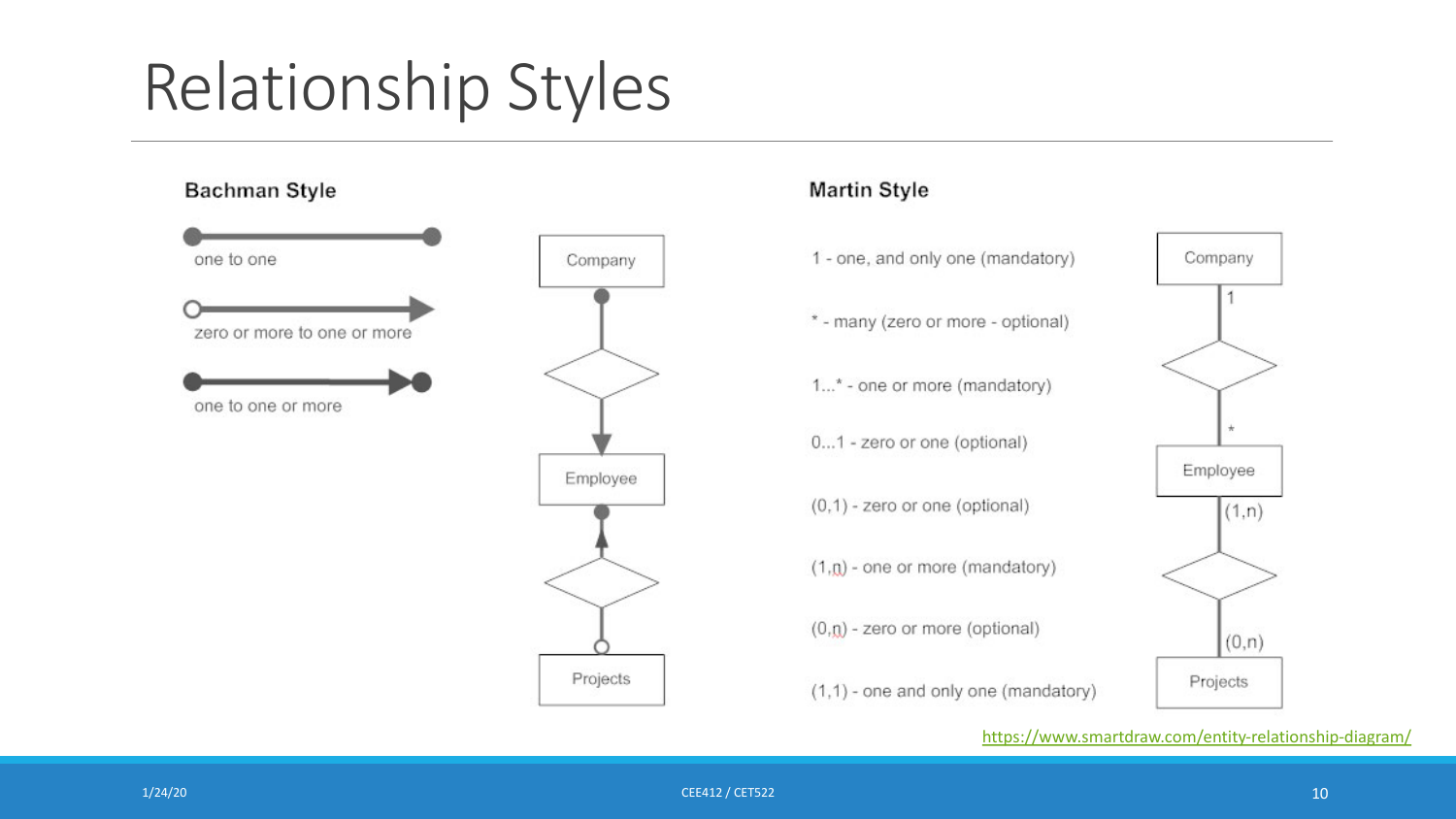# Relationship Styles

#### **Information Engineering Style**

one to one

one to many (mandatory)



∍ one or more (mandatory)

one and only one (mandatory)

⊶ zero or one (optional)

zero or many (optional)



#### Chen Style

Ordinality describes the minimum (optional vs mandatory)

1:N  $(n=0,1,2,3...)$ one to zero or more

M:N (m and n=0,1,2,3... zero or more to zero or (many to many)

 $1:1$ one to one

≫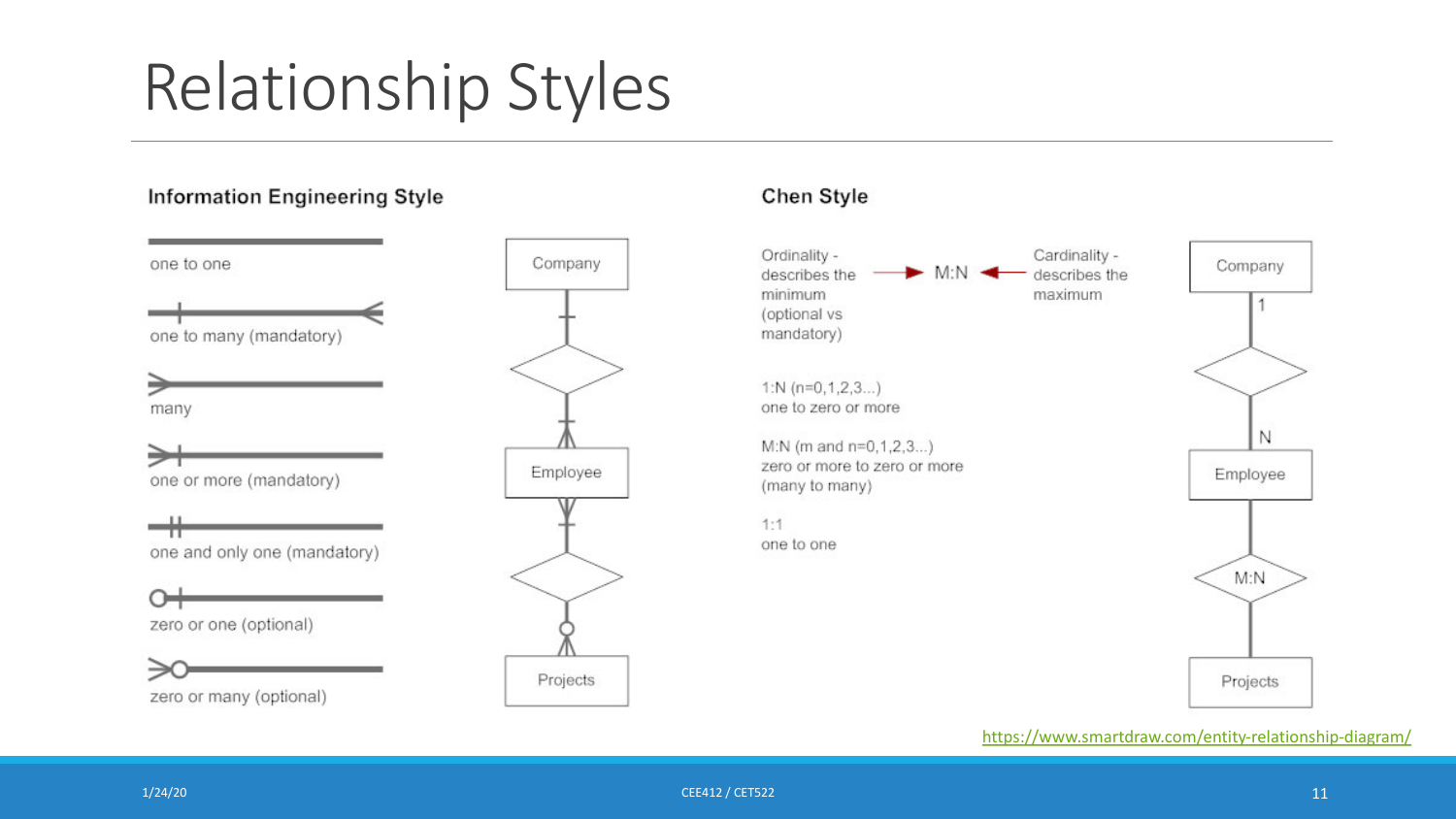### Relationships

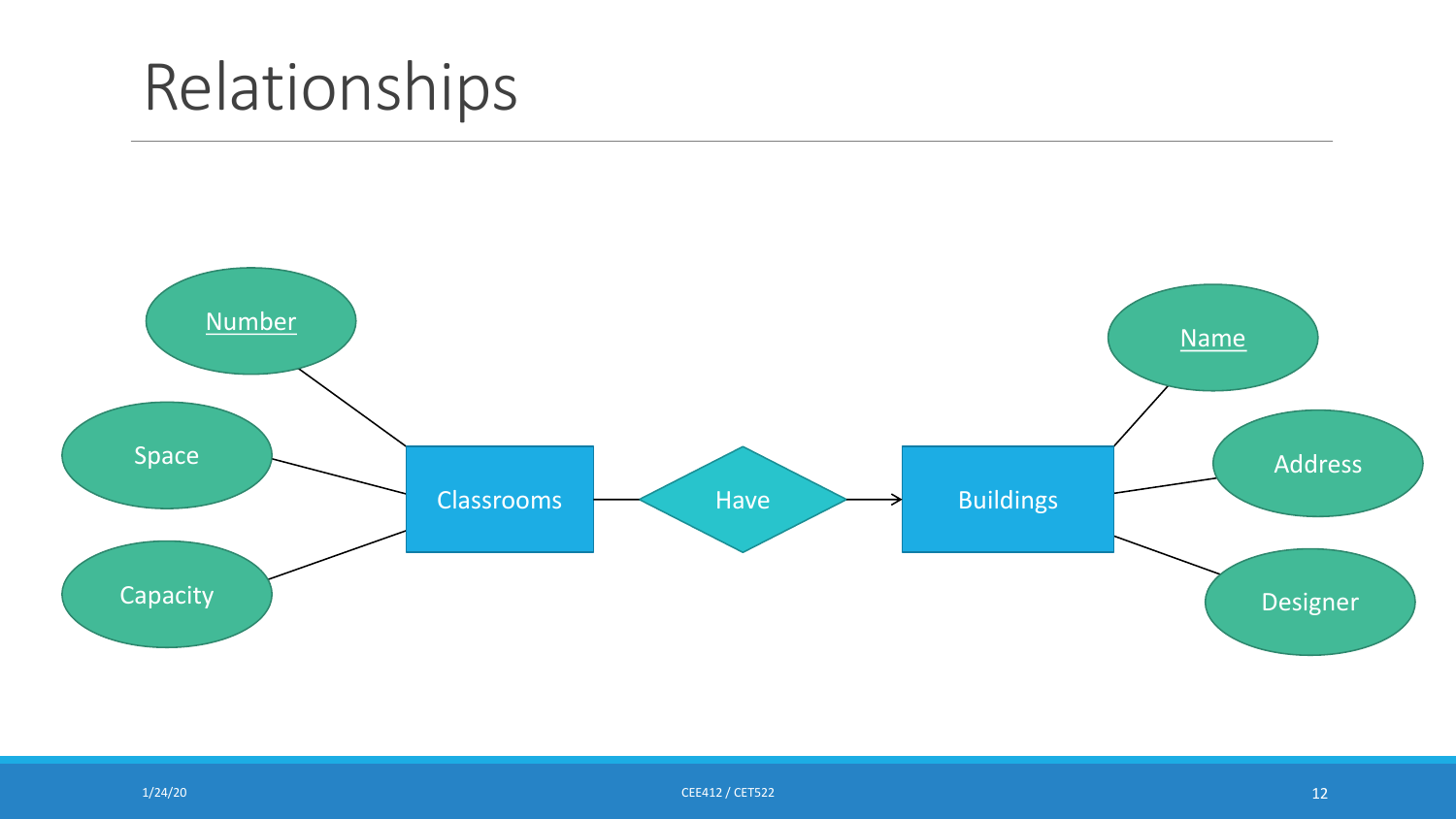### Multi-Way Relationships

Model the purchase relationship between buyers, products, and stores:



Three-way many-to-many relationship:

Requires knowledge of all three entities to make a unique combination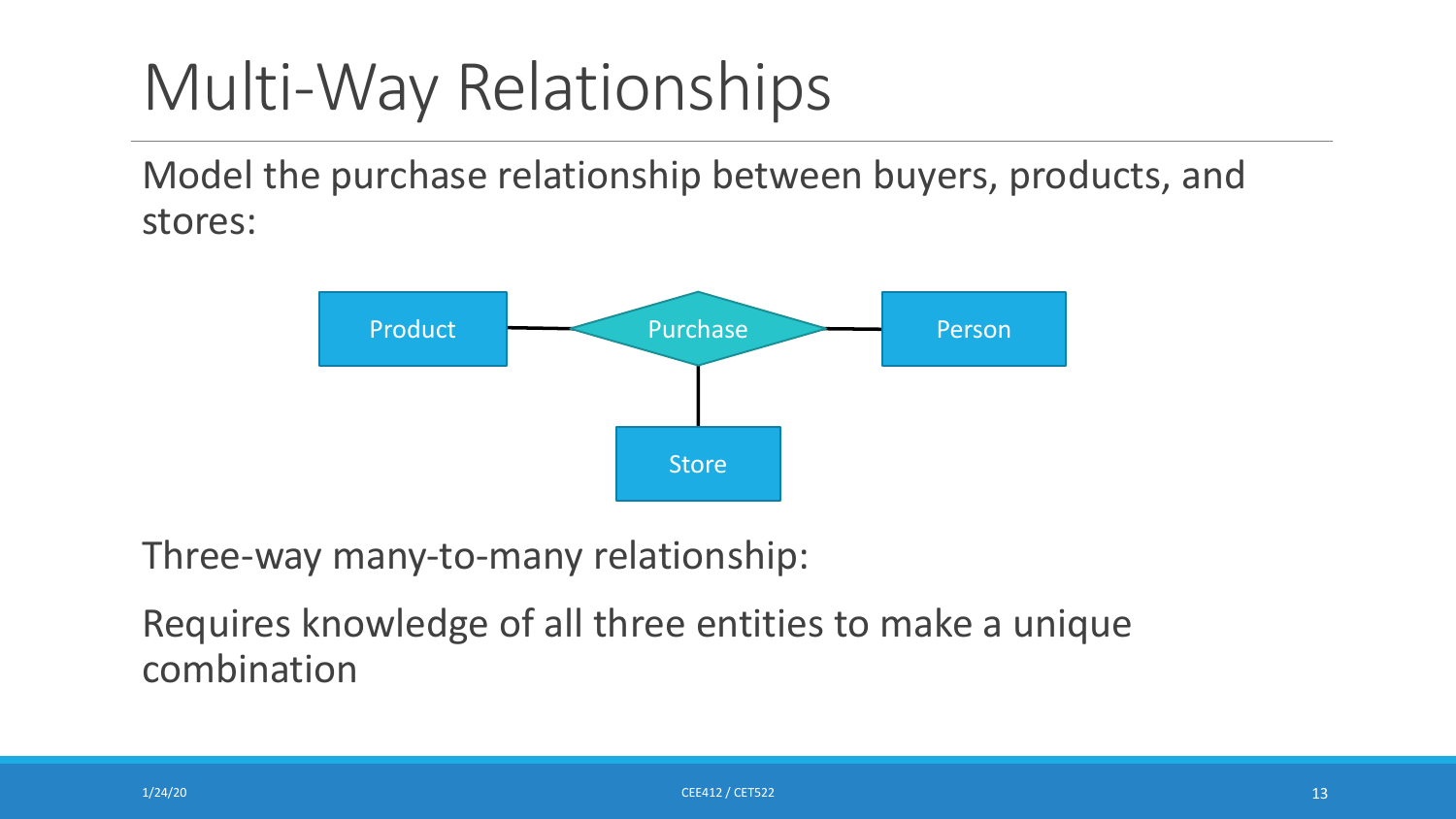### Multi-Way Relationships

#### What does the arrow mean?



Three-way many-to-one relationship:

Any unique combination of **Student** and **Course** will be associated with only a unique **Quarter**

(assuming no retaking is allowed).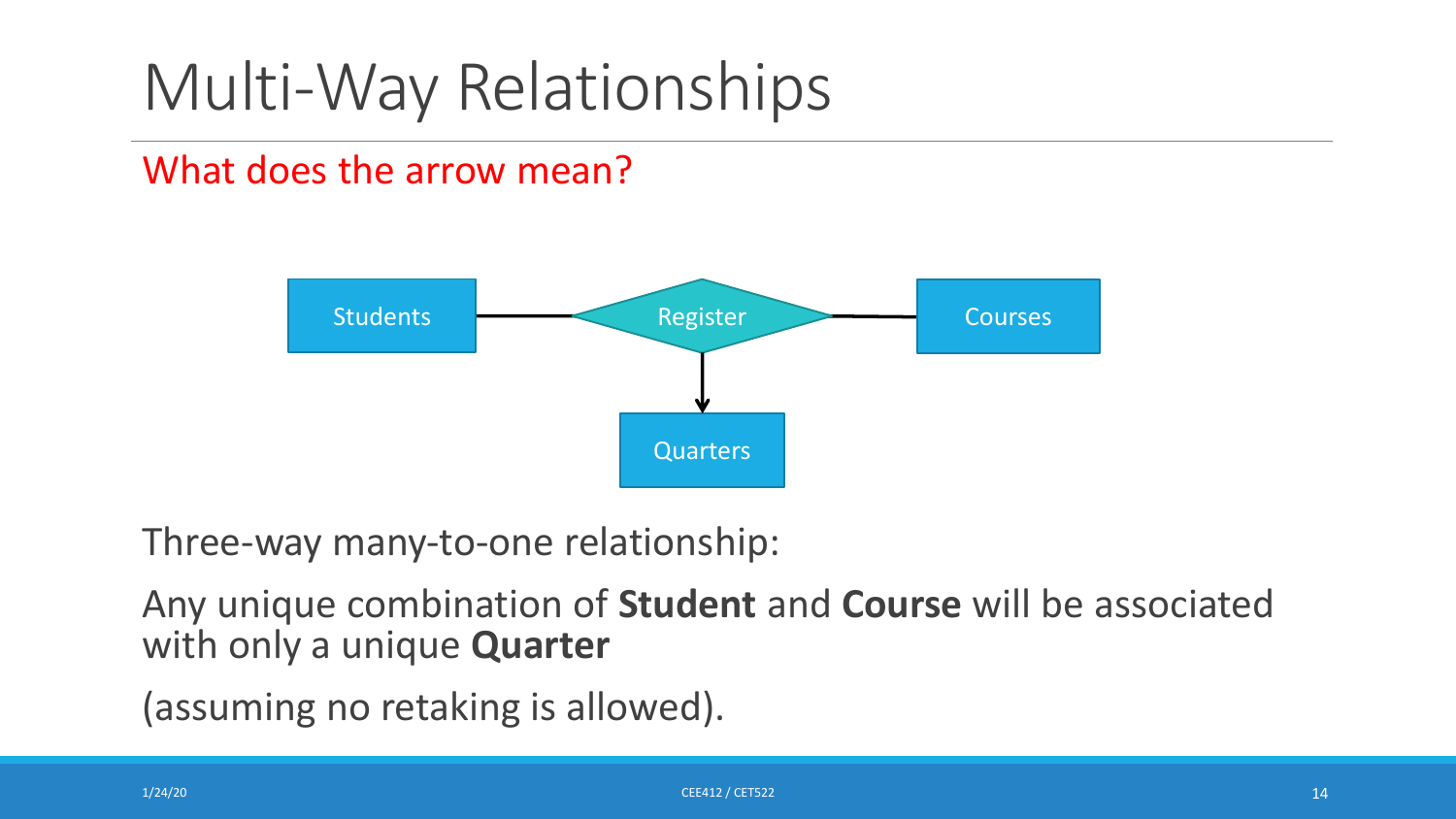### Multi-Way Relationships

#### 4-way relationship, what does it mean?



**Station**, **Time**, and **Train** determine **Platform** and

**Station**, **Time**, and **Platform** determine **Train**.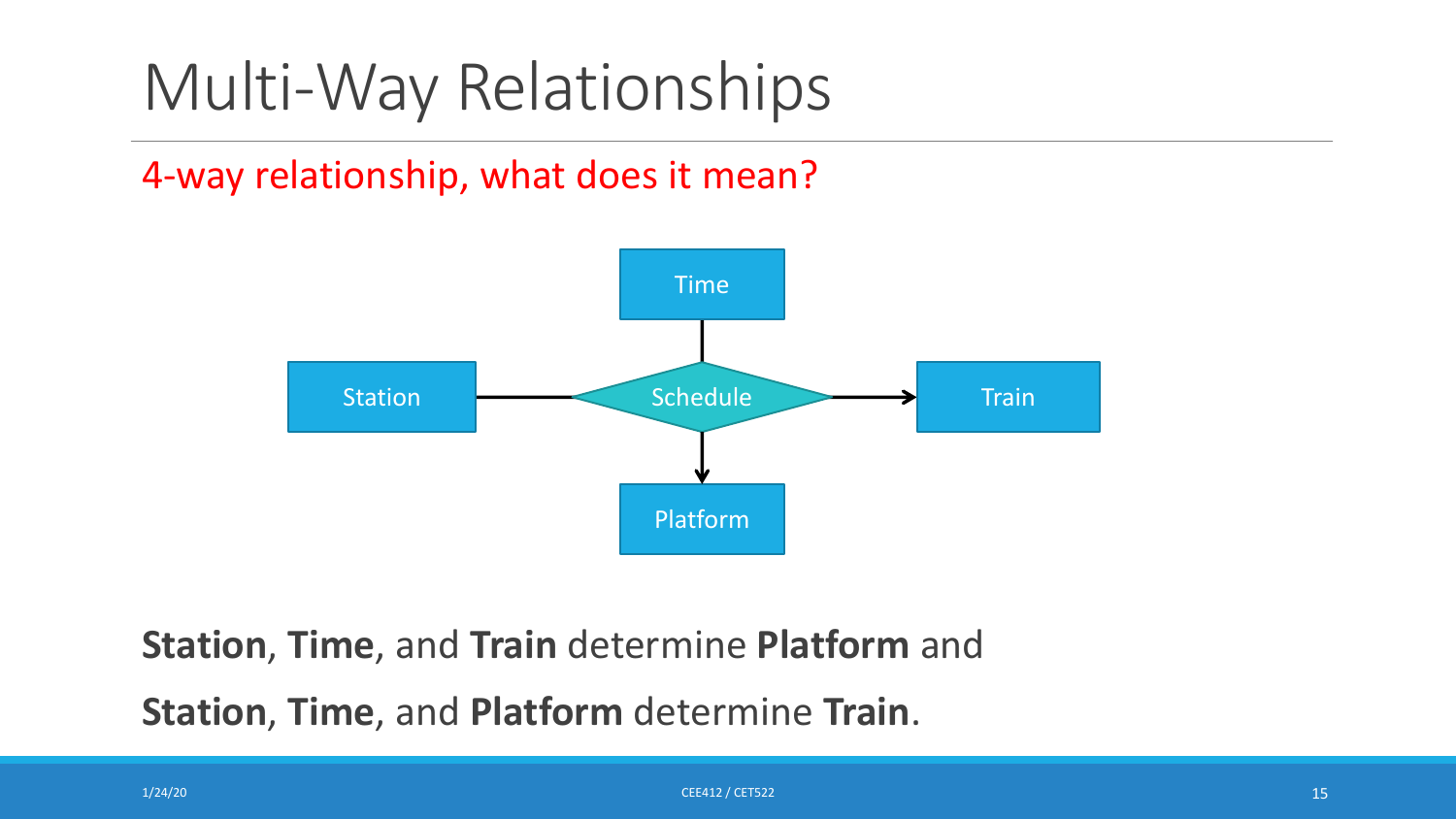### Roles in Relationships

What if we need an entity set twice in one relationship?



Recursive relationship: We draw as many lines from the entity set as the entity set appears in the relationship.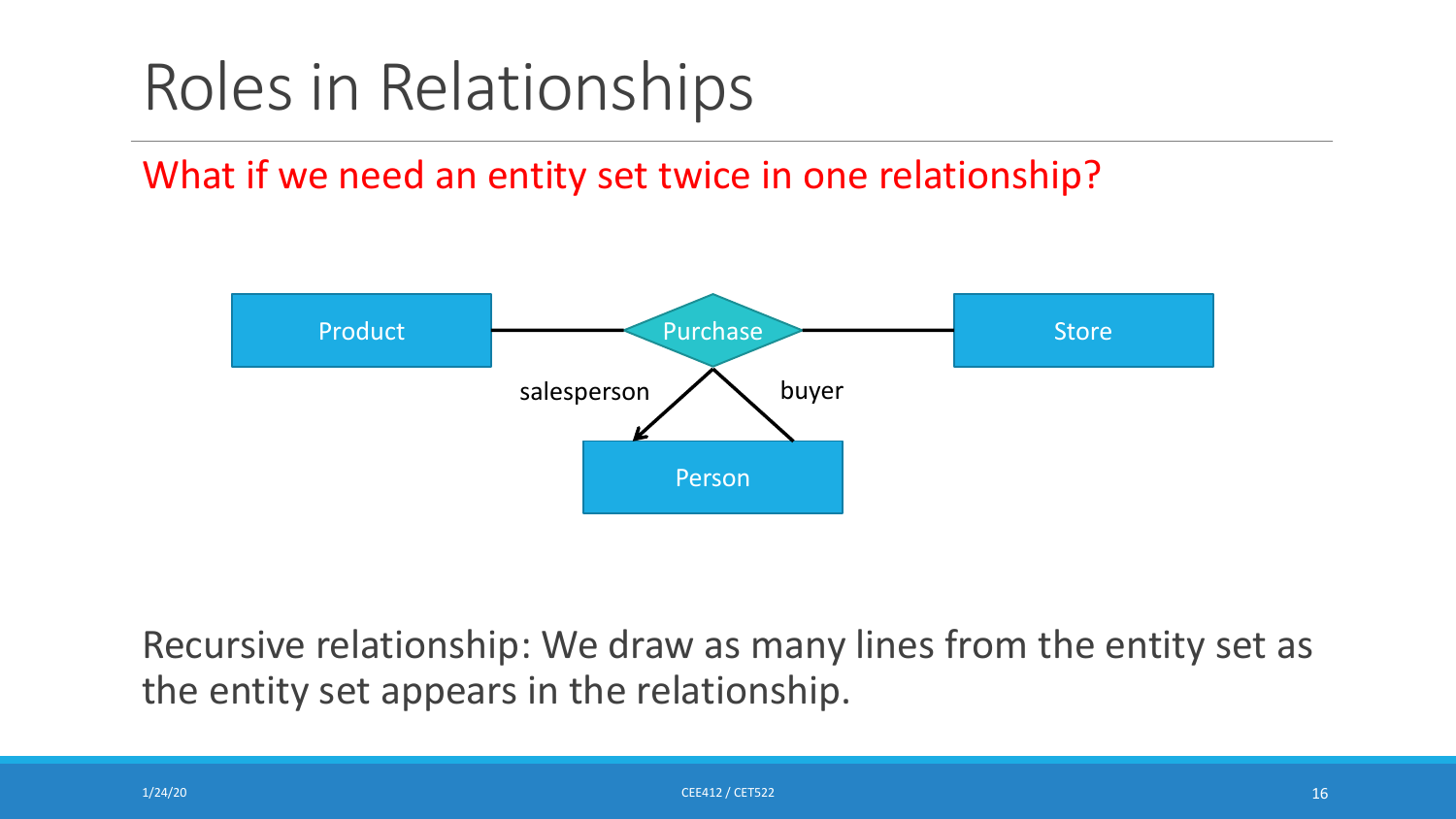# An E/R Diagram Example

A database will be created to manage music review data

Store information such as:

- Albums: name, date, genre, etc.
- Reviewers: name, status, address, etc.
- Artists: name, type, hometown, etc.

Enforce rules including:

- Each album is made by a single artist, but an artist can make many albums.
- Each album can be reviewed by a single reviewer.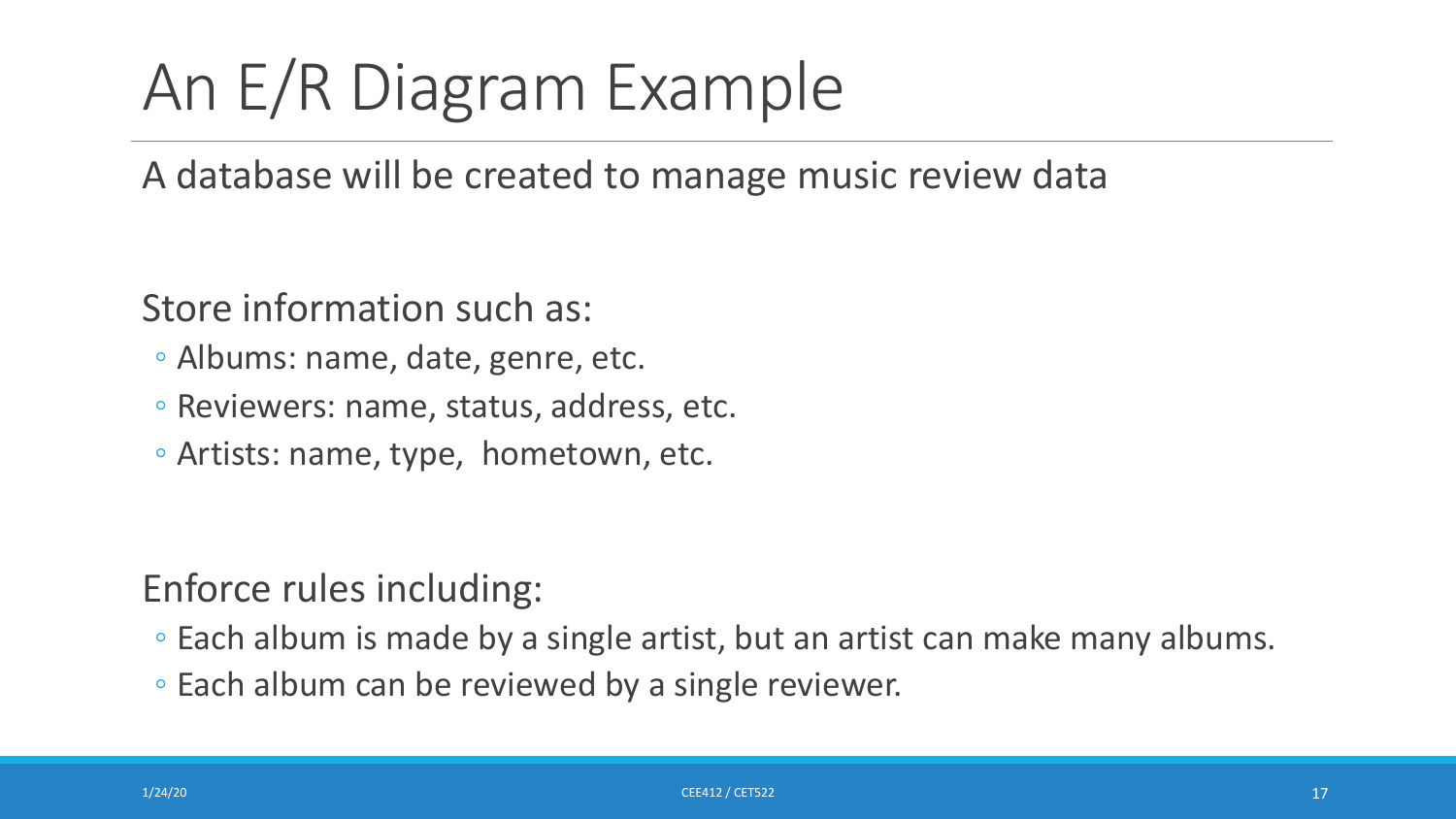### An E/R Diagram Example



 $1/24/20$  certain  $1/8$  certain  $1/8$  certain  $1/8$  certain  $1/8$  certain  $1/8$  certain  $1/8$  certain  $1/8$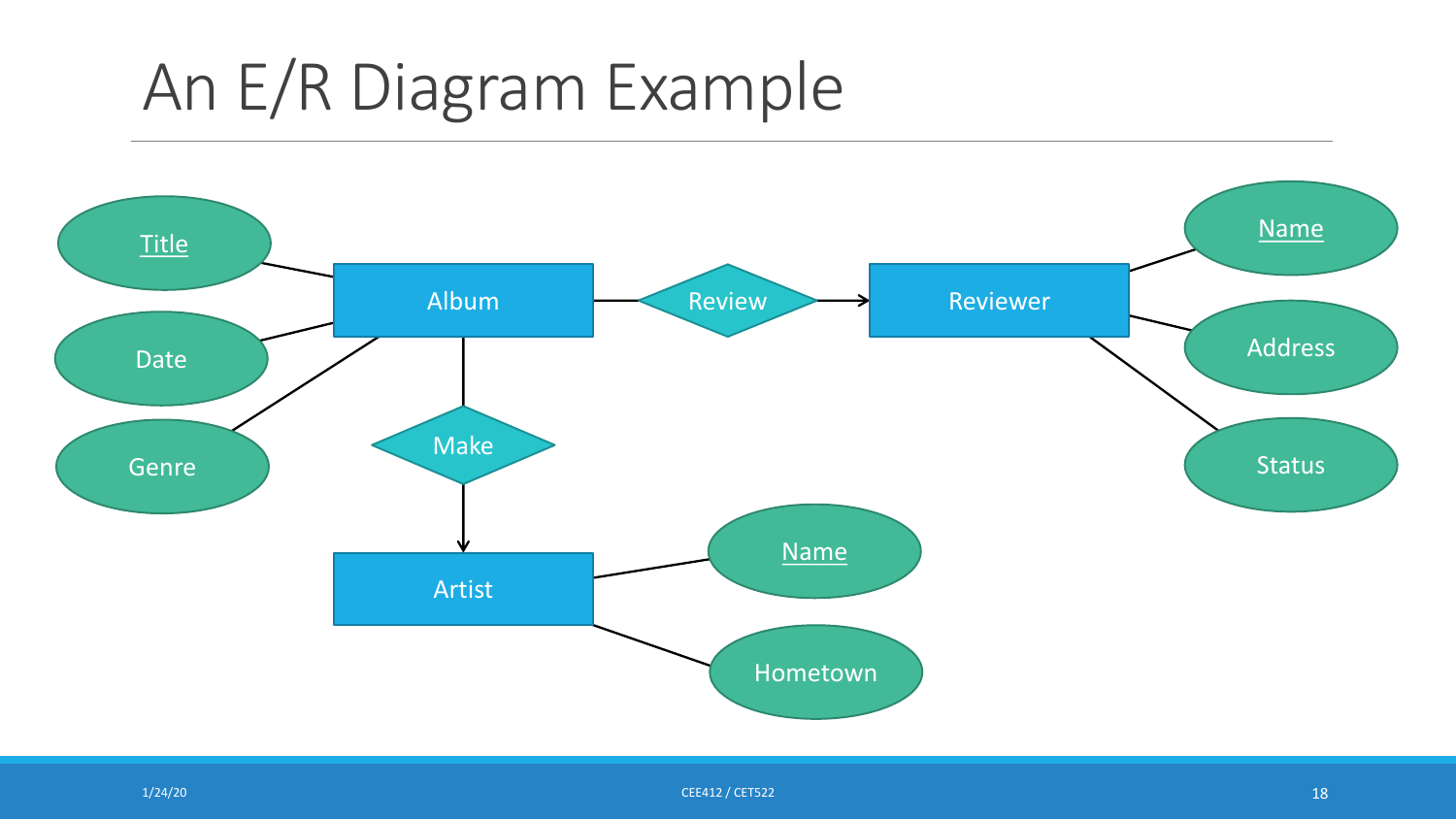The world is inherently hierarchical. Some entities are special cases of others. So we need the idea of a subclass to improve storage efficiency in this case.

Example: varieties of passenger vehicles.

- A lot of common attributes shared by all types (e.g., Model, Make, Year).
- Additional Fields only associated with certain types (e.g., license class for busses).

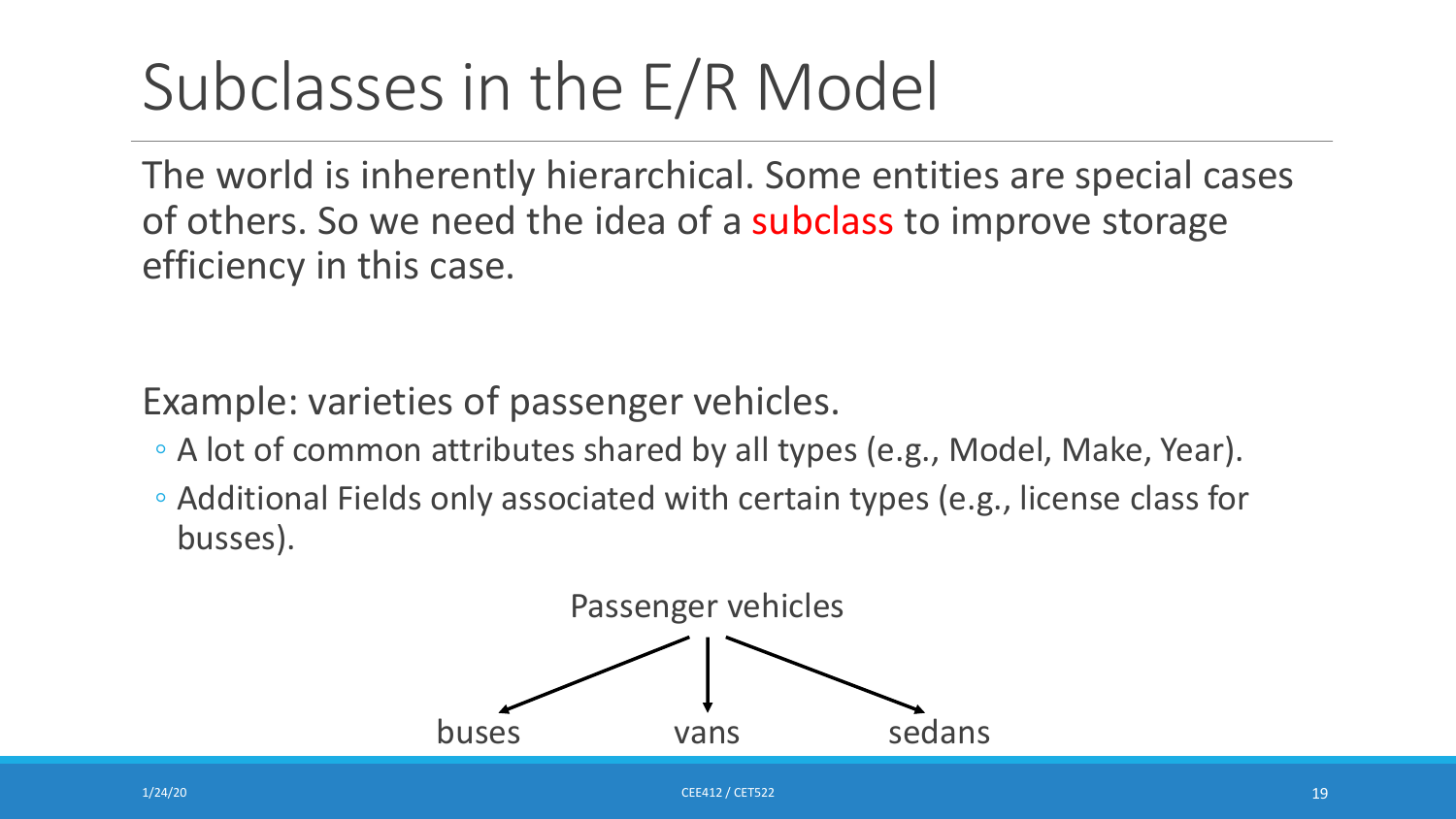A subclass will be represented by



The entity connected to the top point is the parent entity.

The entity connected to the bottom is the child entity.

The child entity inherits its parents attributes, including any keys, though it may have a key of its own.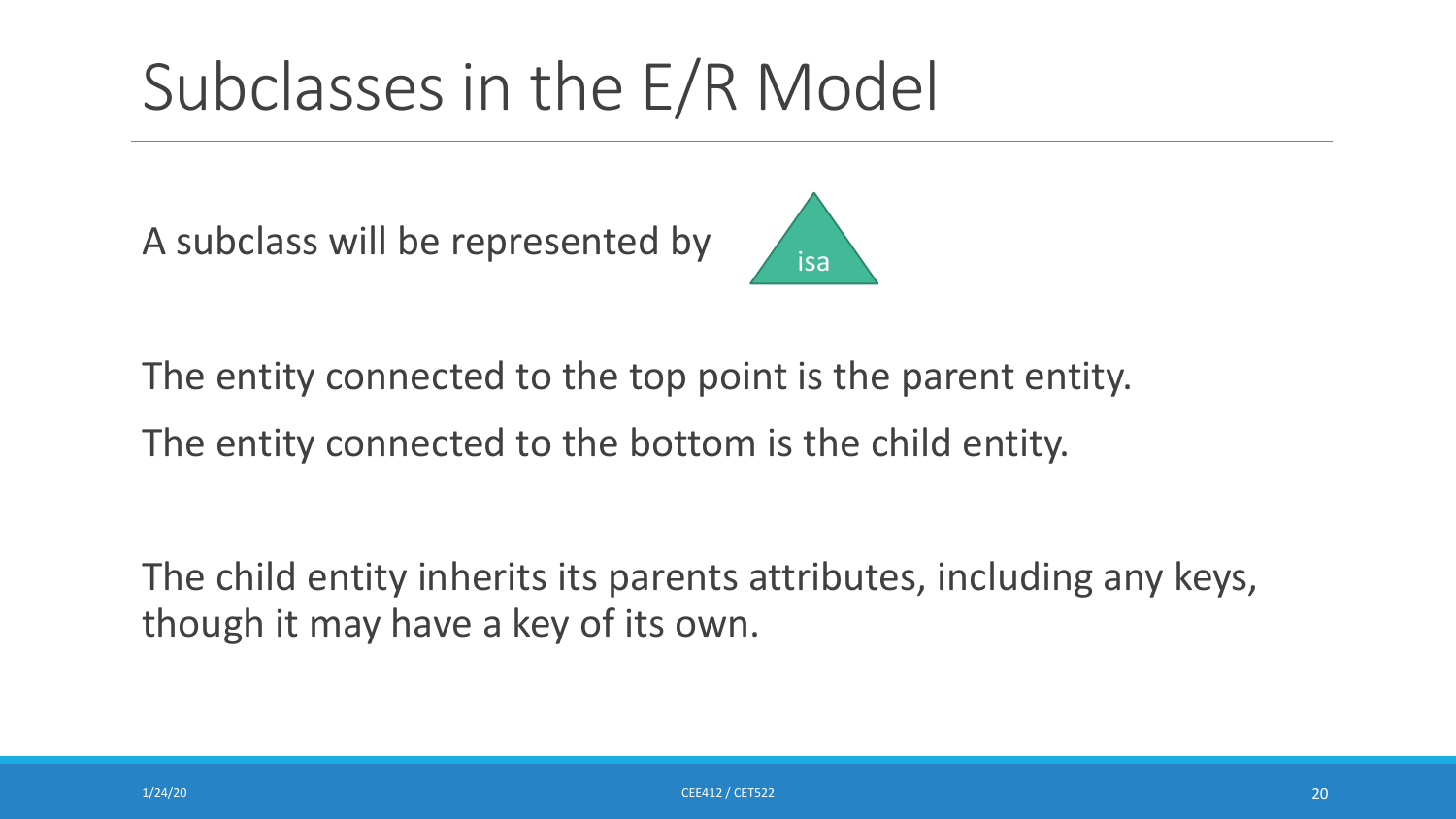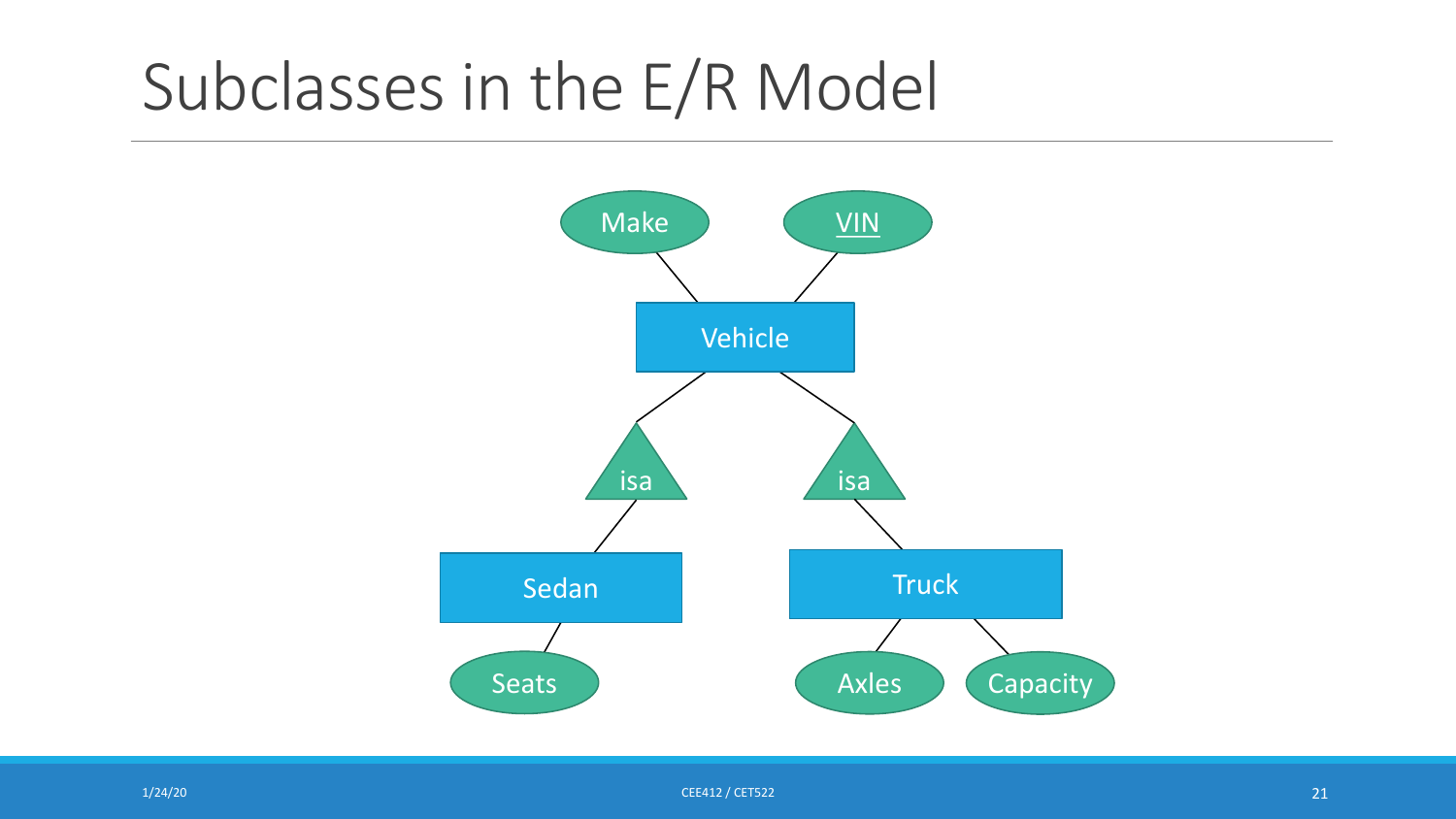#### Think in terms of records:

We use subclasses because certain types of information will not be relevant to all child classes

For example, here we want to store **Axles** and **Capacity** for **Trucks**, but this does not apply to **Sedans** and other **Vehicles**.

◦ Vehicle

| <b>Field 1</b> | $\blacksquare$ Field 2 $\blacksquare$ |
|----------------|---------------------------------------|
| <b>VIN</b>     | <b>Make</b>                           |

#### ◦ Sedan

| Field 1 | $\mid$ Field 2 $\mid$ | Field 3      |
|---------|-----------------------|--------------|
| VIN     | Make                  | <b>Seats</b> |

#### ◦ Truck

| Field 1    | <b>Field 2</b> | <b>Field 4</b> | <b>Field 5</b> |
|------------|----------------|----------------|----------------|
| <b>VIN</b> | Make           | <b>Axles</b>   | Capacity       |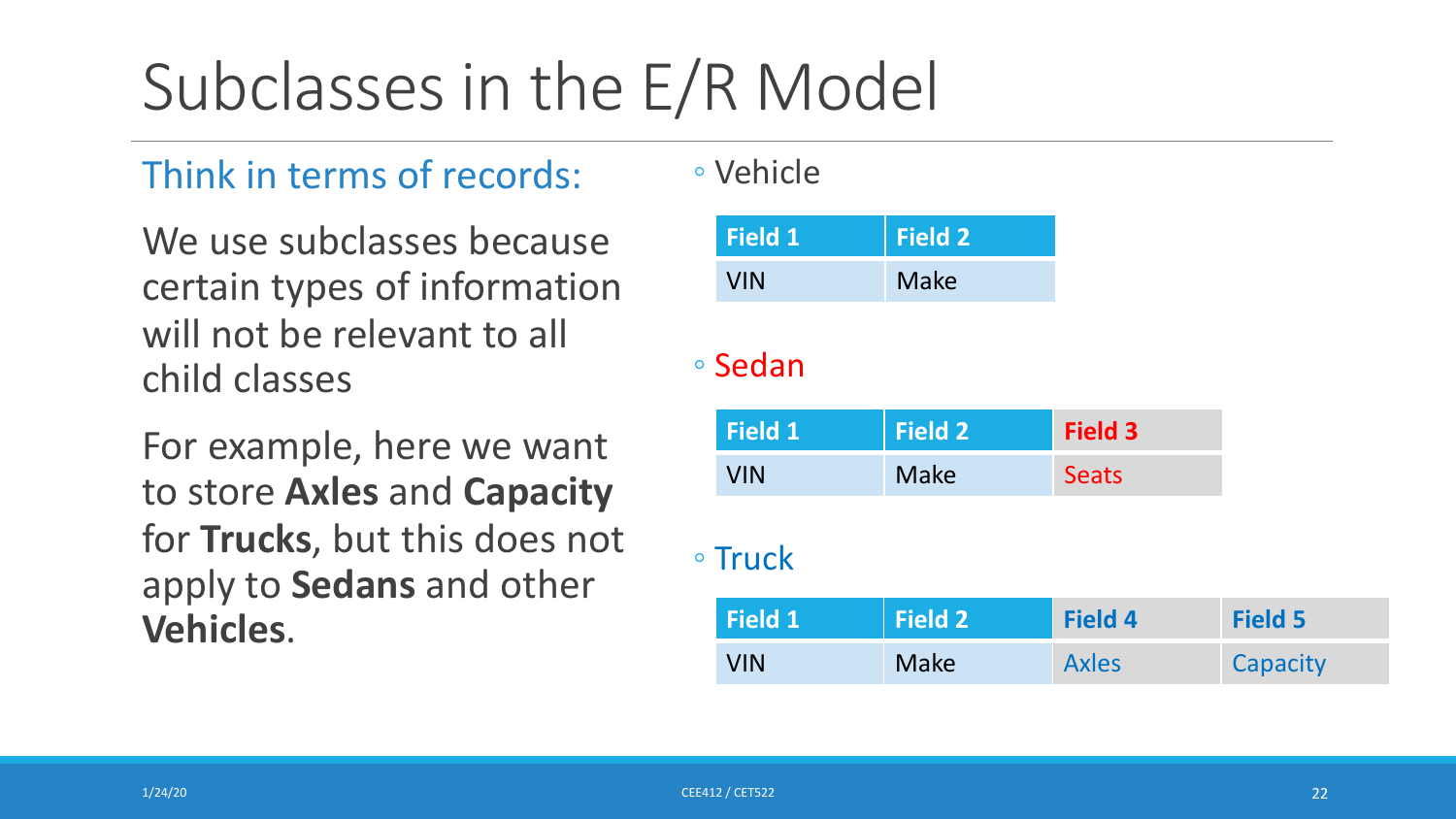**Date** is only defined as a descriptor of the purchasing event.



#### Is this a good solution?

- Attributes on relationships can easily make a diagram confusing.
- Some data modeling methods (e.g., ODL) do not support multi-way relationships.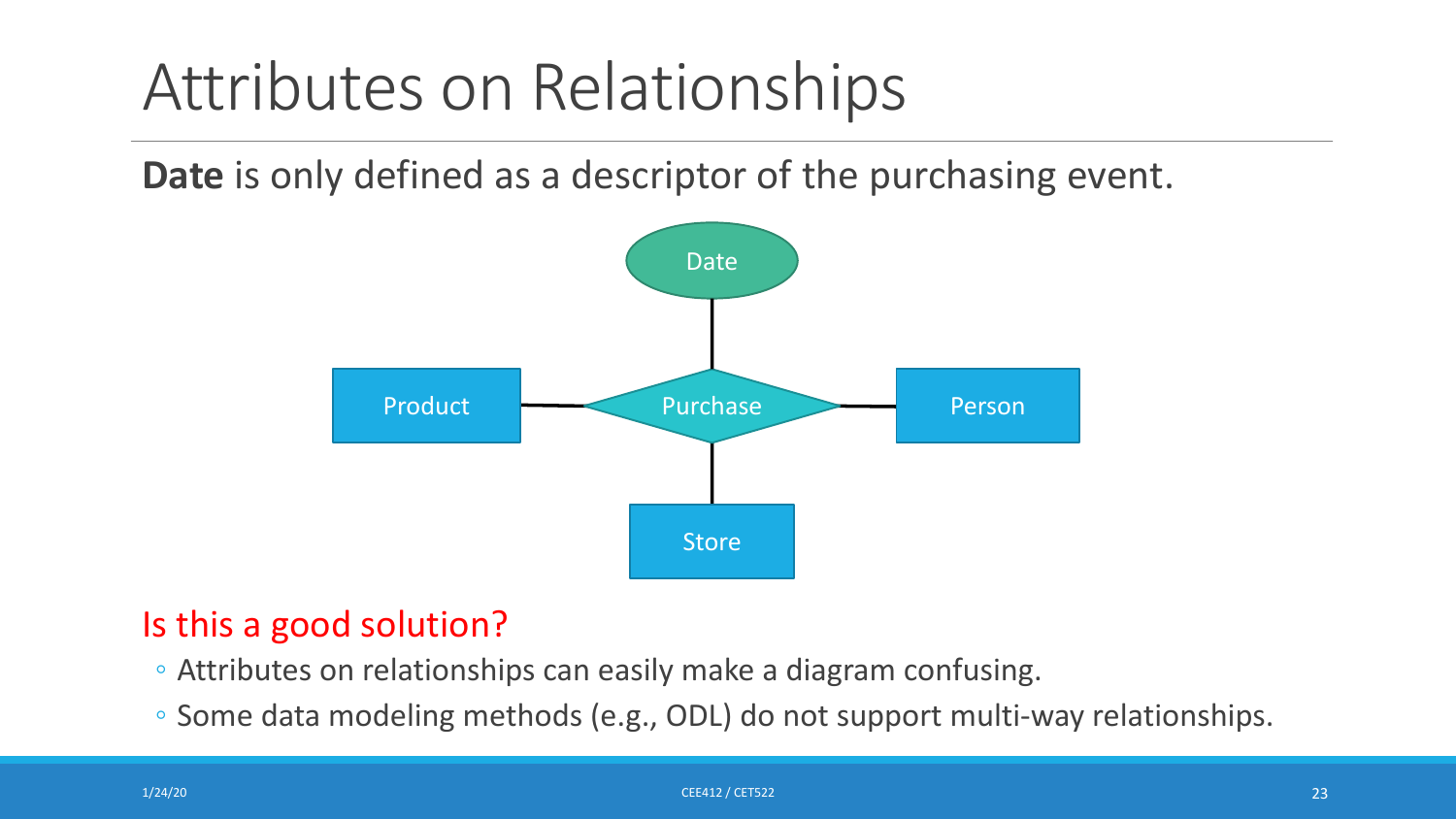### Converting Multi-Way Relationships to Binary



#### Steps

- 1. Create a new entity set, named similar to the relationship
- 2. Create relationships between the new entity set and those that existed in the multi-way relationship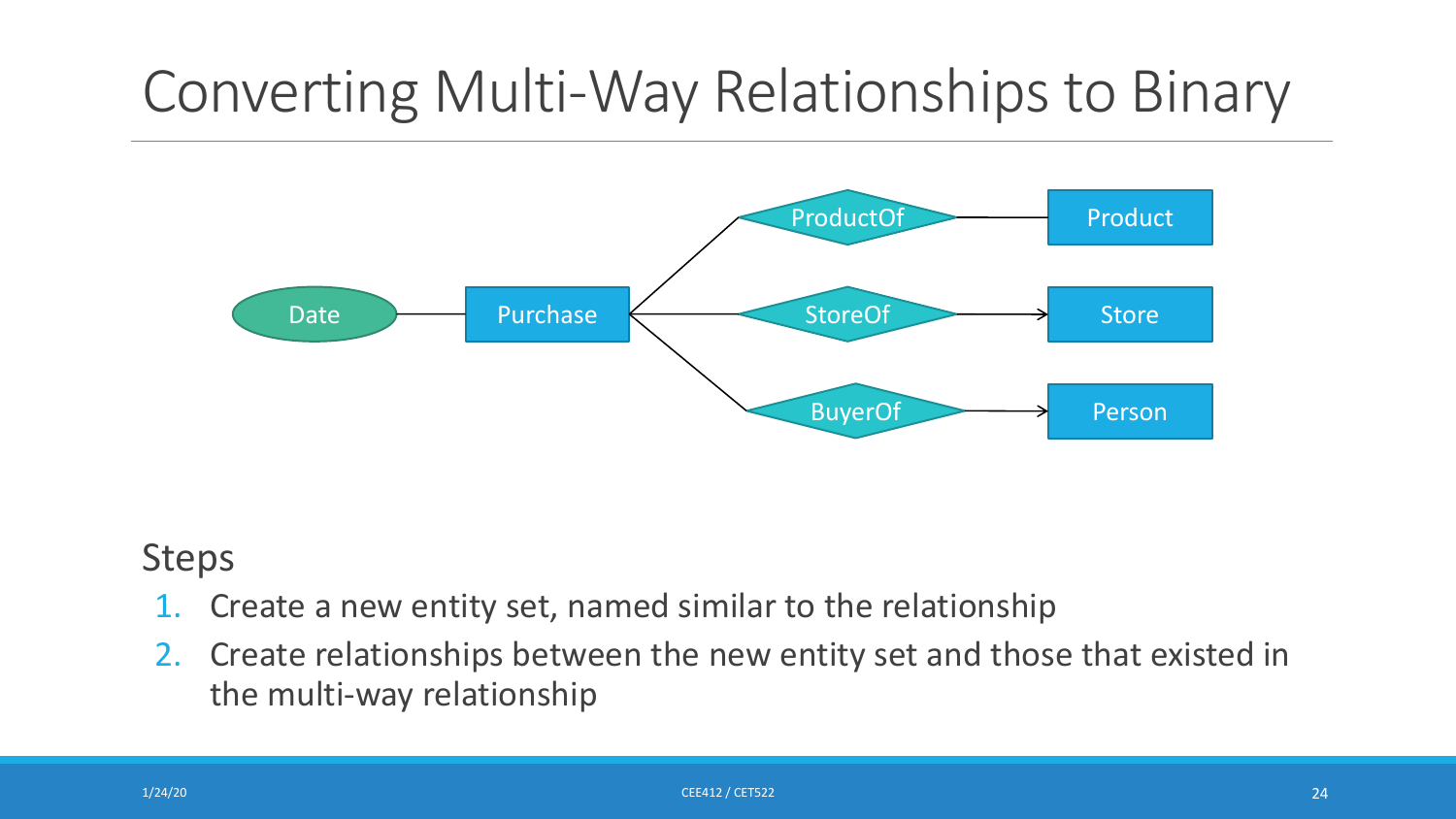### **One to one relationship**

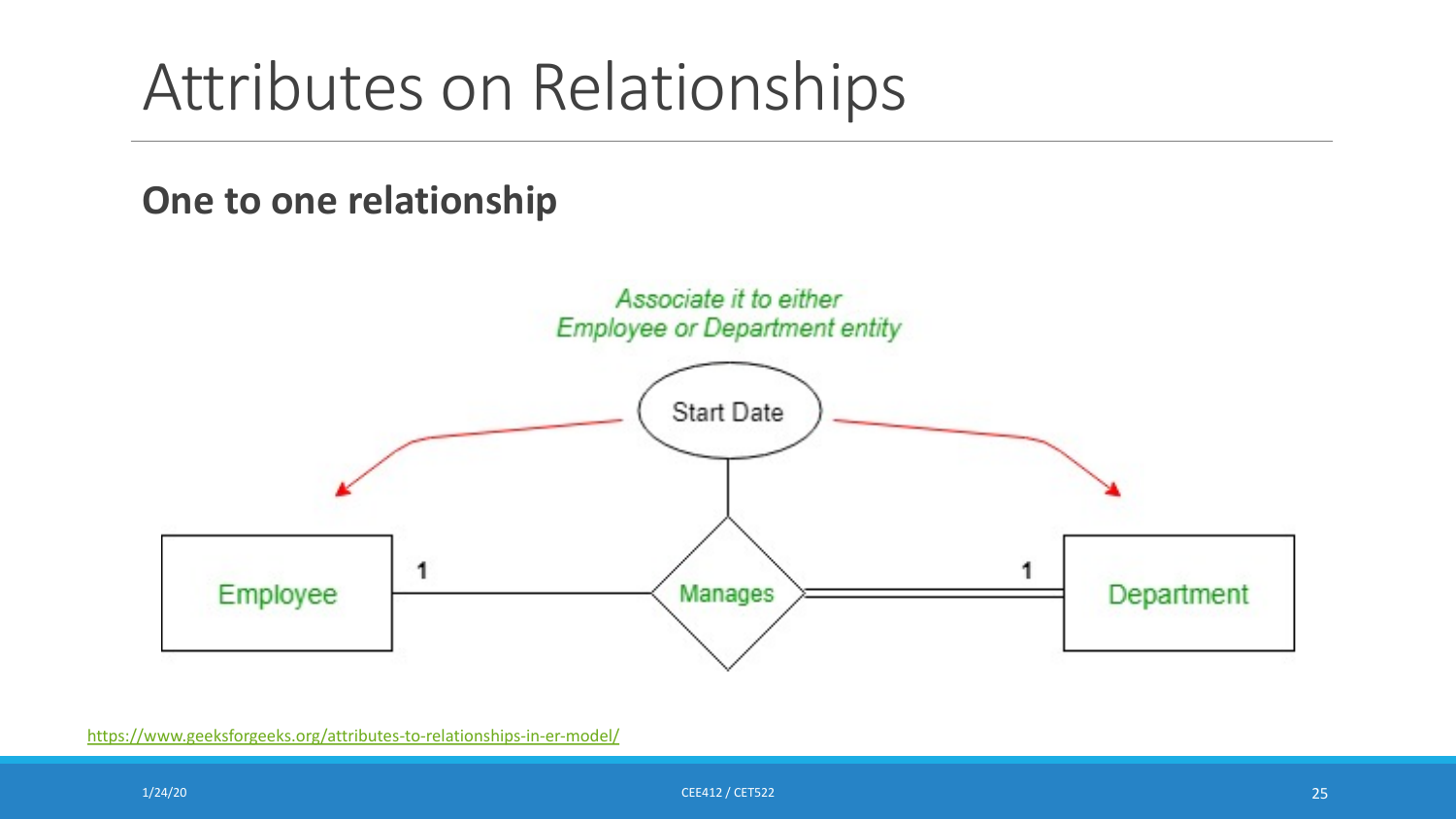### **One to one relationship**



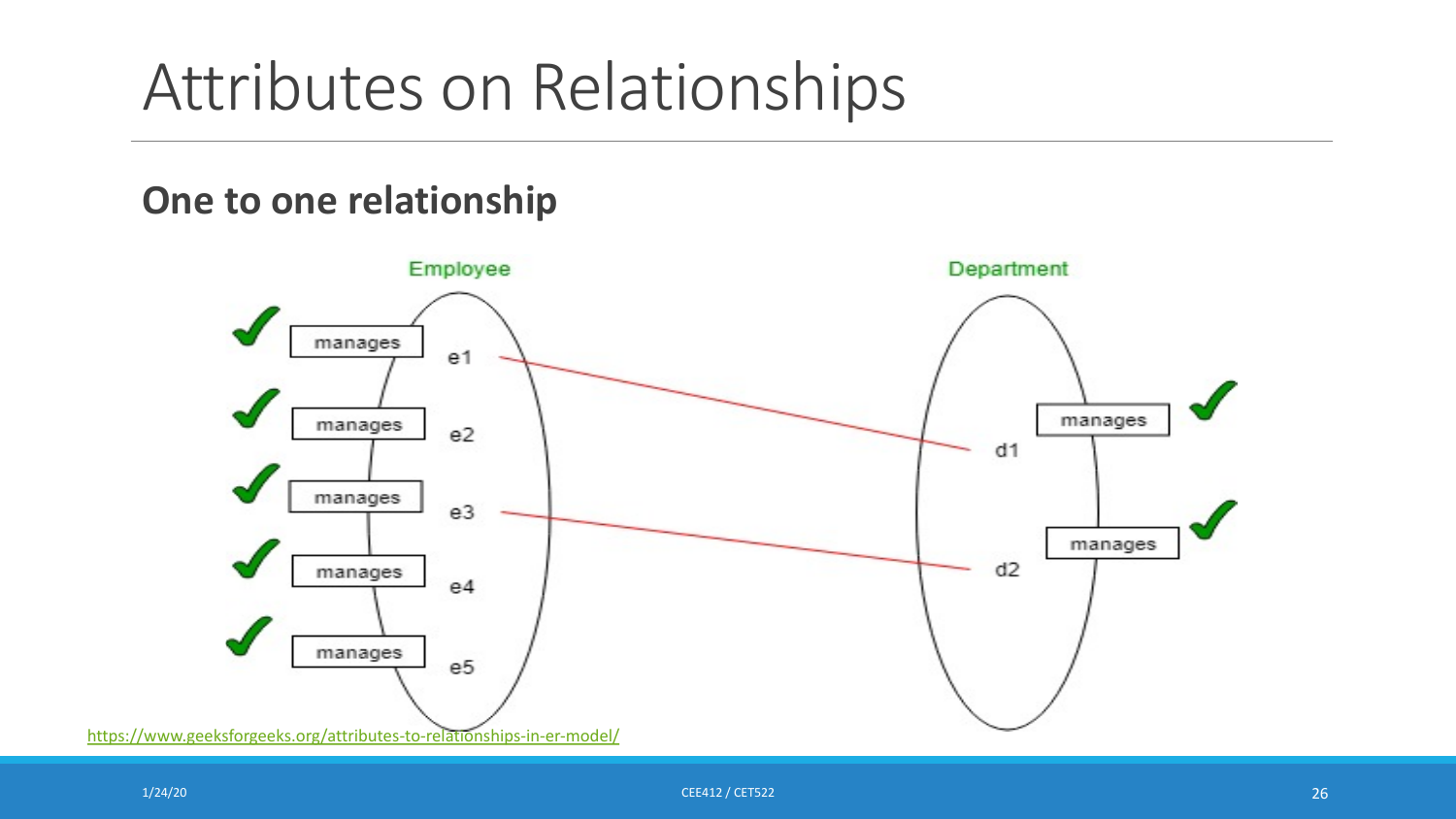### **One to many relationship**

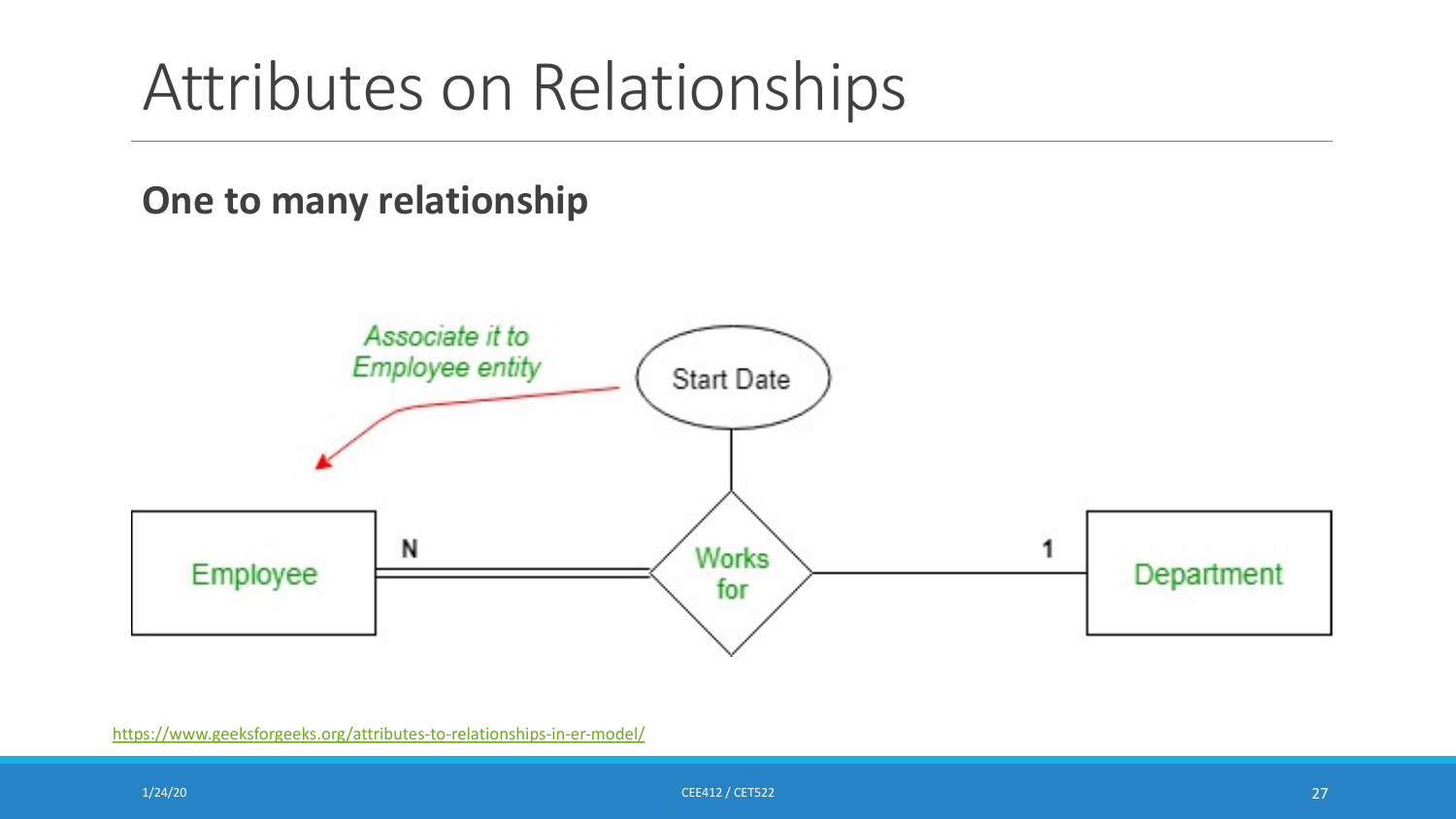### **One to many relationship**

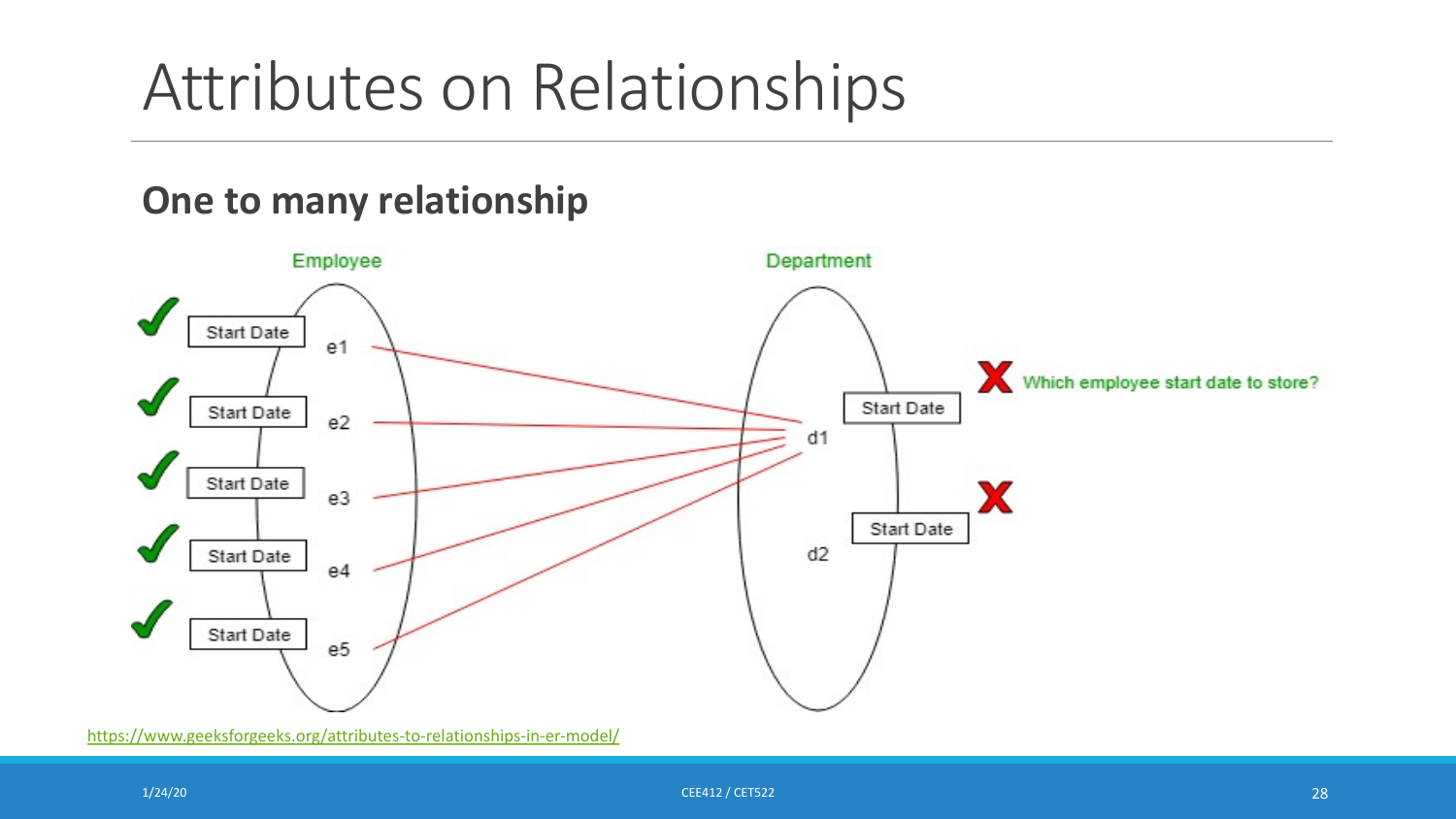### **Many to many relationship**

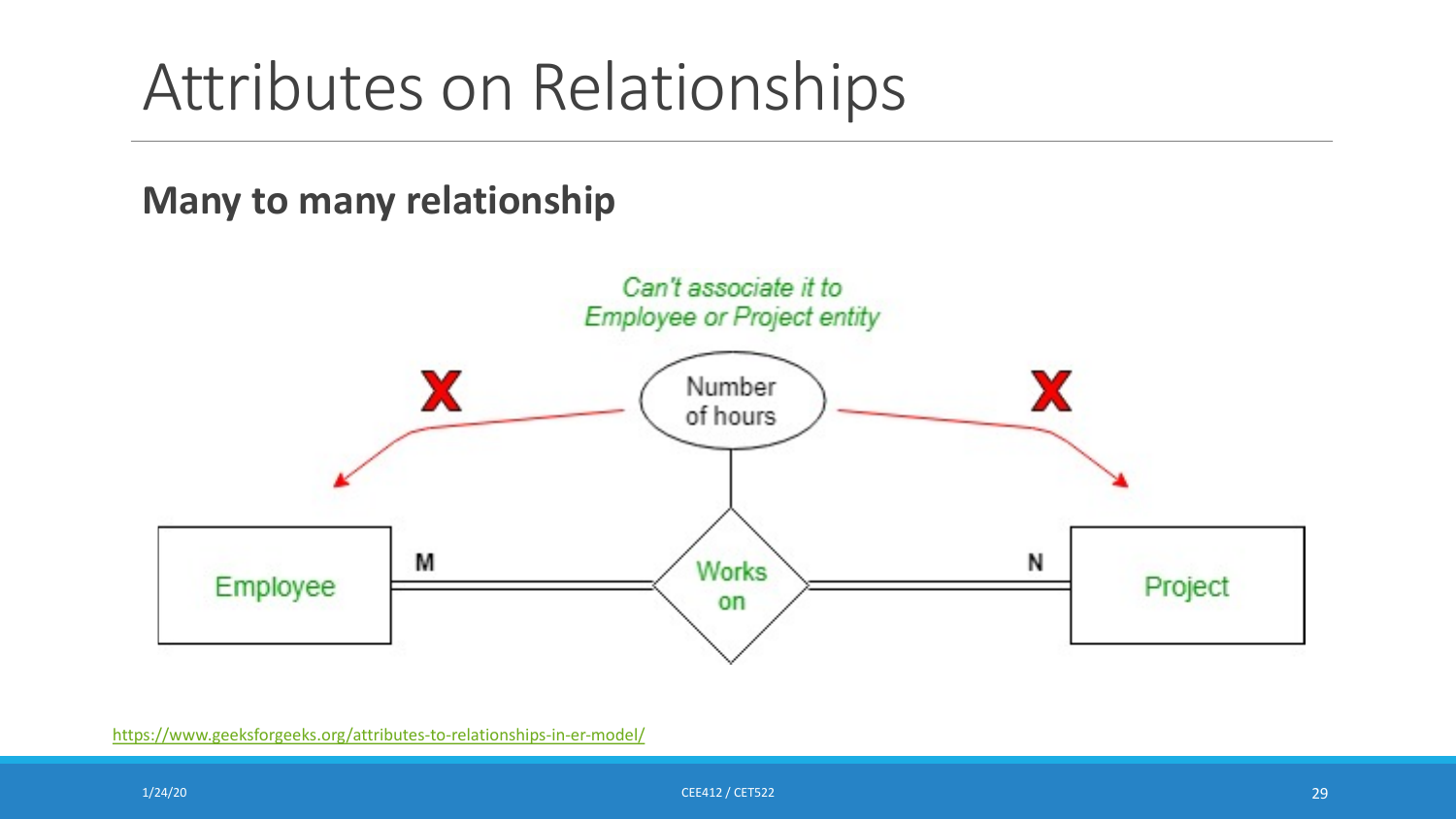### **Many to many relationship**

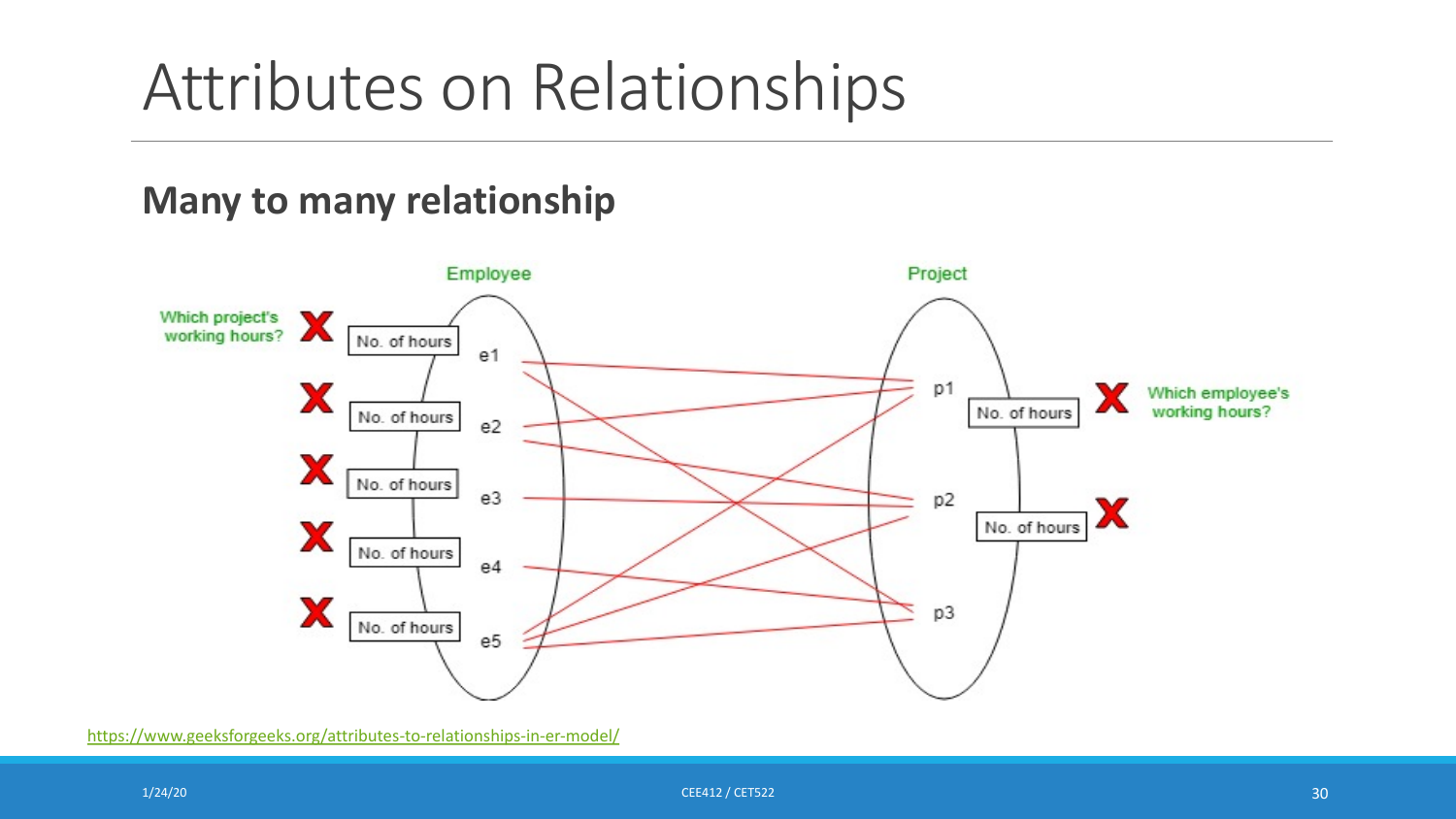### Design Principles

- 1. Faithful! Entity sets and their attributes should reflect reality.
- 2. Avoid redundancy. We should be careful to say everything once only.
- 3. Choose the right relationships. Unnecessary relationships, though they may be true, can cause redundancy and complexity.
- 4. Pick the right kind of element. Is it an entity set, relationship, or attribute?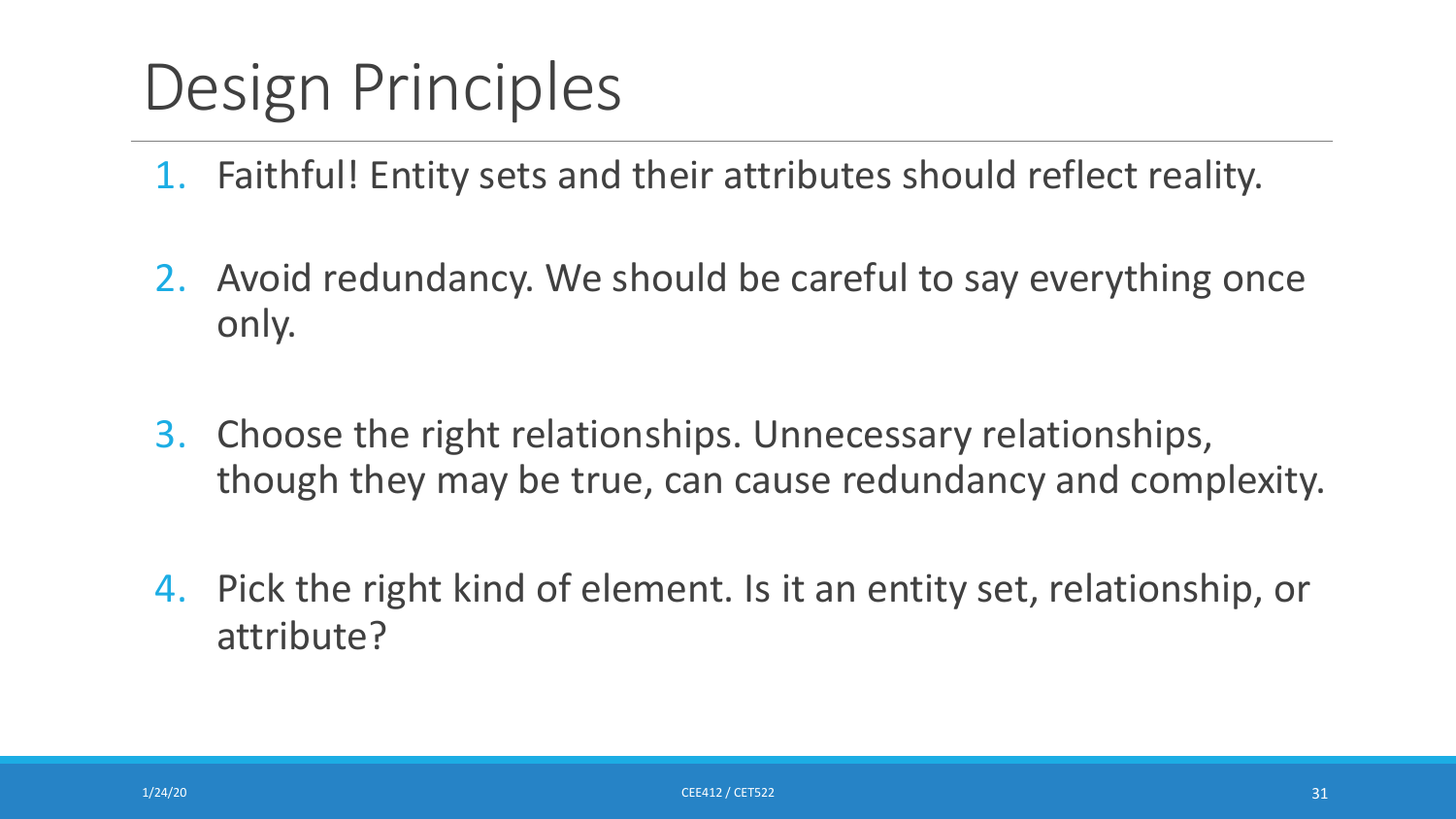### Design Principles: What's Wrong?



 $1/24/20$  . The contract of the contract of the contract of the contract of the contract of the contract of the contract of the contract of the contract of the contract of the contract of the contract of the contract of t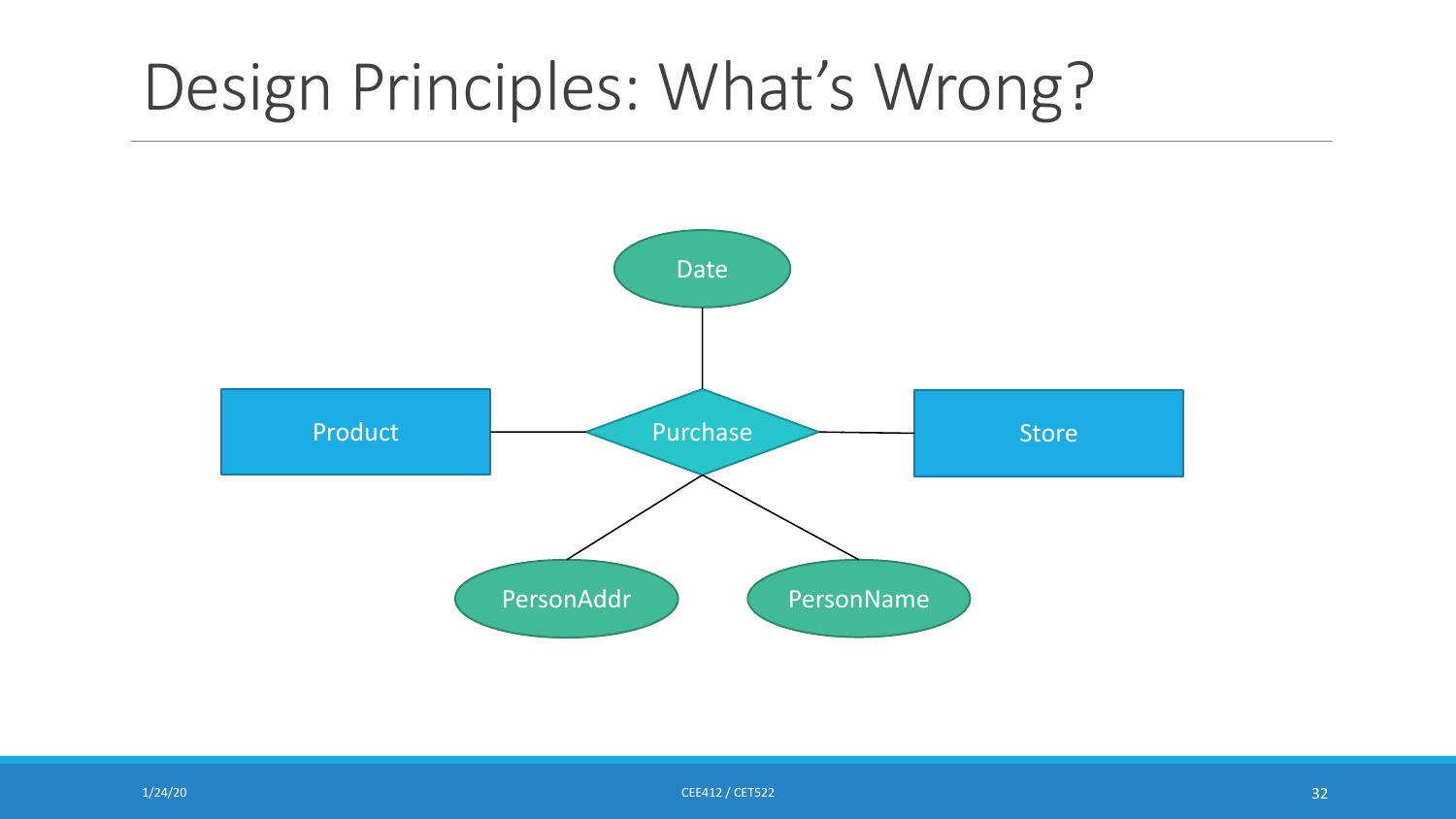### Design Principles: What's Wrong?



 $1/24/20$  . The contract of the contract of the contract of the contract of the contract of the contract of the contract of the contract of the contract of the contract of the contract of the contract of the contract of t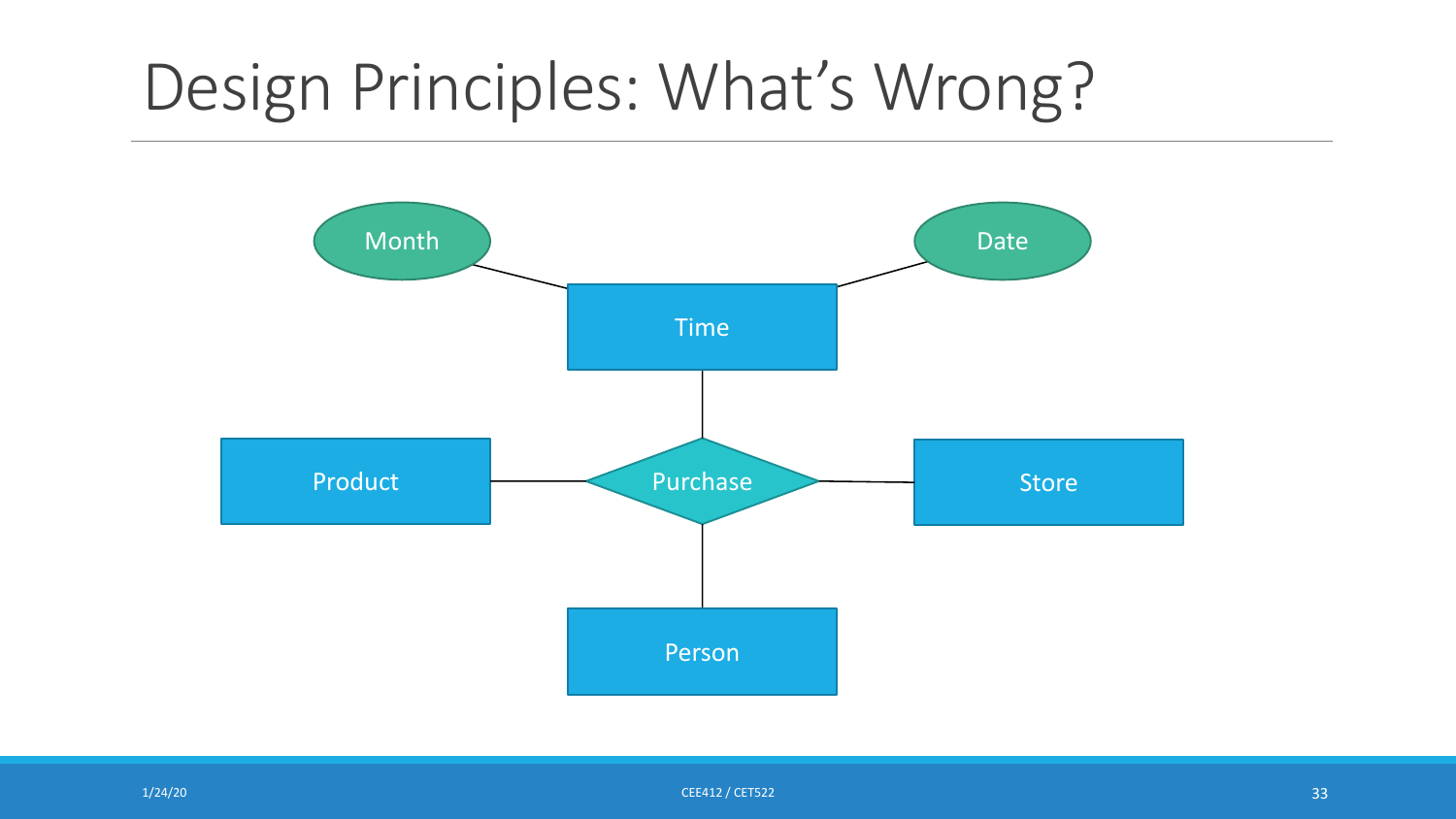### Example

Let us say I want to make a database of all the electronic devices owned by the people in this room, including:

- Device descriptions
- Information about manufacturers and owners
- Other information?

Sketch your database design using the E/R diagram:

- Include Entities, Attributes and Relationships.
- Each entity should have a key.
- Make use of multi-way relationships and subclasses only if necessary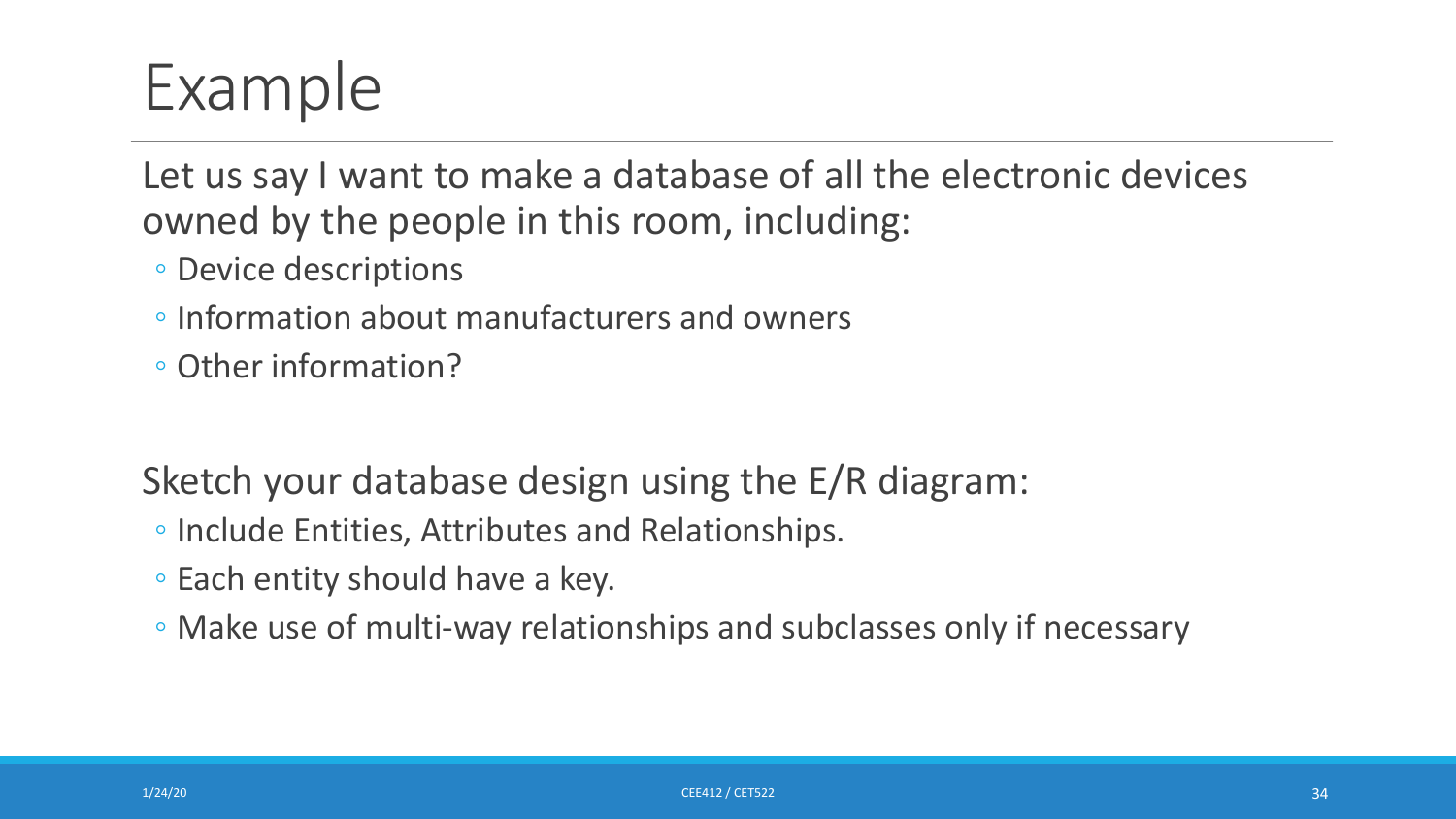



 $1/24/20$  . The contract of the contract of the contract of the CEE412 / CET522  $\sim$  25  $\sim$  35  $\sim$  35  $\sim$  35  $\sim$  35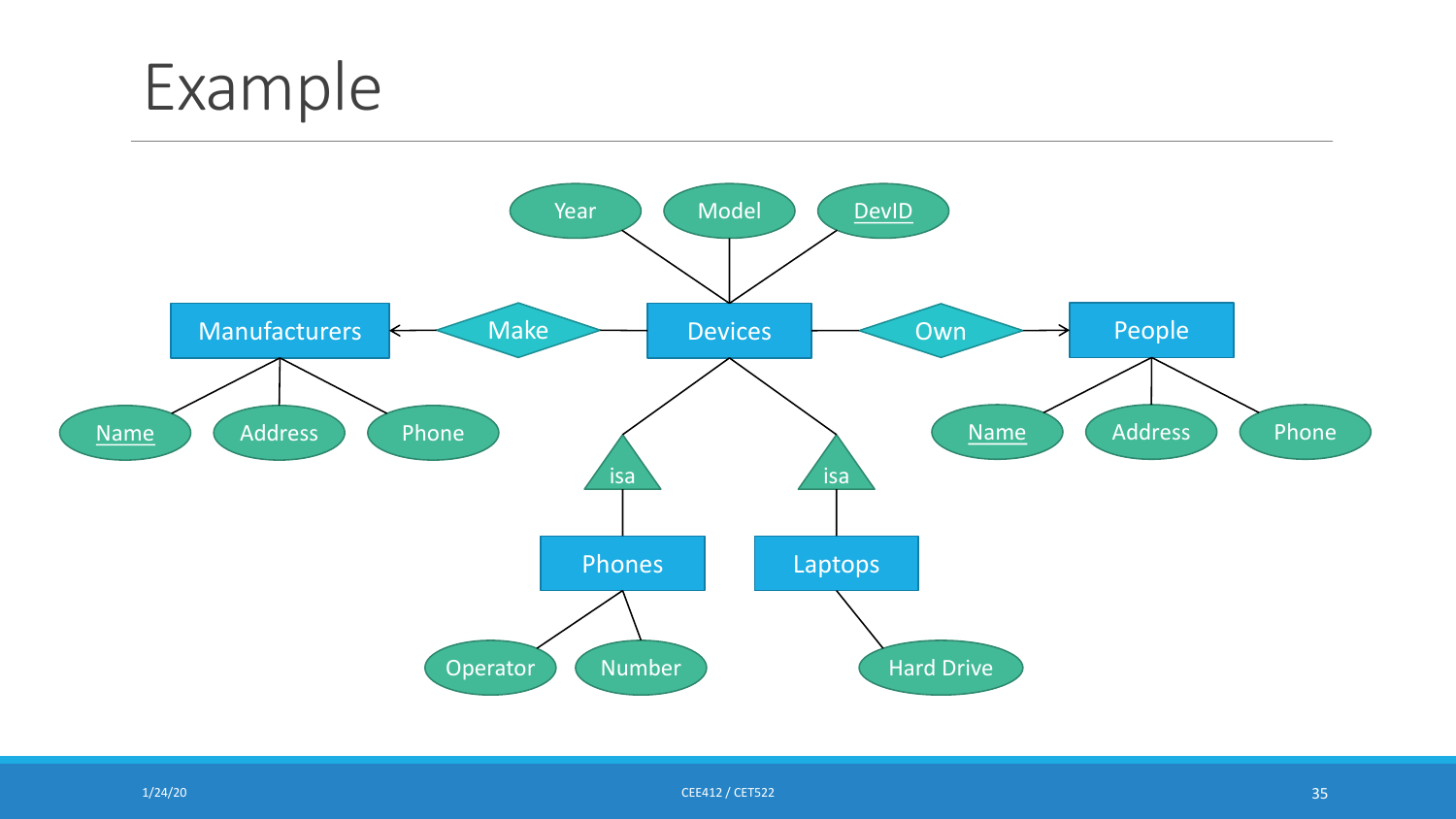### Constraints in E/R Diagrams

Some commonly used constraints.

#### Key constraints:

- Attributes or sets of attributes must have unique and not null values in the relational table.
- Example: one course must have a unique SLN.

#### Single-value constraints:

- Each attribute of an entity set has a single value.
- For example, a person can have only one birthdate.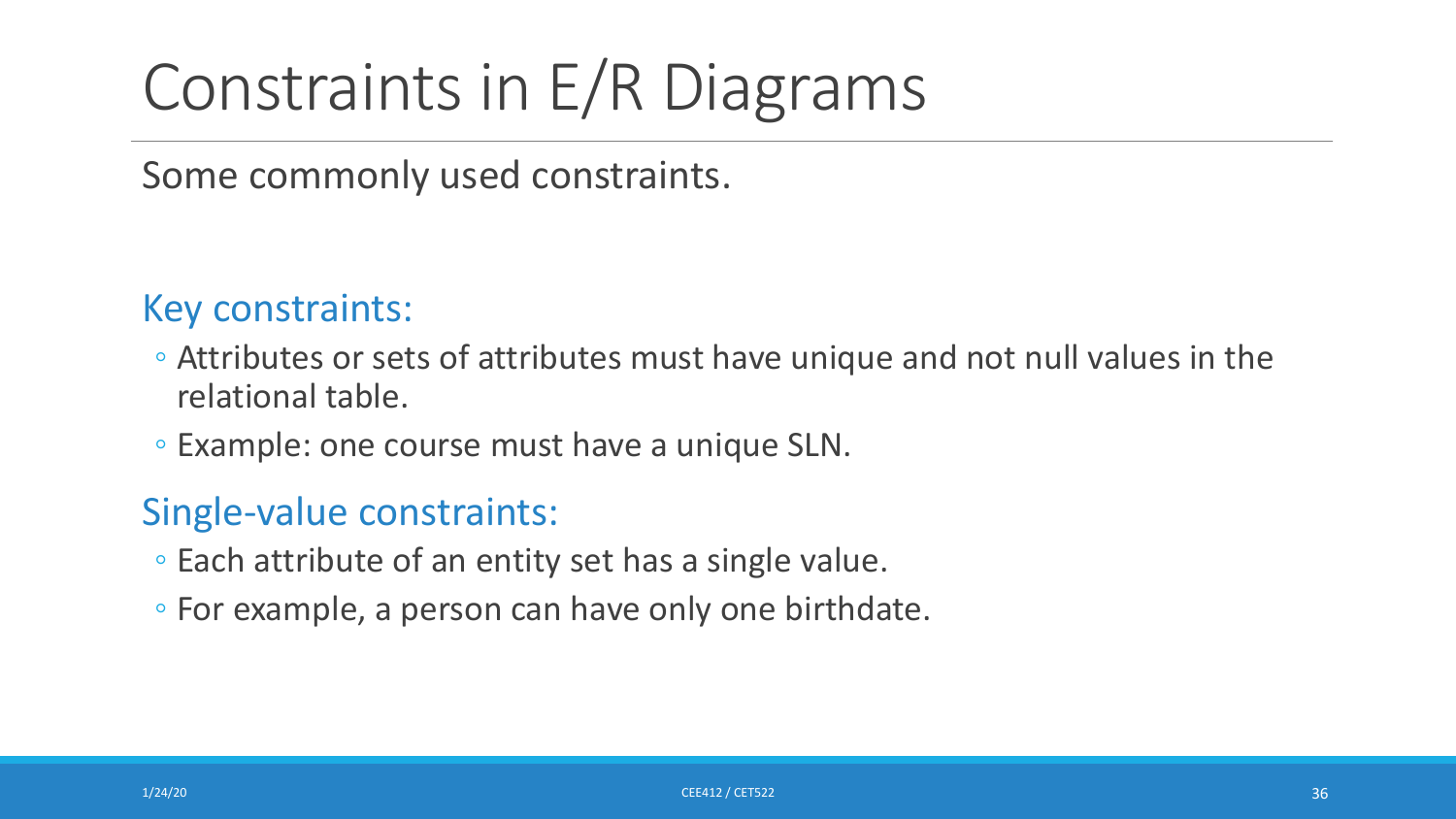# Constraints in E/R Diagrams

#### Is a key for an entity E single-value constrained?

◦ Definitely. Keys are a major source of single-value constraints.

Single value implied in many to one relationship:



#### How is single value constraint different from key?

◦ Non-key single value attributes can take a null value (keys cannot be null)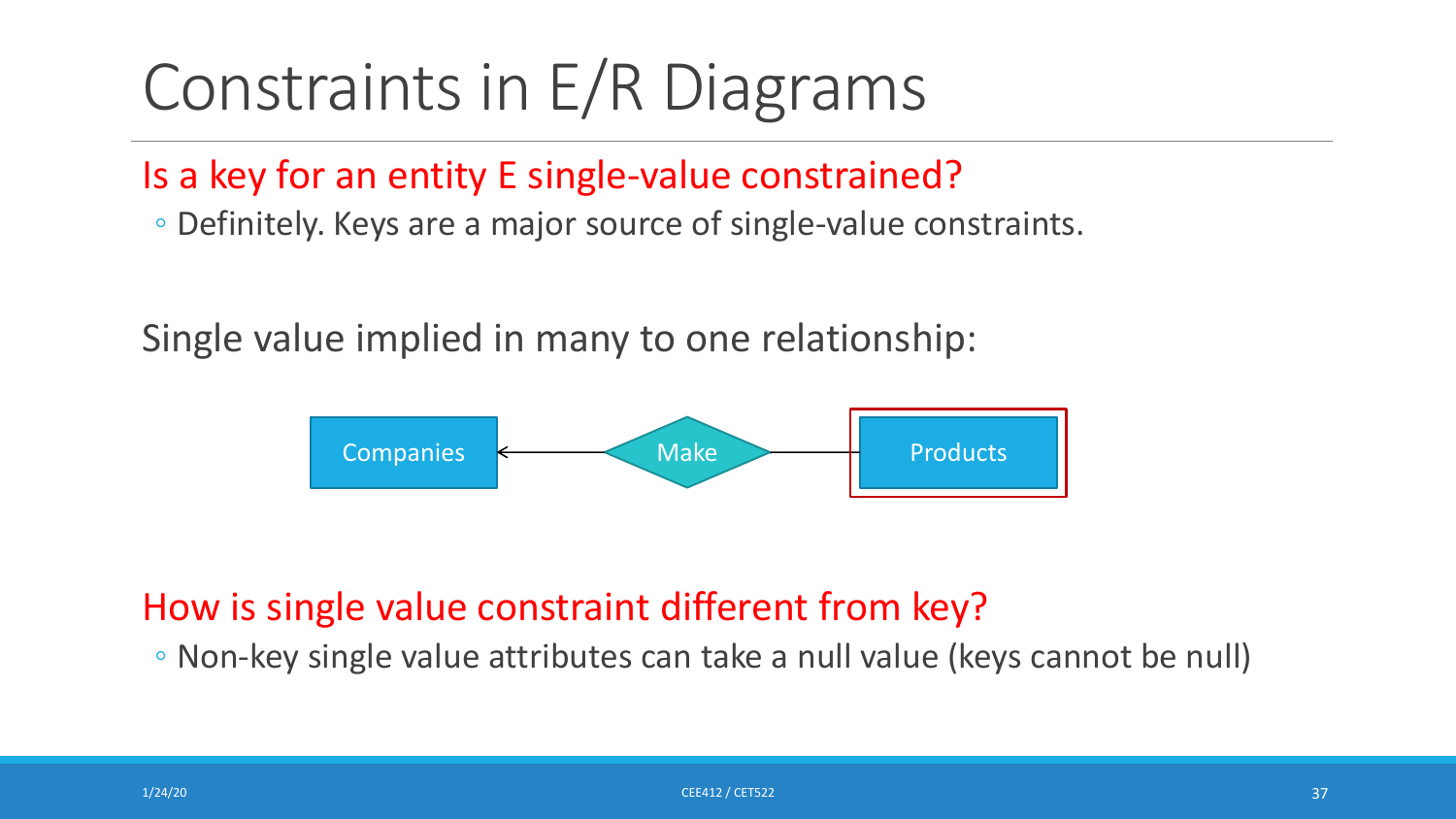# Constraints in E/R Diagrams

#### Domain constraints:

- Value of each attribute X must be taken from the domain associated with that attribute
- Example: a person's name cannot be a number.

#### General constraints:

- Other arbitrary constraints that should hold in the database, such as Check constraints and Range constraints.
- Example: state names, age of a person.

#### Referential integrity constraints:

- Require that a value referred to by some object actually exists in the database.
- For example, if you take a course at UW, your course must exist in the UW course database.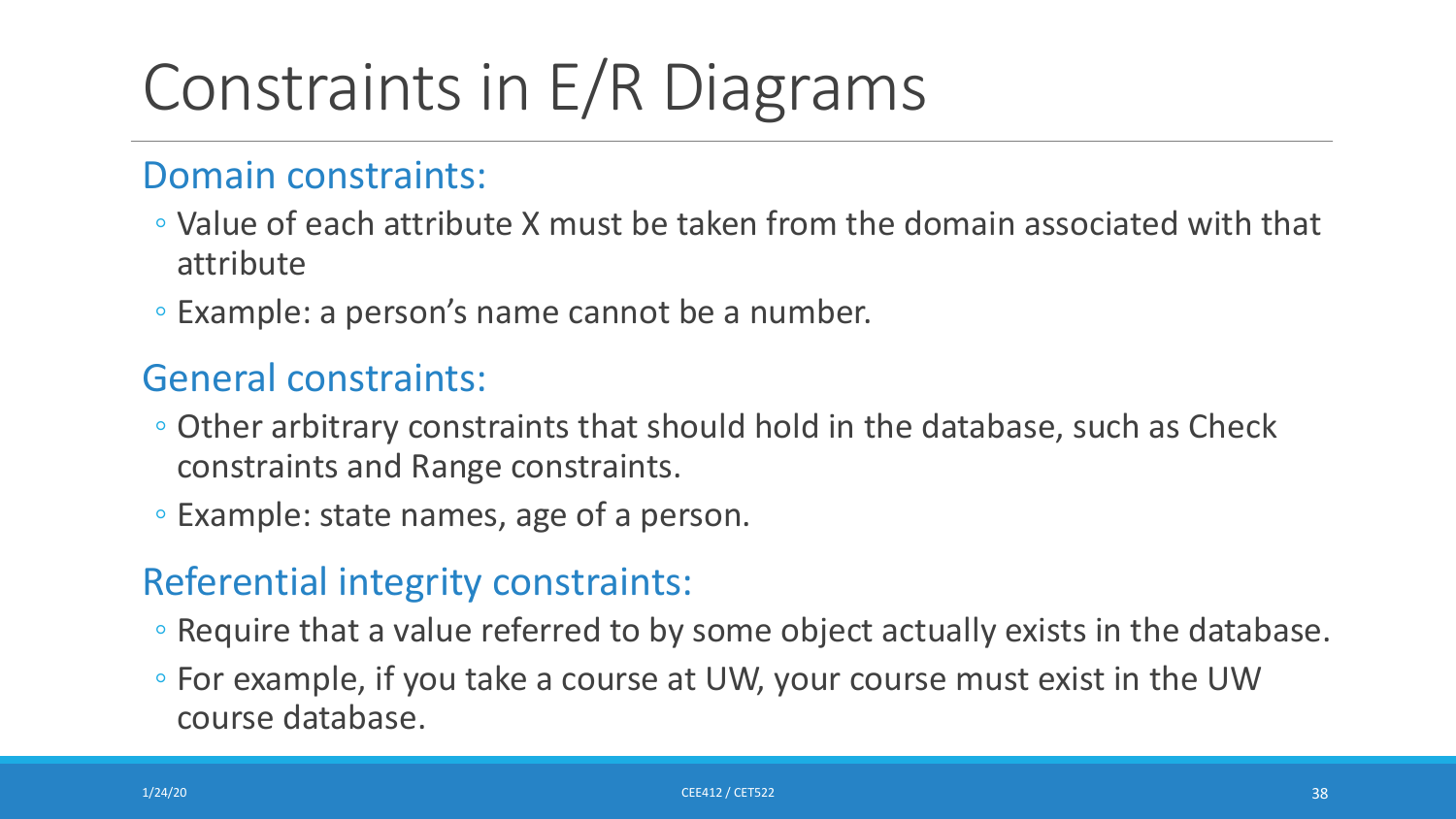# Referential Integrity Constraints

Is the referential integrity constraint enforced in the following E/R diagram?



This one does assert that exactly one company exists as the maker of a product.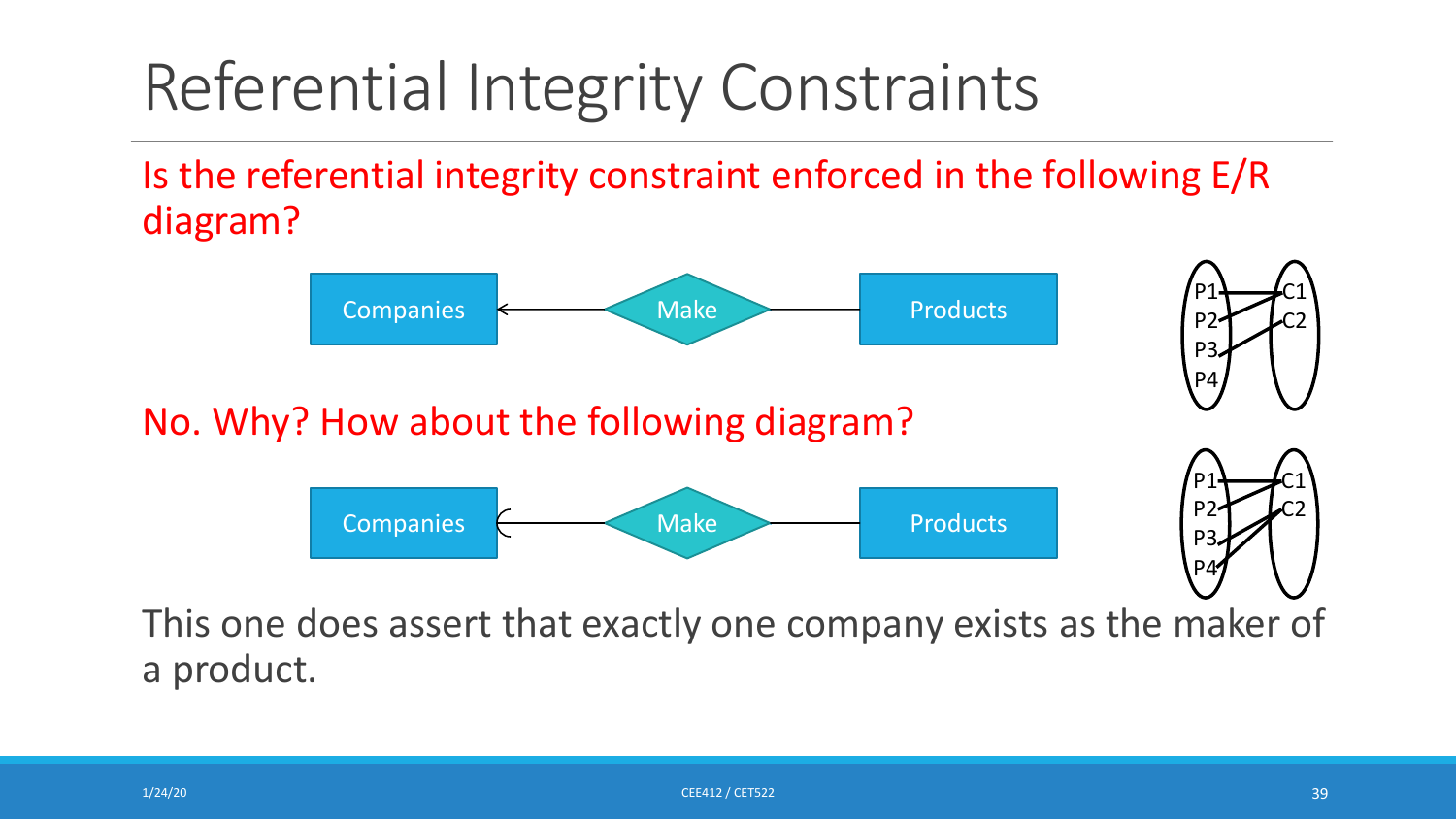# Referential Integrity Constraints

What are the possible results of referential integrity constraints in database?

- Prohibit deletion of an entity required by another table.
	- Cannot delete a course if there are students who have registered for that course.
- •Cascade update/delete:
	- If I delete a company from the companies table, all products associated with that company will also be deleted.

Depends on your choice when creating the relationship.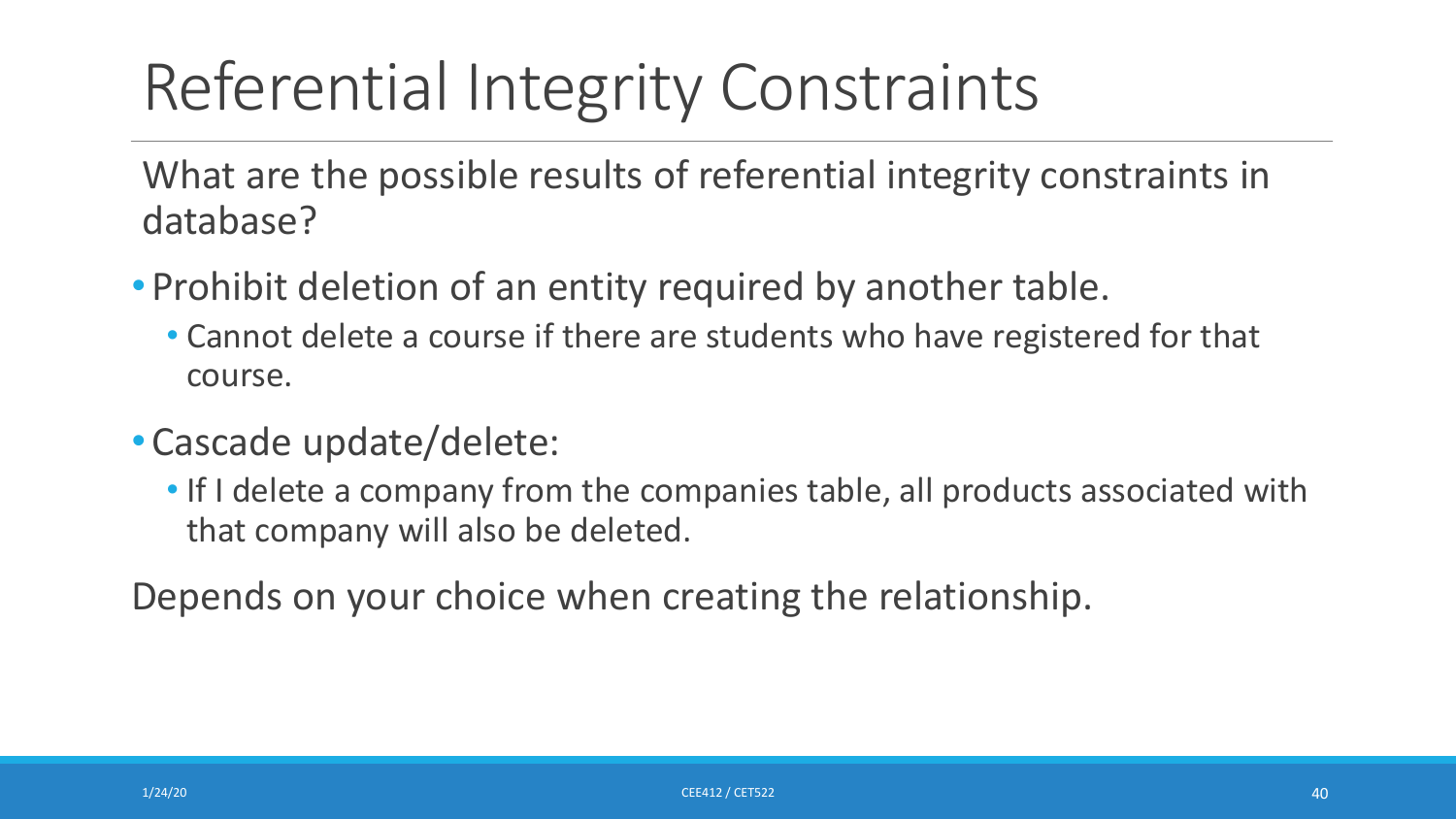# Keys in E/R Diagrams



The combination of **Timestamp** and **LoopID** is required to uniquely identify a single observation

How to represent: underline all attributes that are required to form the key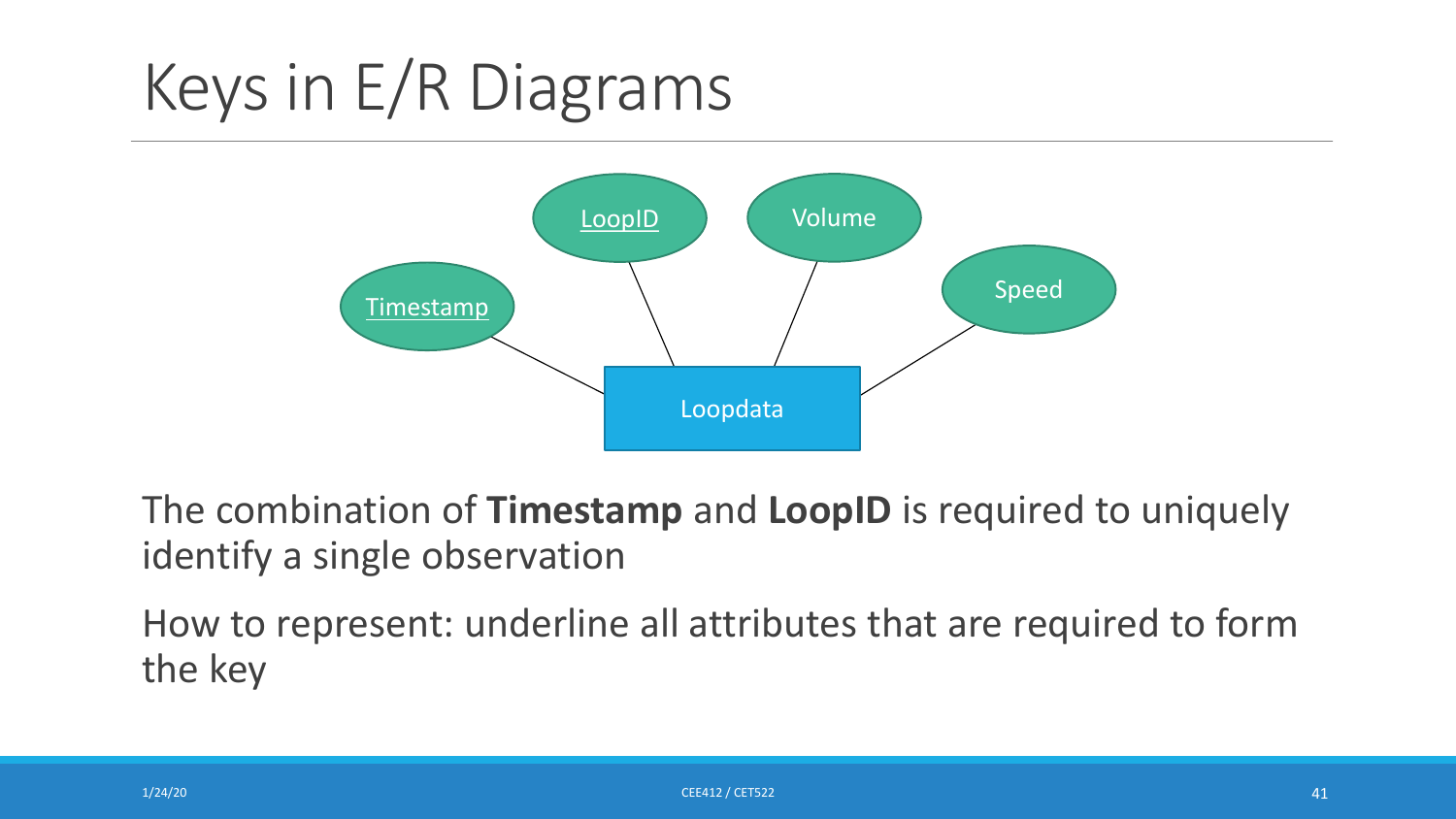# Keys in E/R Diagrams



Both **StudentID** and **SSN** can serve as keys. How do we specify multiple keys in E/R diagrams? No formal way! We have to choose one.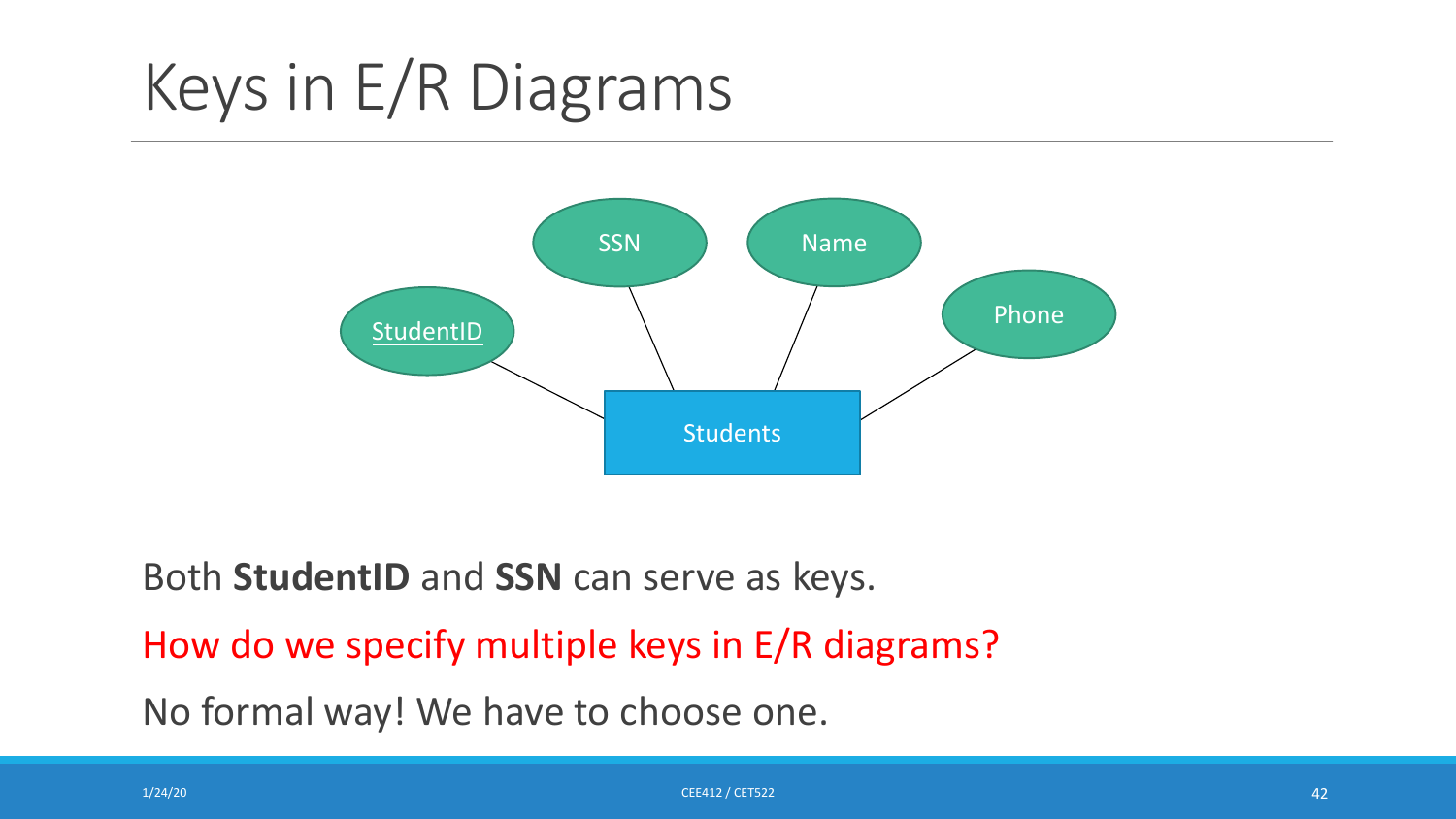Entity sets are weak when their key comes from other entities to which they are related.

Causes of weak entity sets:

- Entity sets fall into a hierarchy based on classifications unrelated to the subclass (e.g., buildings and classrooms)
- Converting multi-way relationships to binary ones (e.g., invoice of a purchase)

In the E/R Diagram

- Weak entity sets are shown in double border rectangles.
- A weak entity's supporting relationships will be shown as diamonds with a double border.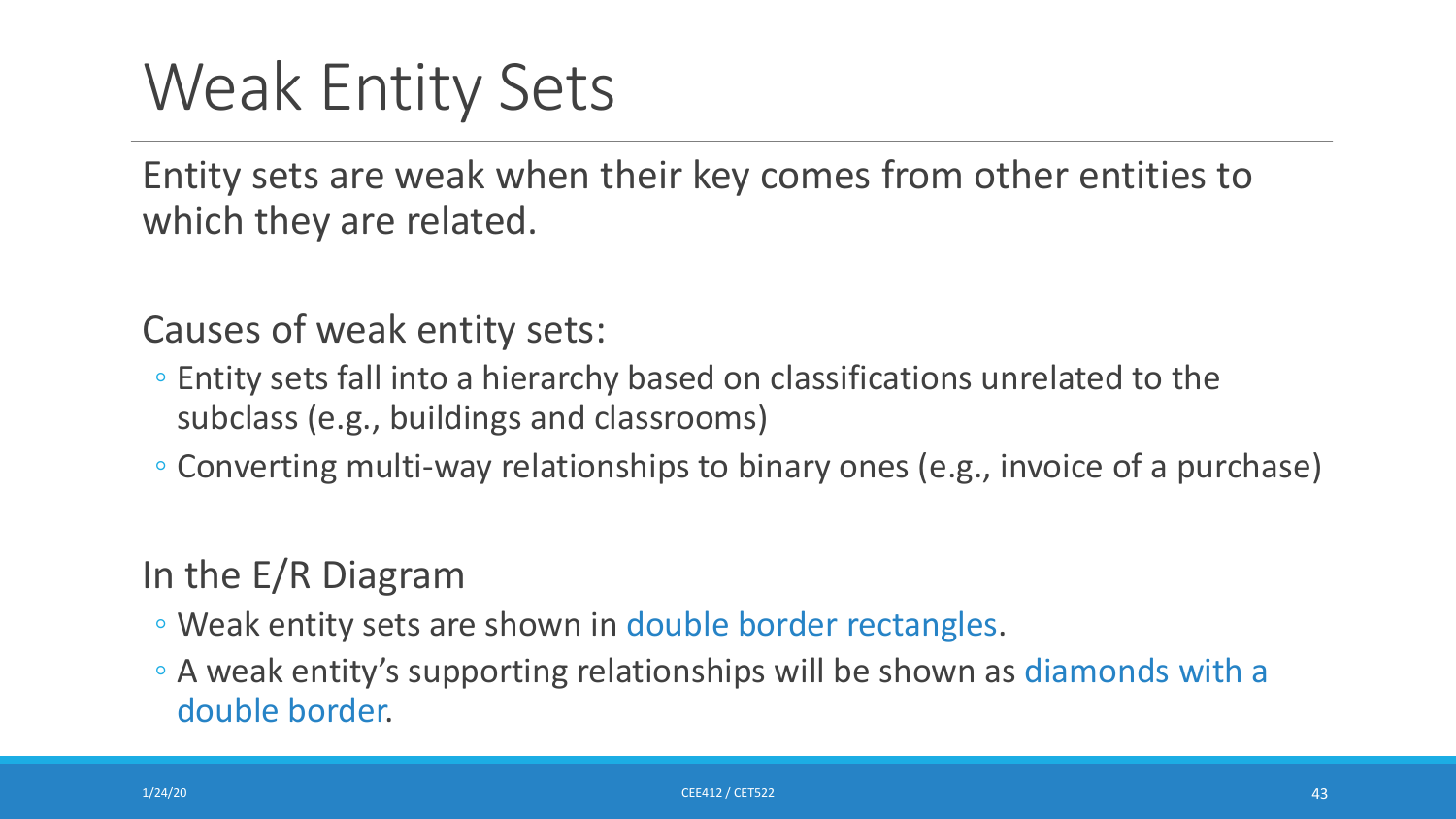

If E is a weak entity set, then its key consists of:

- Zero or more of its own attributes, and
- Key attributes from entity sets that are reached by certain many-one relationships from E to other entity sets.

Weak entity sets usually imply many-to-one relationships (including one-to-one relationships as special cases), and referential integrity.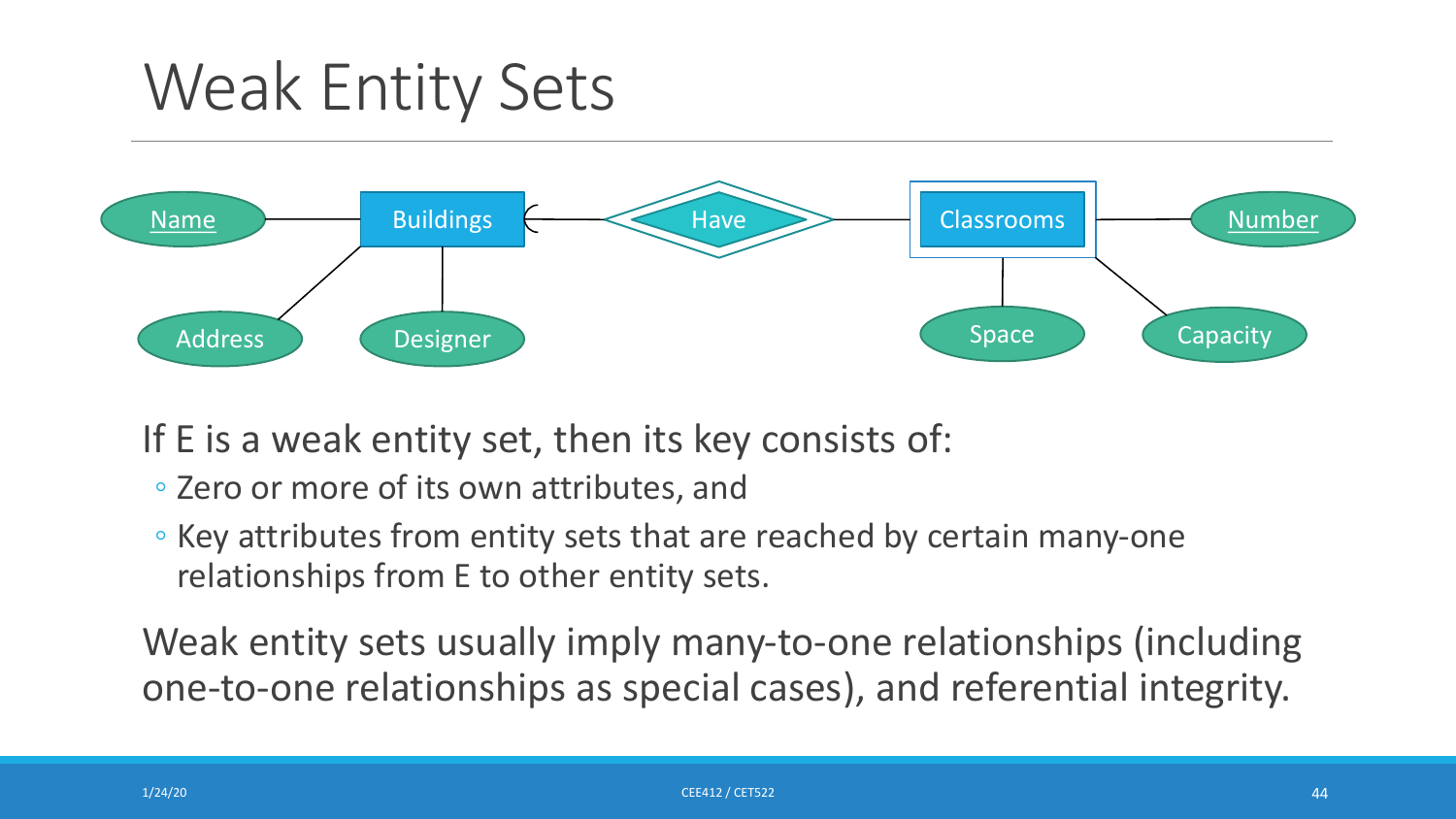

What is a supporting many-one relationship R from E to F?

- R must be a binary, many-one relationship from E to F.
- R must have referential integrity from E to F.
- The attributes that F supplies for the key of E must be key attributes of F.
- If F is itself weak, then some or all of the key attributes of F supplied to E will be key attributes of one or more entity sets G to which F is connected by a supporting relationship.
- If there are several different supporting relationships from E to F, then each relationship is used to supply a copy of the key attributes of F to help form the key of E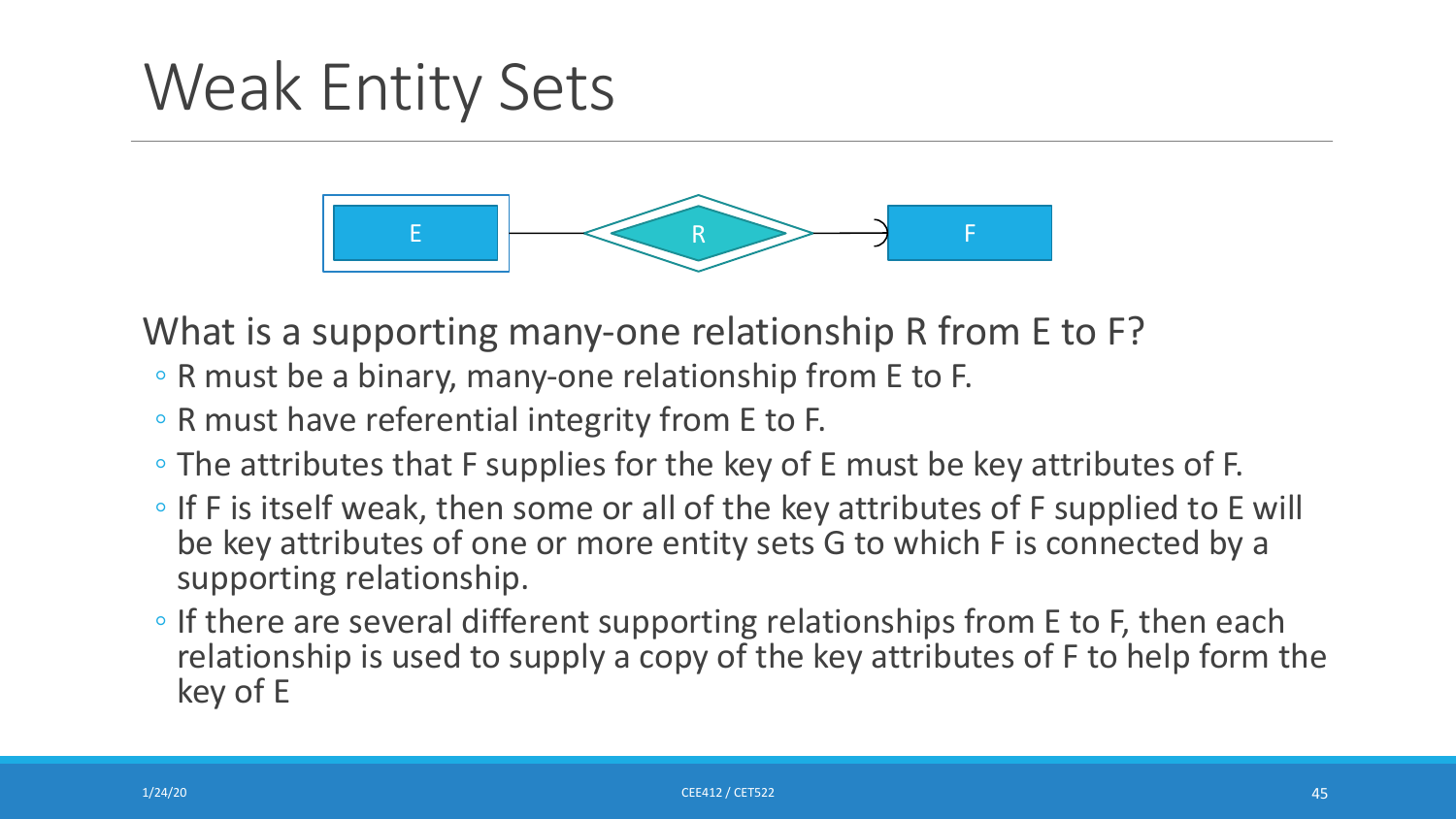

Important: Do not overuse weak entity sets.

In many cases it is sufficient to introduce an attribute to act as key (e.g., create some ProductID for **Beers**)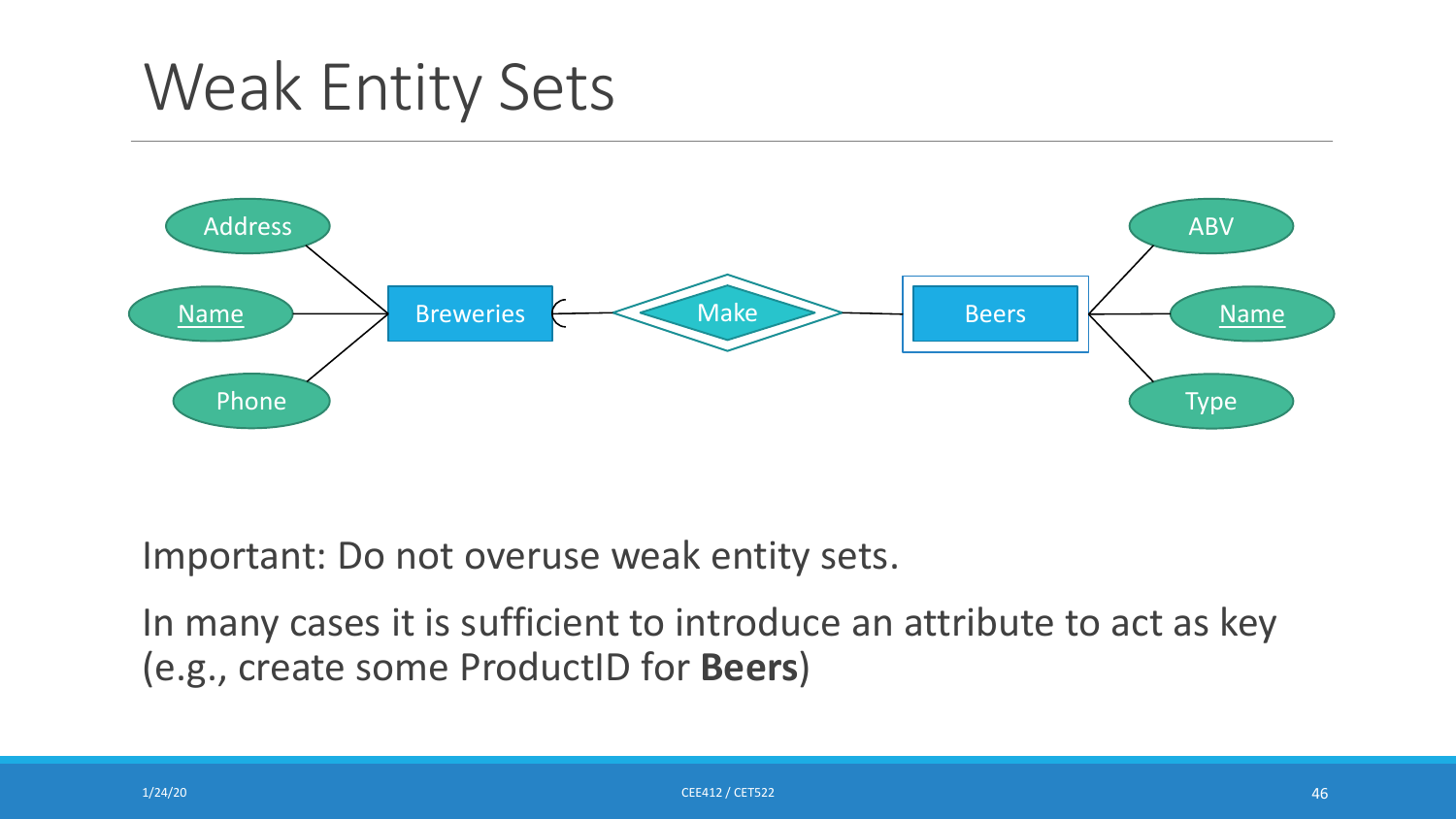# ER Diagram Review

- Every entity set should have a key.
- If there are multiple candidate keys, choose one.
- Don't add unnecessary relationships.

#### Which relationship is unnecessary?

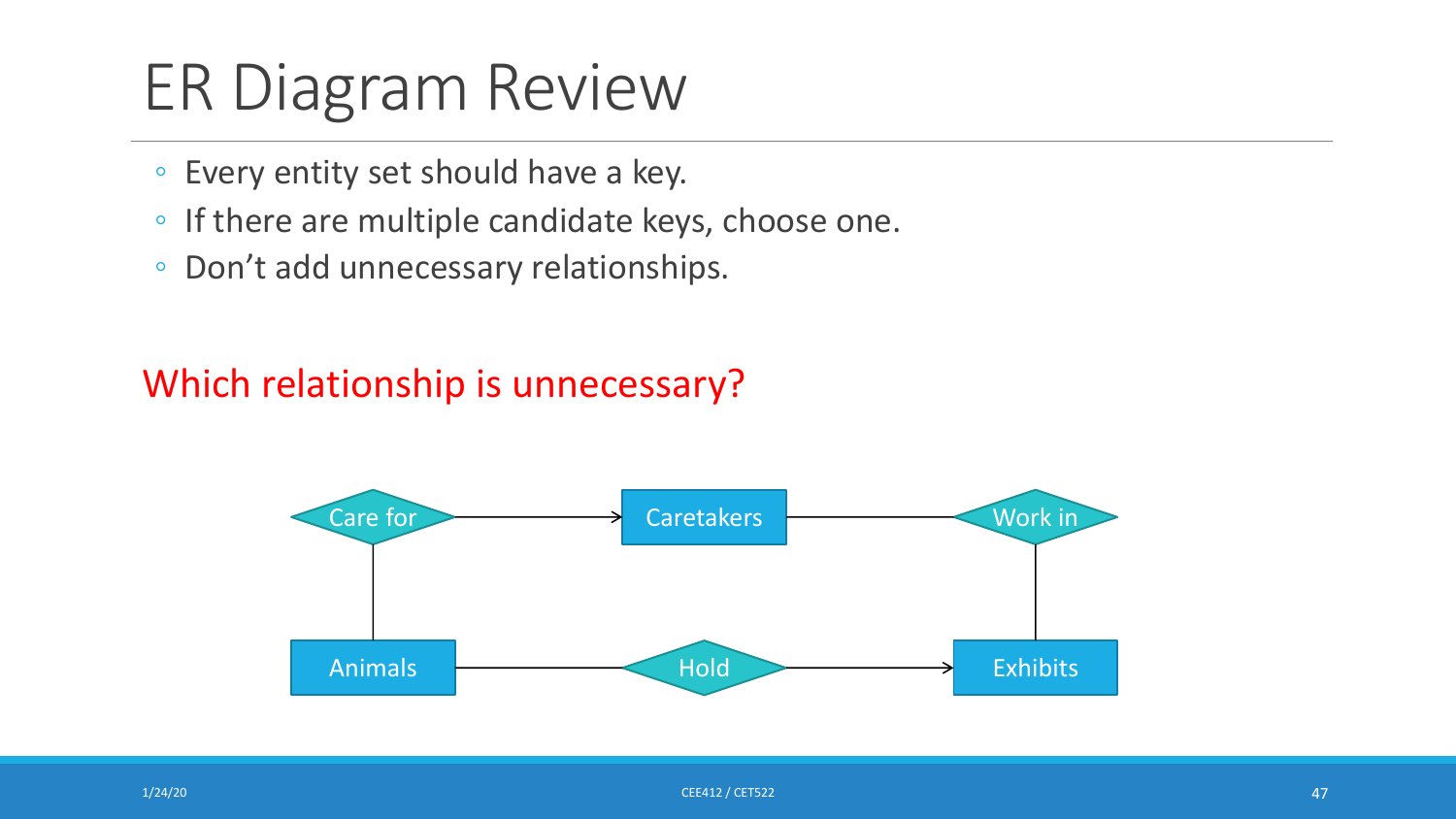# ER Diagram Review

#### ◦ Don't include unnecessary entity sets.



- Direction of arrow in many to one relationship
- Double rectangles and diamonds designate weak entity sets
- Correctly assign attributes, don't just assign attributes when you should add an entity set.
- Referential integrity is a pretty strict constraint use wisely
- Don't over complicate!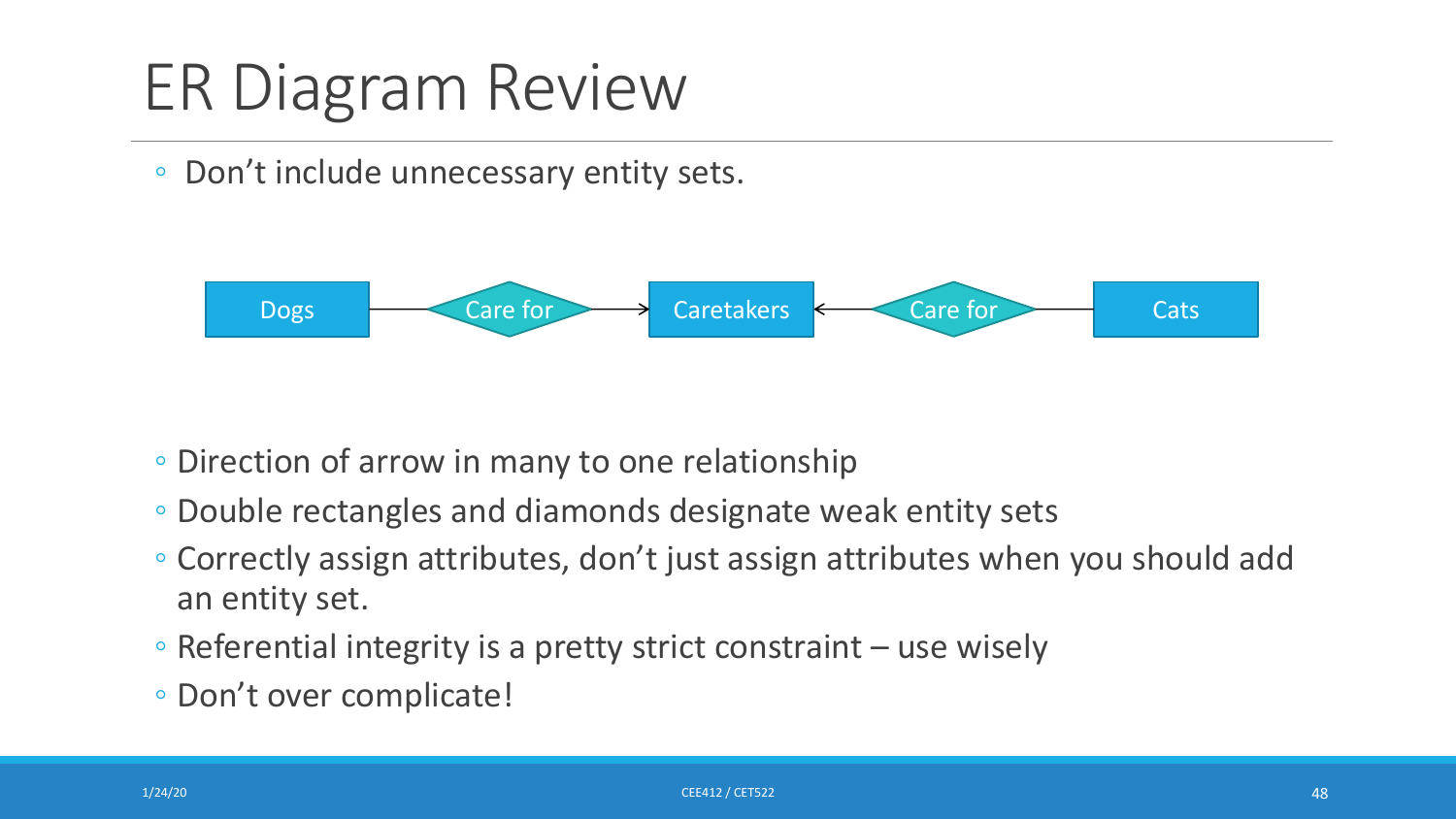# ER Diagram Review

Draw an ER diagram for a database that represent the course offering and registration system in UW.

- At minimum, we want to represent the following:
- Students: StudentID, name, etc.
- Courses: SLN, name, section, etc.
- Departments: name, chair, etc.
- Buildings: name, address, etc.
- Classrooms: number, space, etc.
- Other information you are interested to save.
- Assumptions you need to consider:
- Classrooms can only be uniquely identified by the combination of building name and classroom number.
- One course can only be offered by a unique department.
- Other assumptions in the UW system.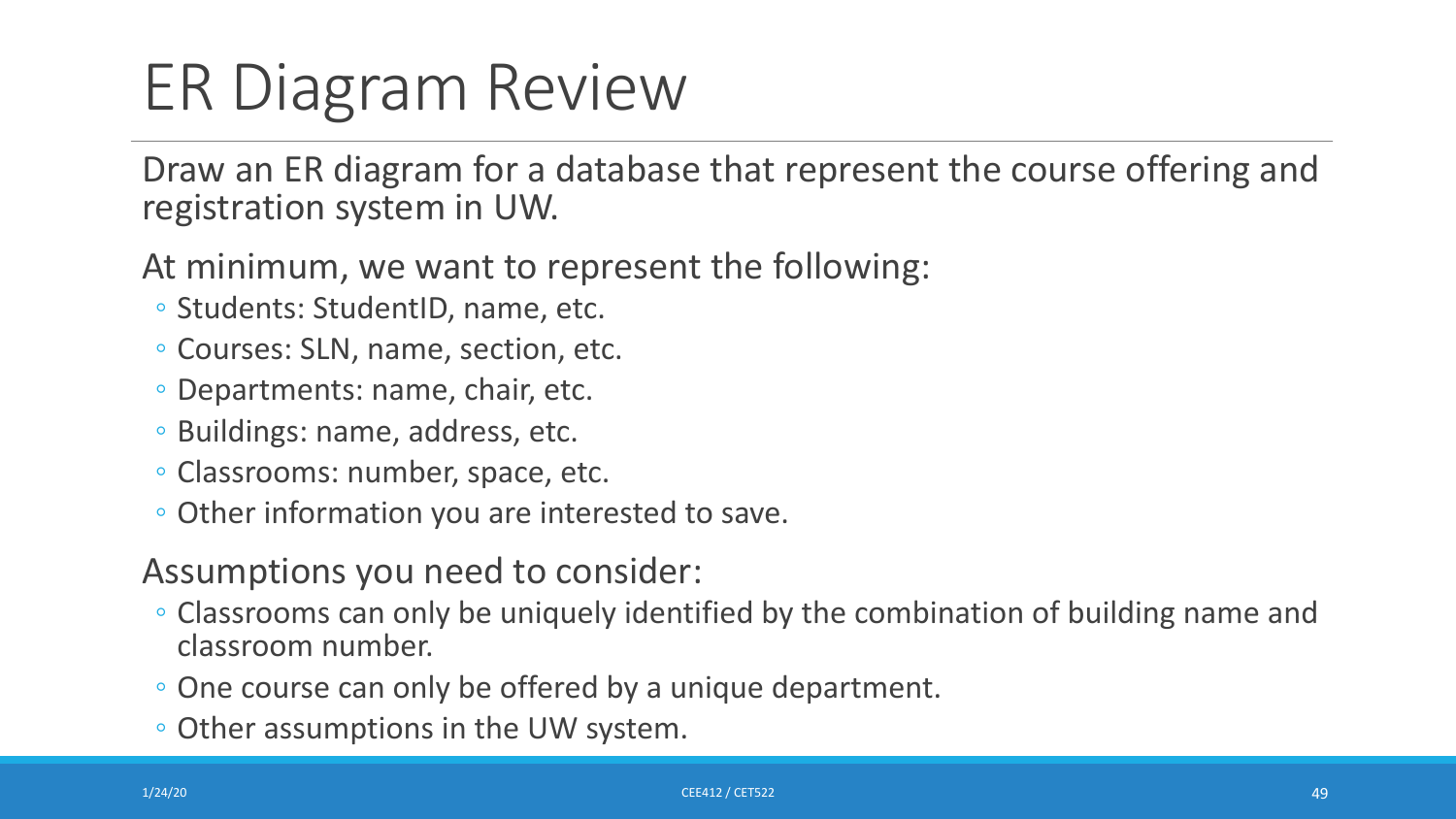

 $1/24/20$  . The contract of the contract of the contract of the contract of the contract of the contract of the contract of the contract of the contract of the contract of the contract of the contract of the contract of t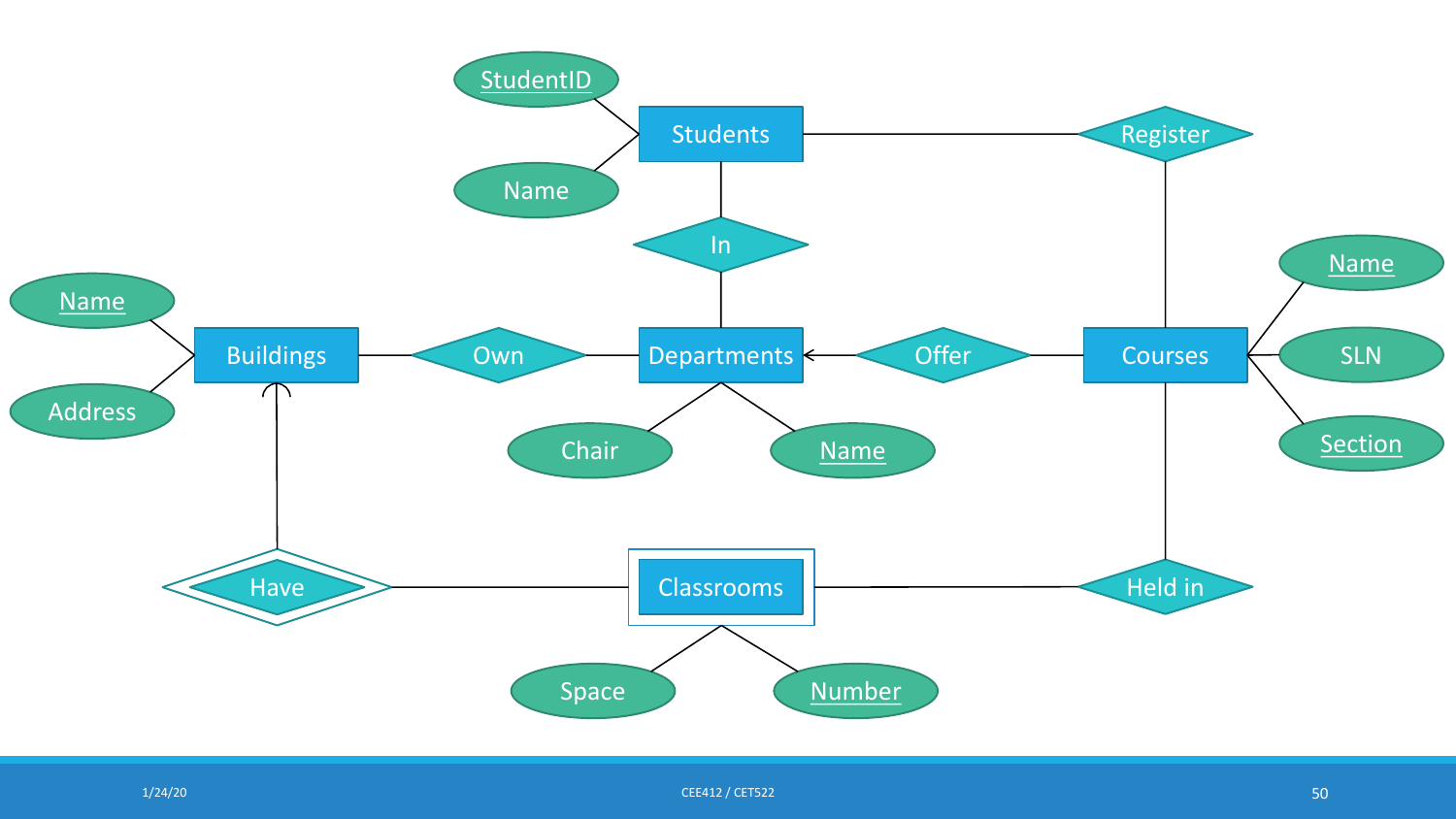# The Relational Data Model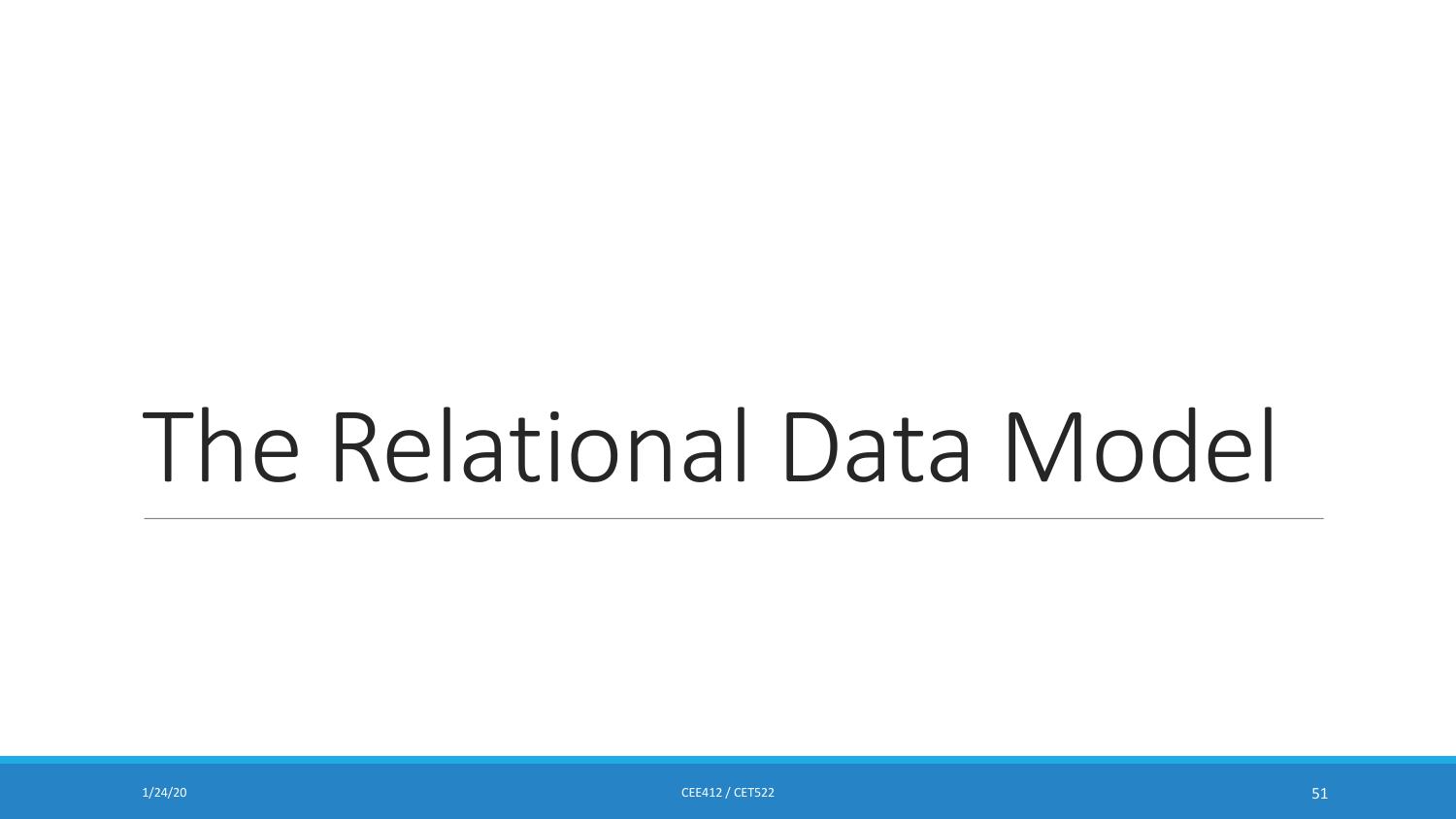### Announcement

Assignment 2 is released

Find your group member

- $\circ$  Canvas  $\rightarrow$  Discussion
- Piazza

Late homework

◦ Inform the instructor or TA in advance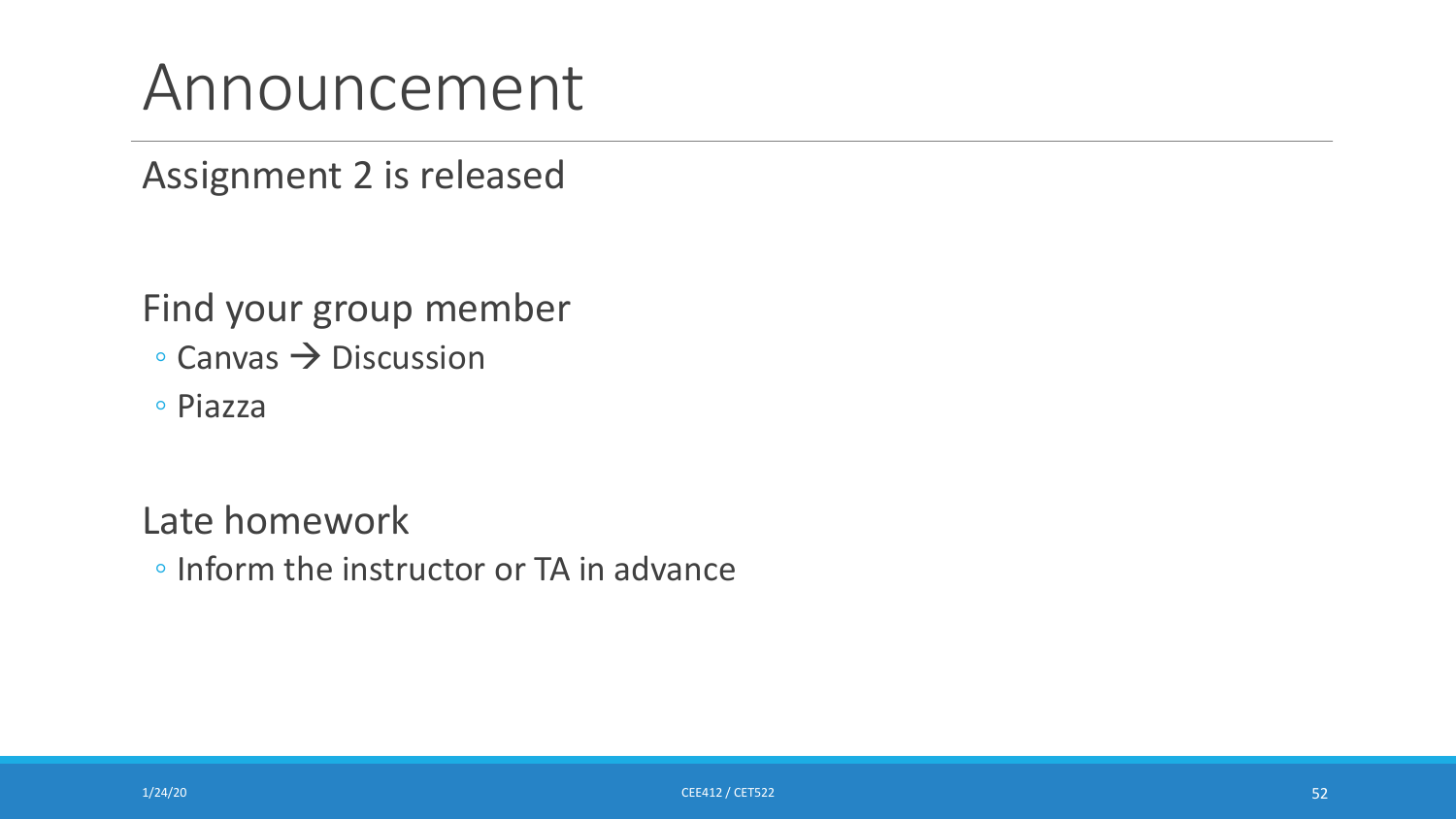### Instance vs. Schema

#### Instance:

◦ Particular data contained in a database.

Database schema is quite different from an instance of the resulting database.

- A Schema is stable with over time attributes almost never change.
- A DB instance changes continuously as data is added, removed, and updated.
- For database design, only the schema is important, although knowledge of typical instances helps guide our design.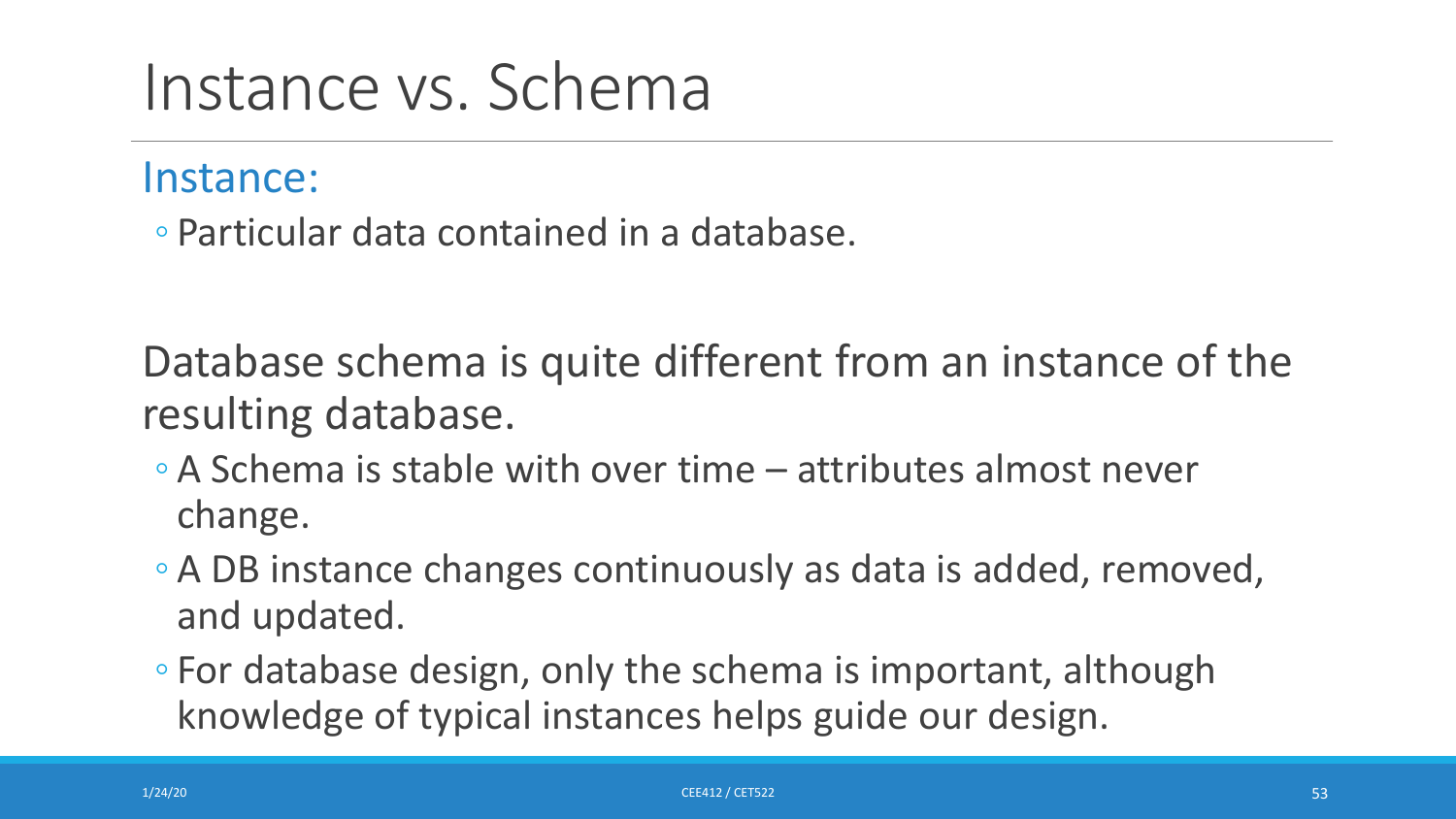# From E/R Diagrams to Relational Schema

Processes of creating a new database.

- Design phase considering information we need to store, relationships and constraints.
- Implementation phase building the database in a real DBMS.

Most commercial DBMS use the relational model, we need to make our design consistent with this model too.

This involves converting an E/R design to a relational database, which is also very straightforward.

- Turn each entity set into a relation with the same set of attributes.
- Replace a relationship by a relation whose attributes are the keys for the connected entity sets.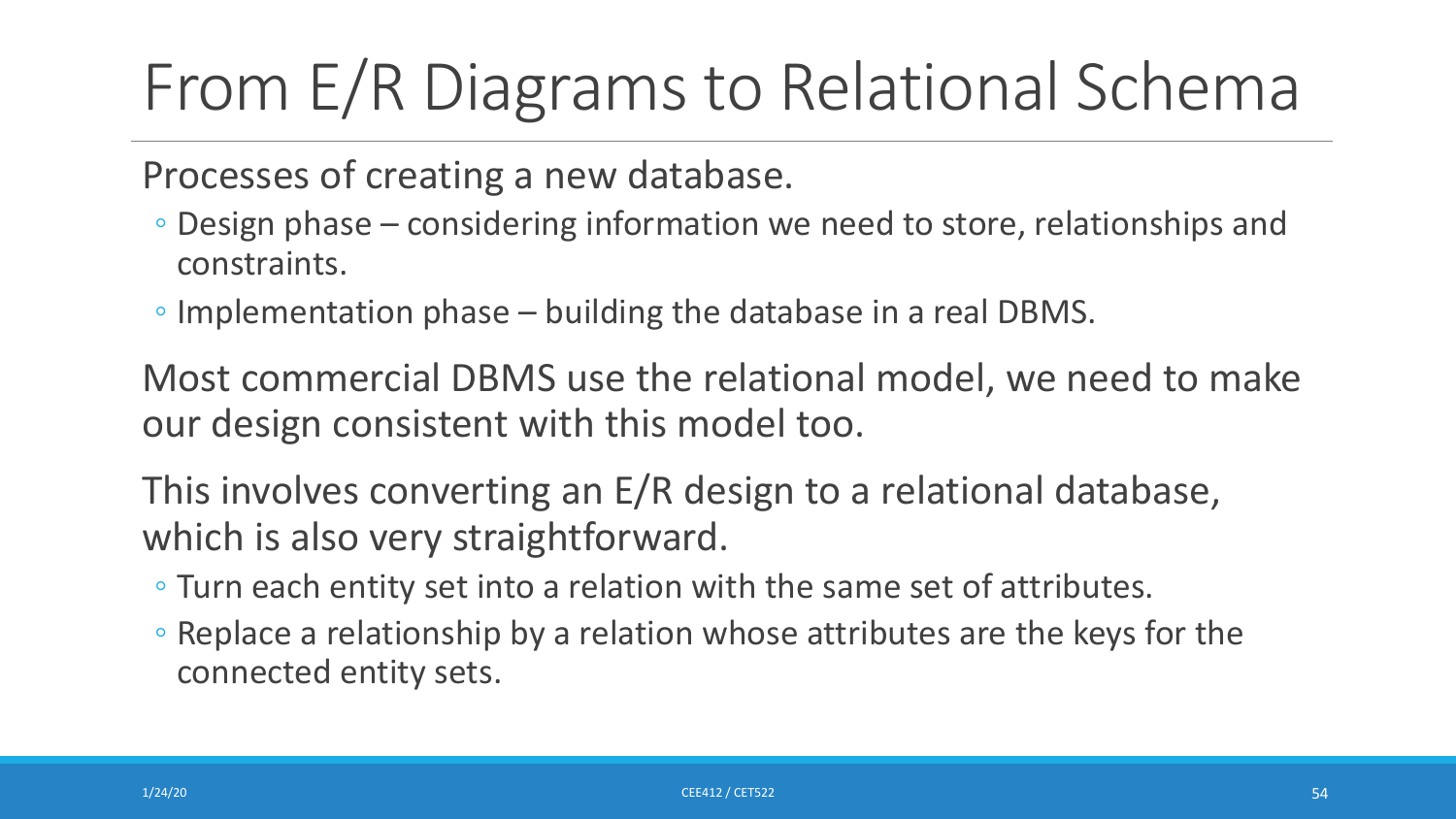### From Entity Sets to Relations

First consider strong entity sets.

Create a relation of the same name and with the same set of attributes

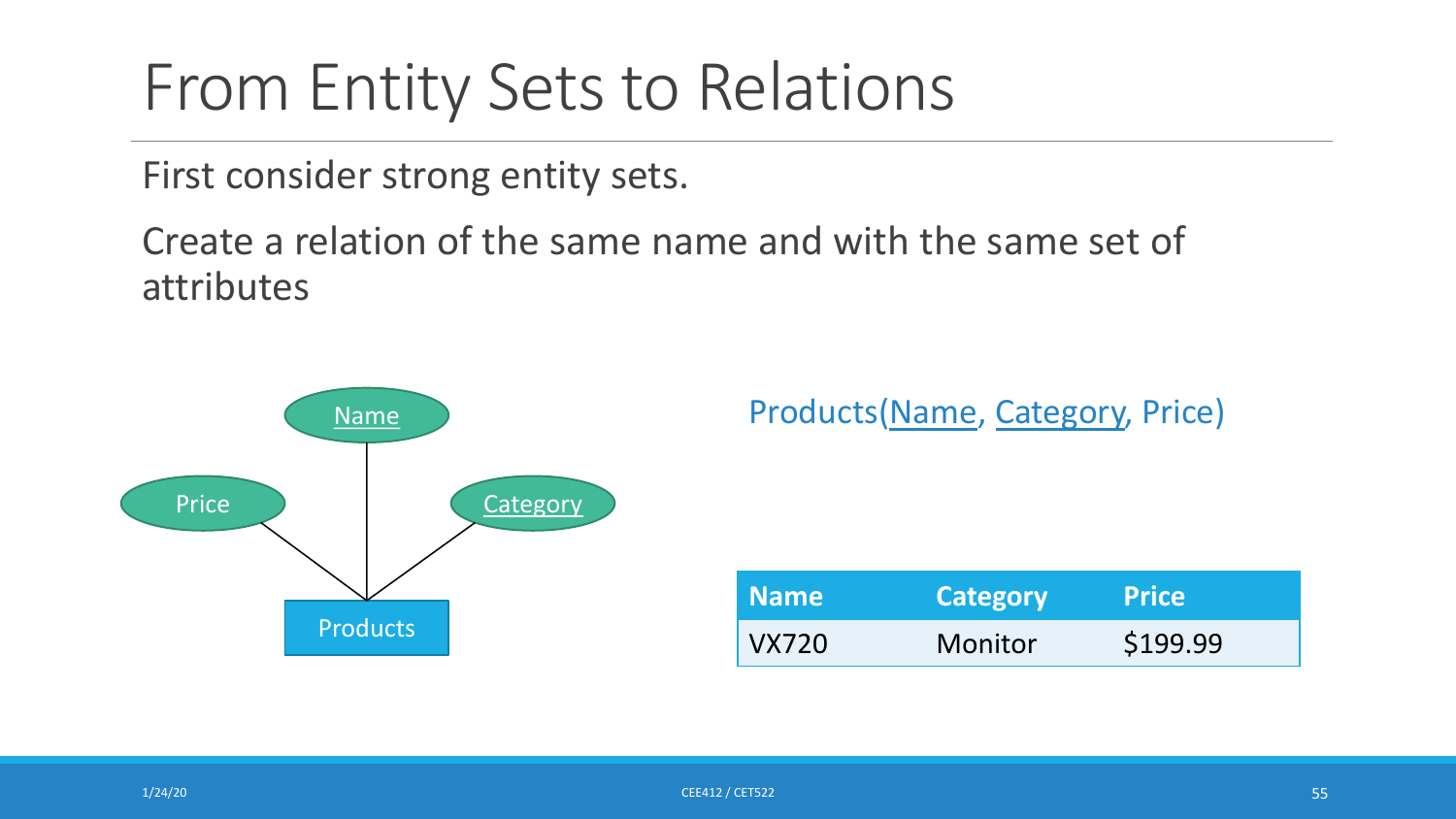When E has a many-many relationship R to F, relationship R can be converted to a relation with the following attributes:

◦ The key attributes of E

◦ The key attributes of F

◦ Any attributes belonging to relationship R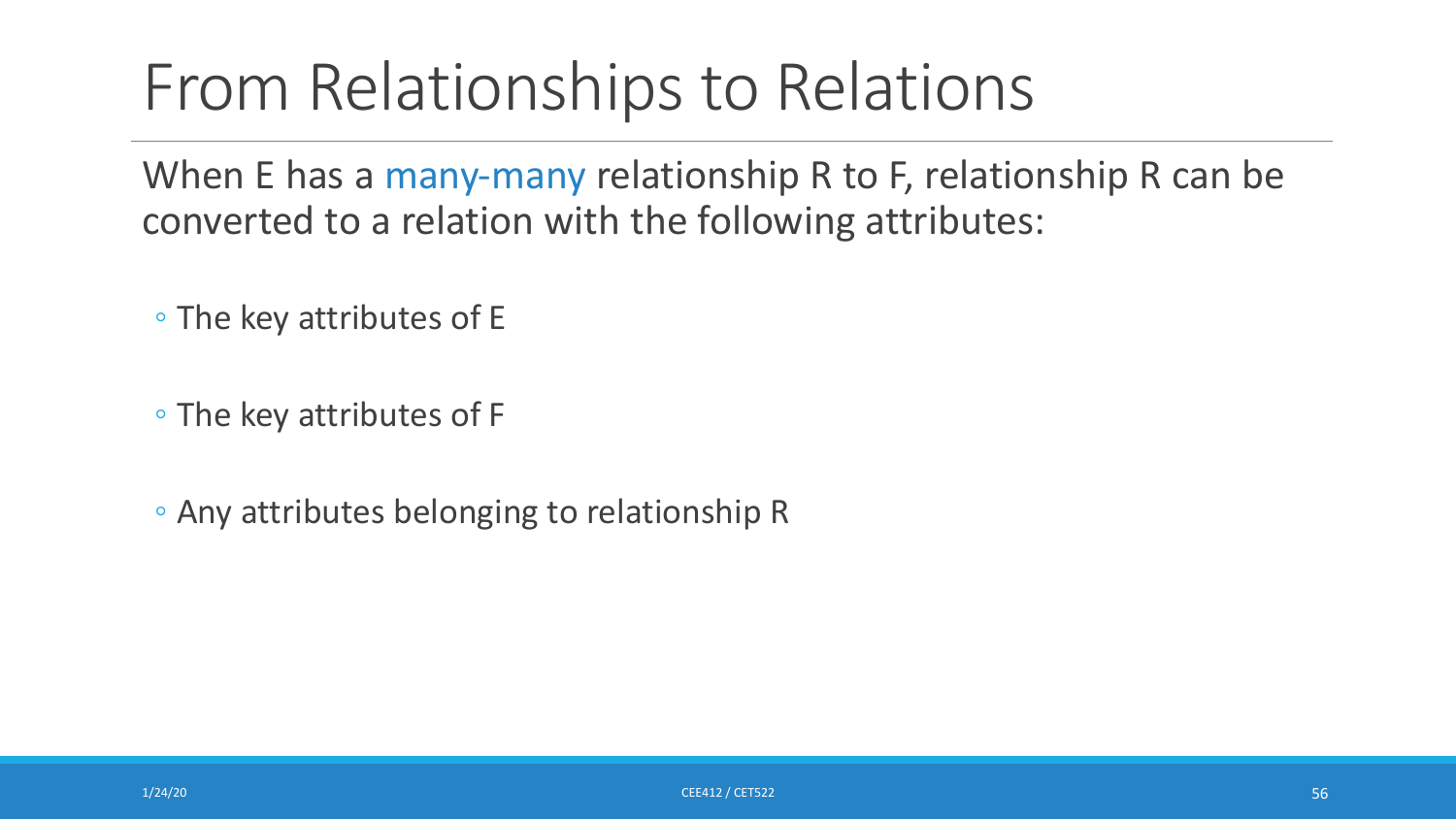

#### Make(Products.Name, Products.Category, Companies.Name, Year)

| <b>Products.Name</b> | $\vert$ Products. Category $\vert$ Companies. Name $\vert$ Year |         |      |
|----------------------|-----------------------------------------------------------------|---------|------|
| VX720                | Monitor                                                         | Gateway | 1999 |

 $1/24/20$  . The contract of the contract of the contract of the contract of the contract of the contract of the contract of the contract of the contract of the contract of the contract of the contract of the contract of t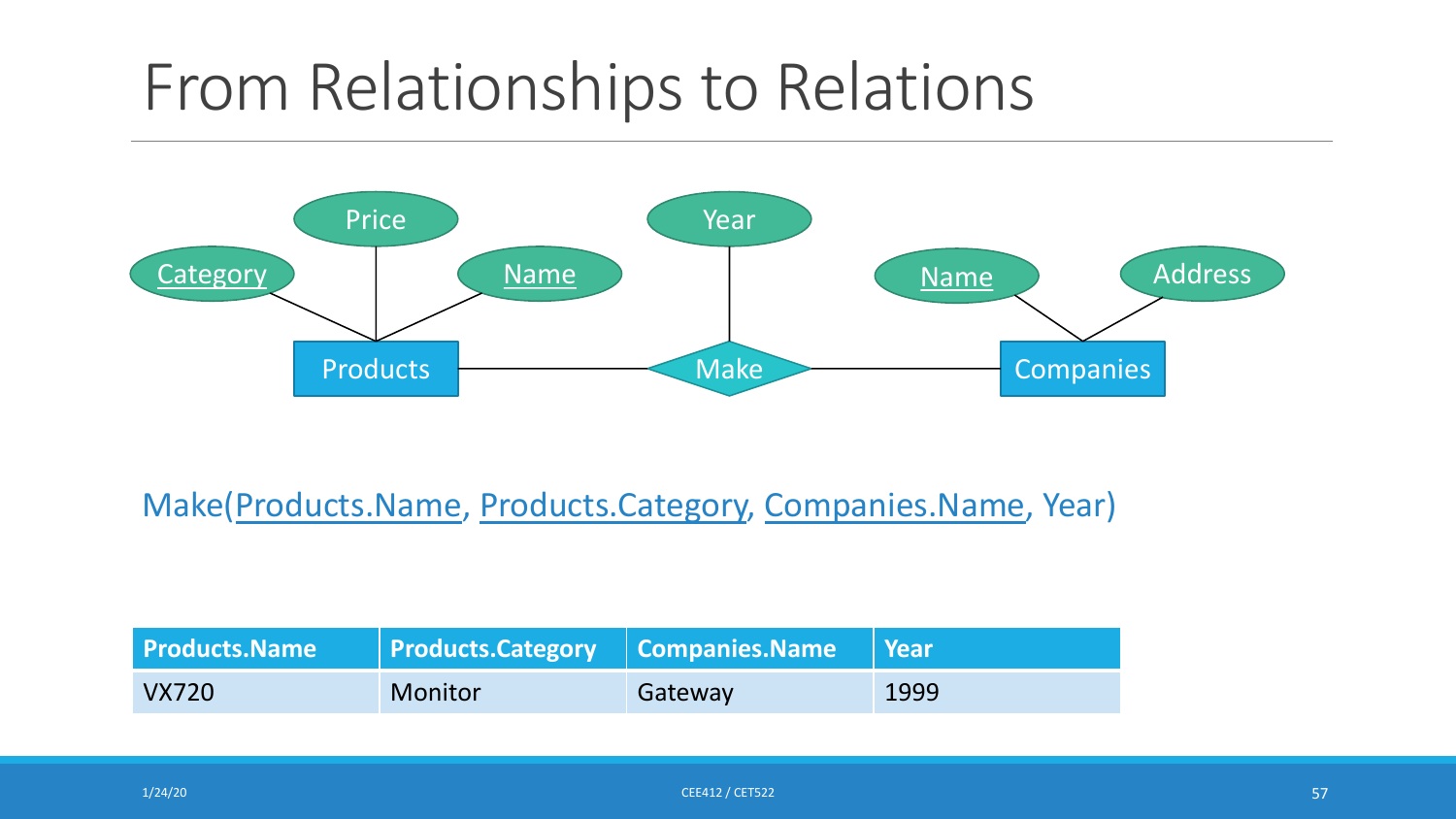

Companies(Name, Address)

Products(Name, Category, Price)

Make(Products.Name, Products.Category, Companies.Name, Year)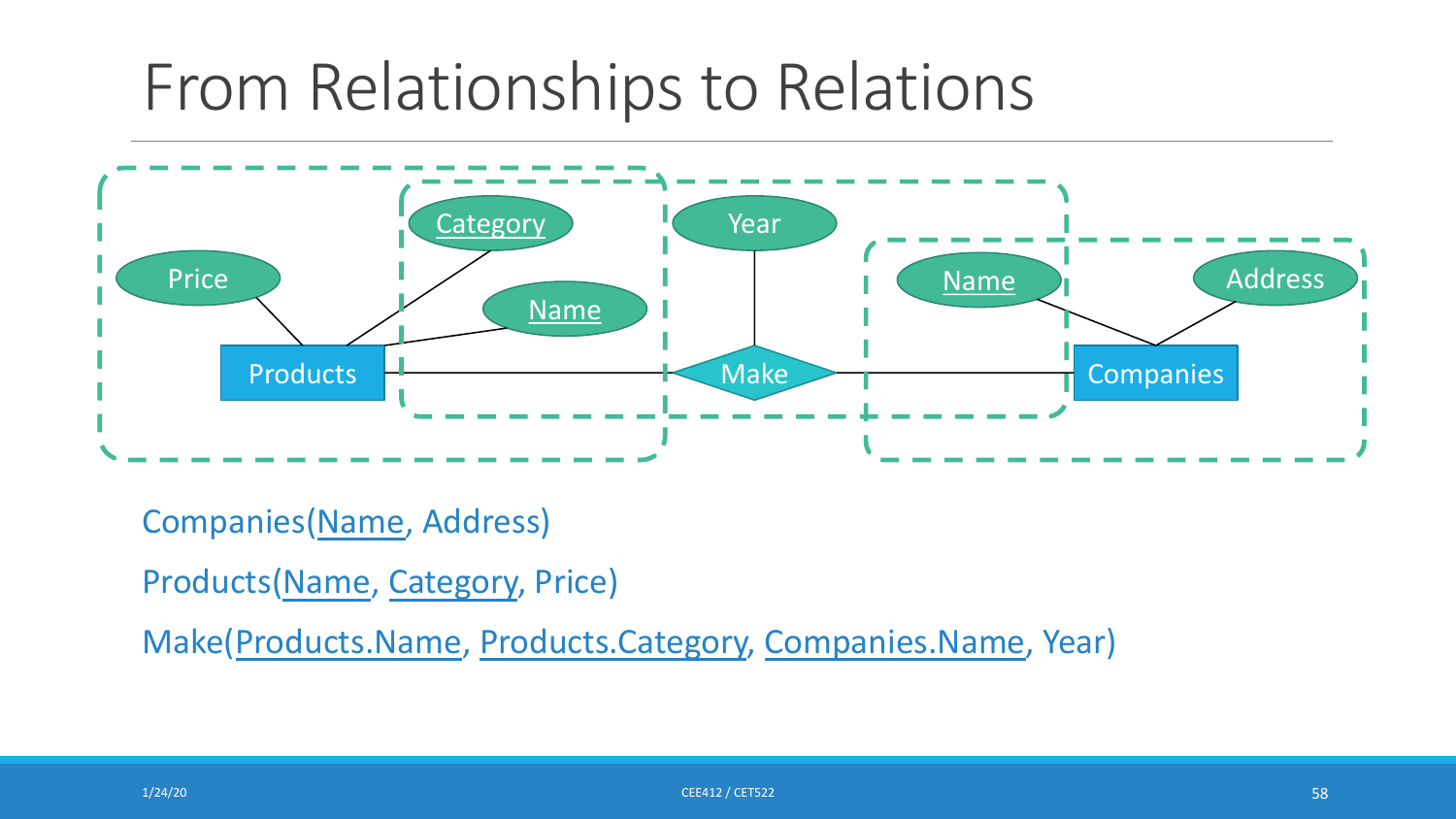How to deal with many-to-one relationships?



When E has a many-to-one relationship R to F, R and E need to be combined into one relation with a schema consisting of:

- All attributes of E
- The key attributes of F
- Any attributes belonging to R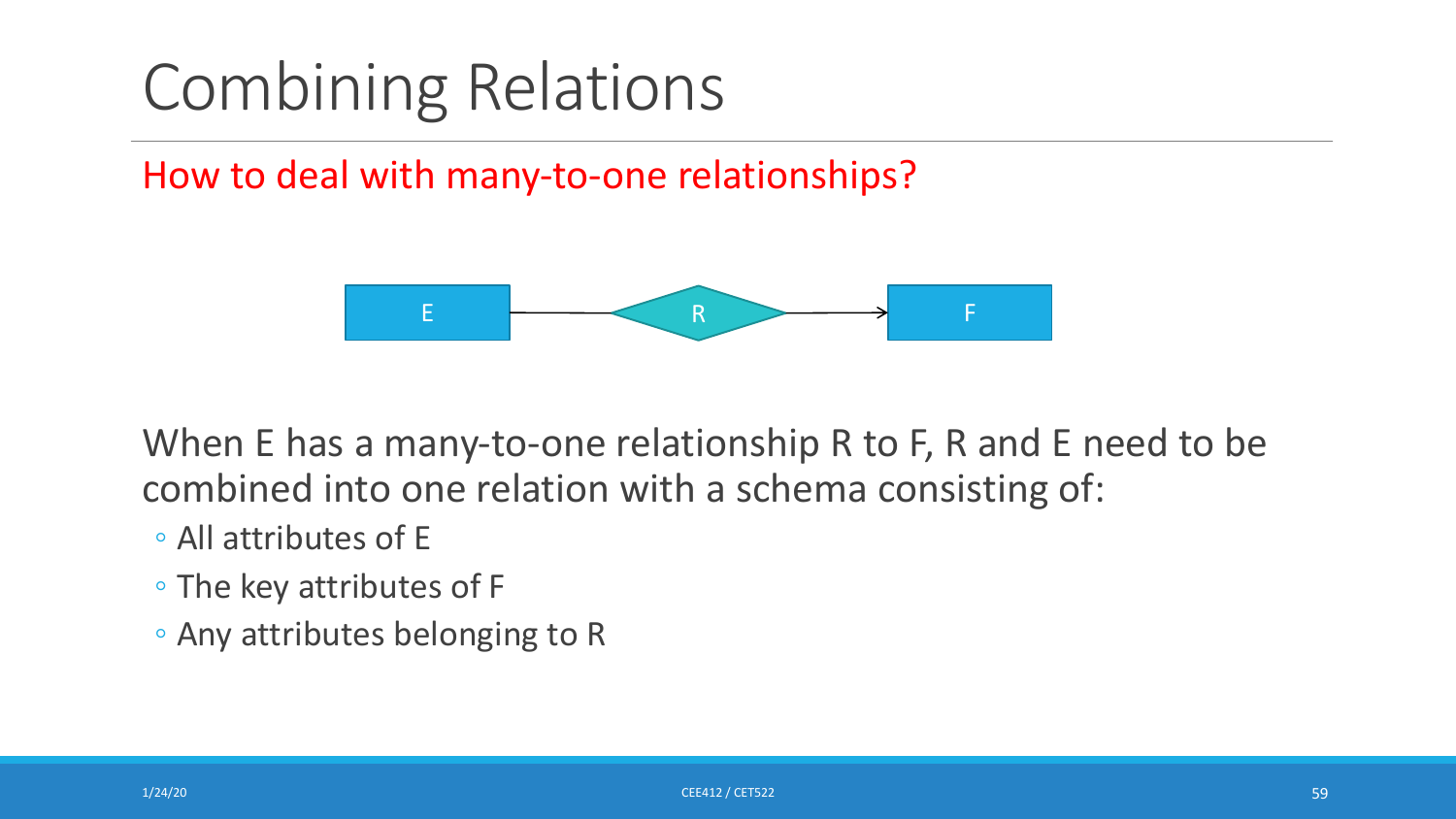

#### How many relations do we need?

Two! No need for **Make**. **Products** can be modified to include **Year**  and **Companies.Name**. **Companies** should be the other relation.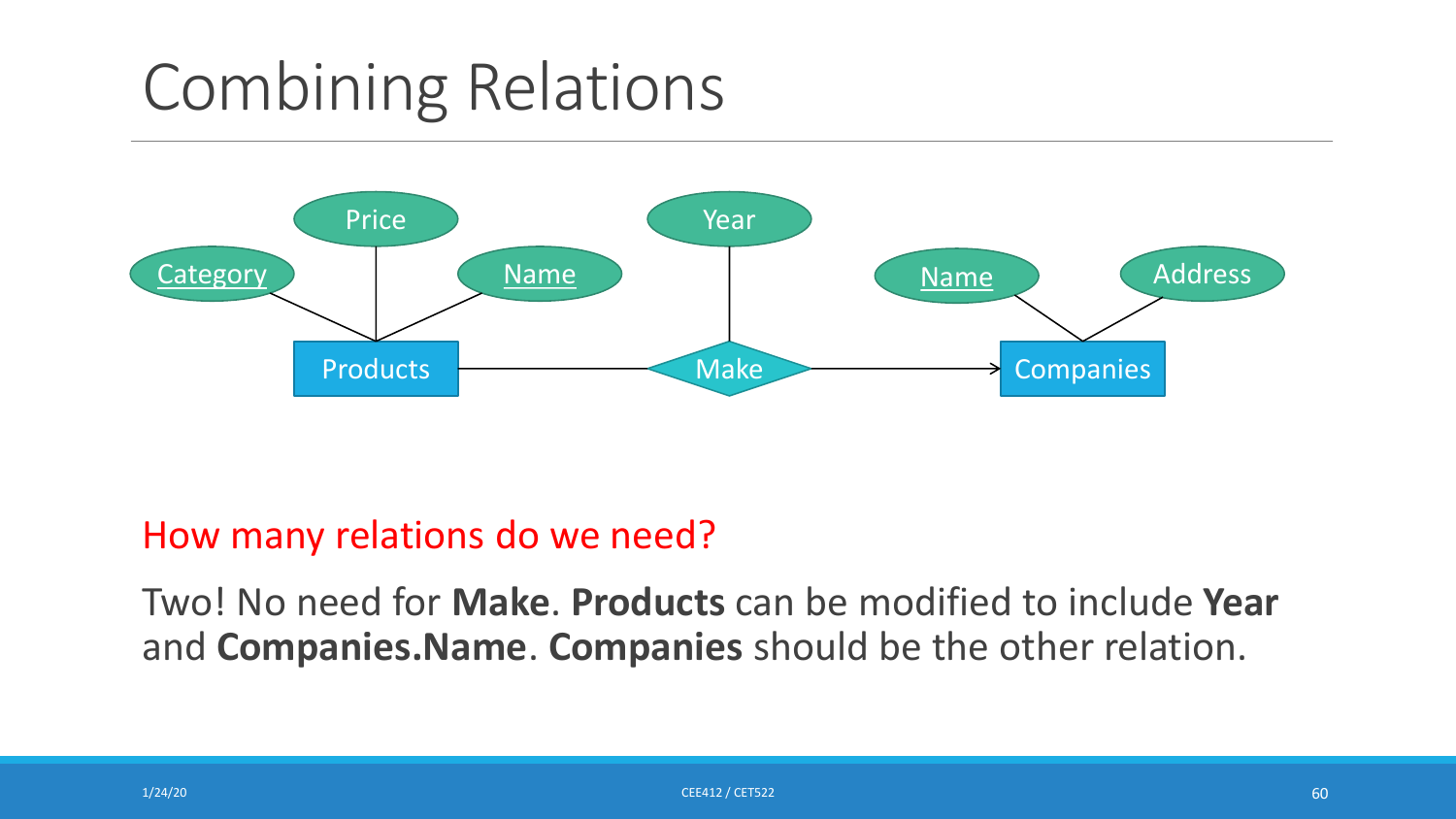

#### Companies(Name, Address)

Products(Name, Category, Price, Companies.Name, Make.Year)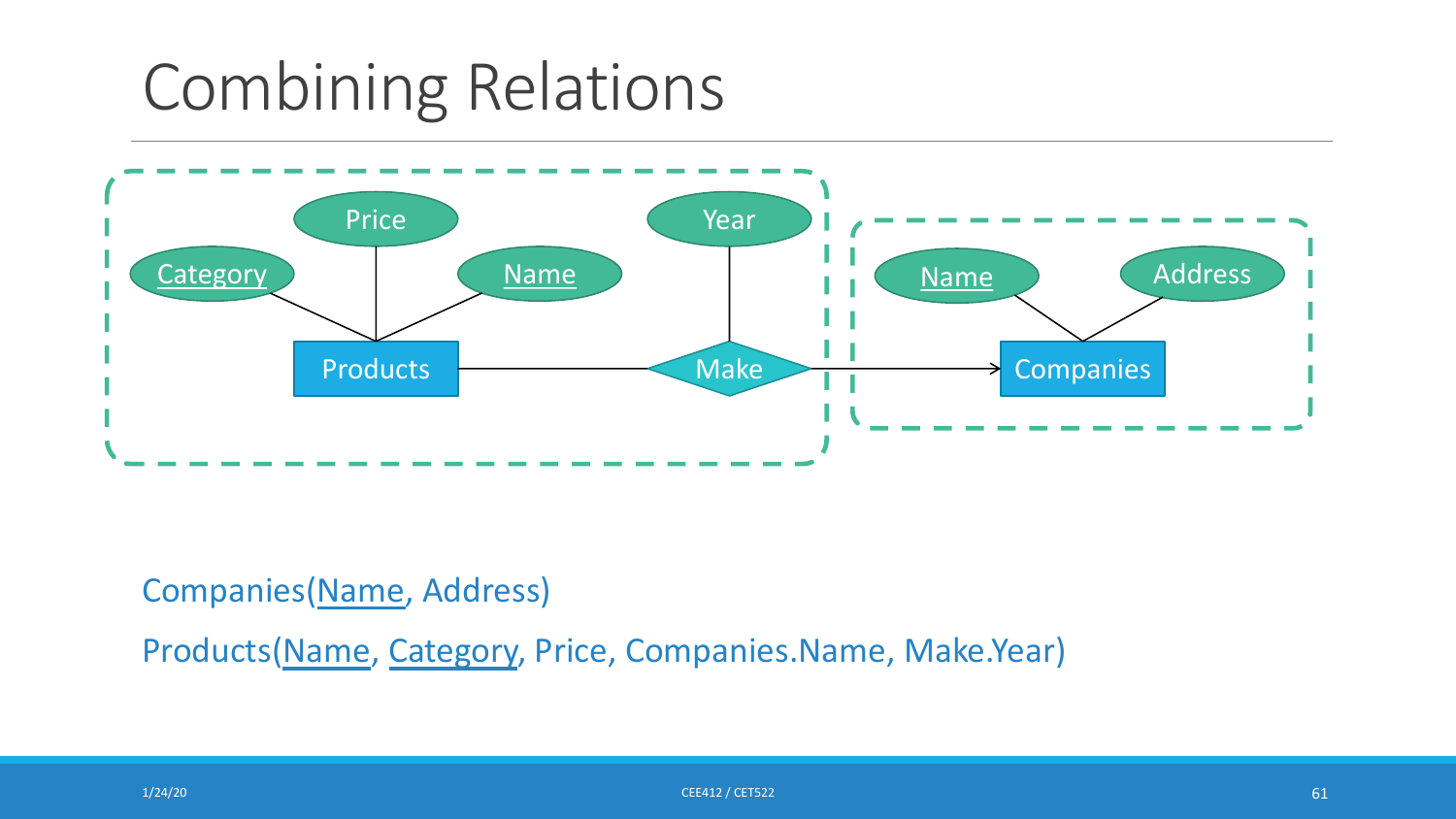#### One-to-one relationships

- The entire relationship with both entity sets becomes one big relation with all attributes
- The key can be taken from either entity which we choose as the primary entity.



CompaniesAndProducts(Companies.Name, Companies.Address, Products.Name, Products.Category, Products.Price, Make.Year)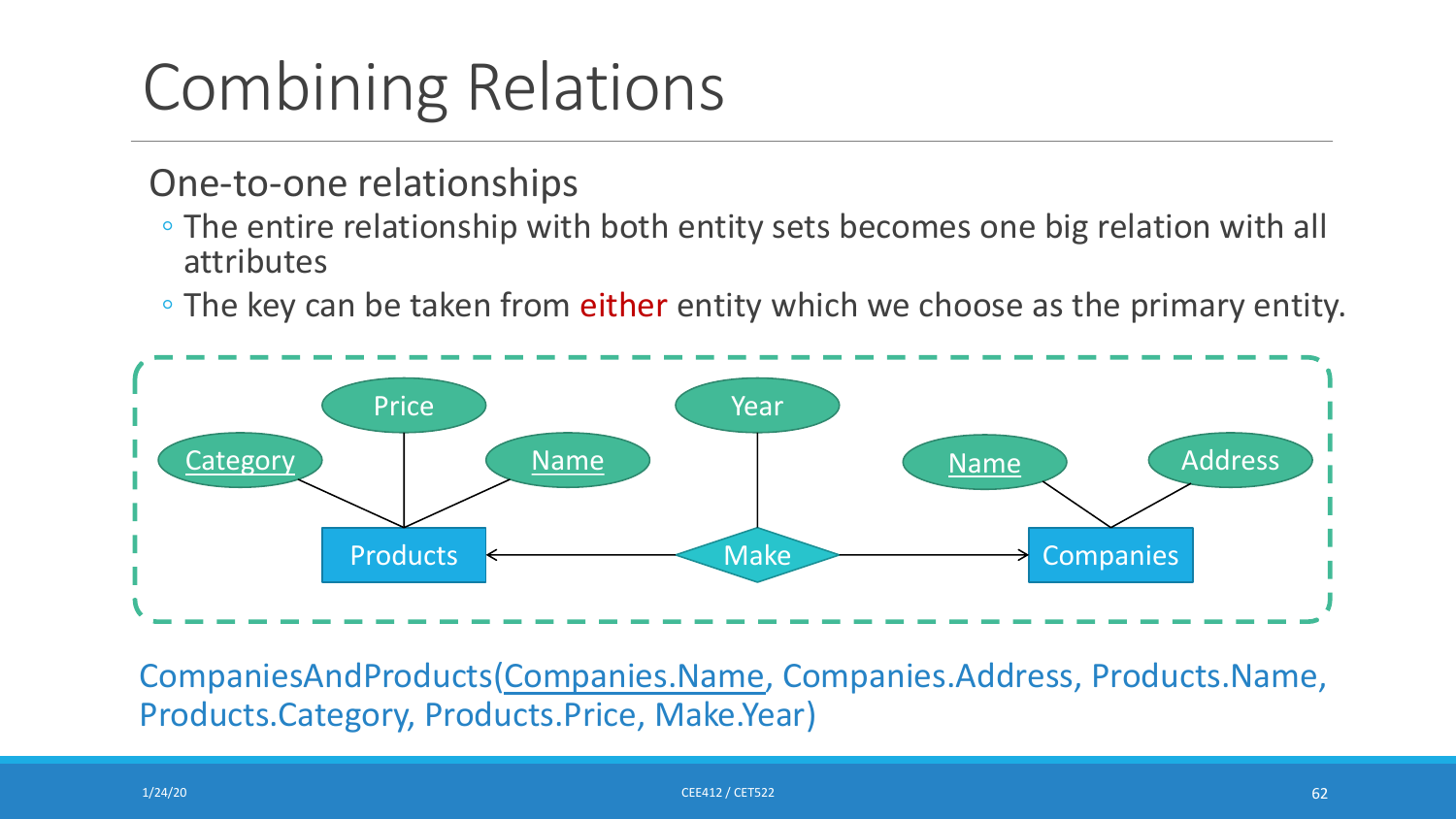

All entity sets become relations, as does the relationship **Contracts**:

Contracts(Movies.Title, Stars.Name, Studios.Name, Salary)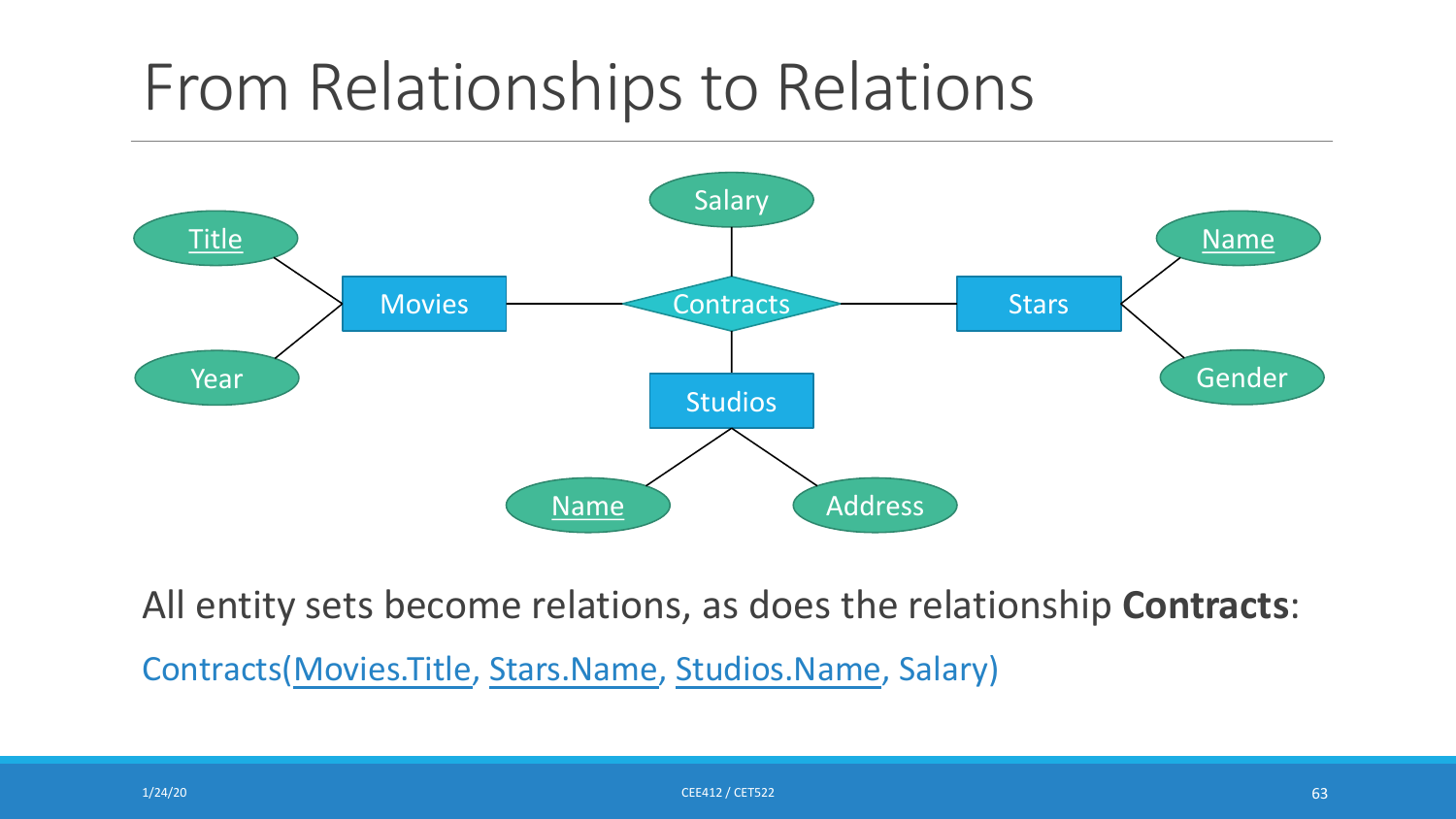

Three way relationship with many on two sides but one on one side.

Contracts(Movies.Title, Stars.Name, Studios.Name, Salary)

What's the difference with the previous slide?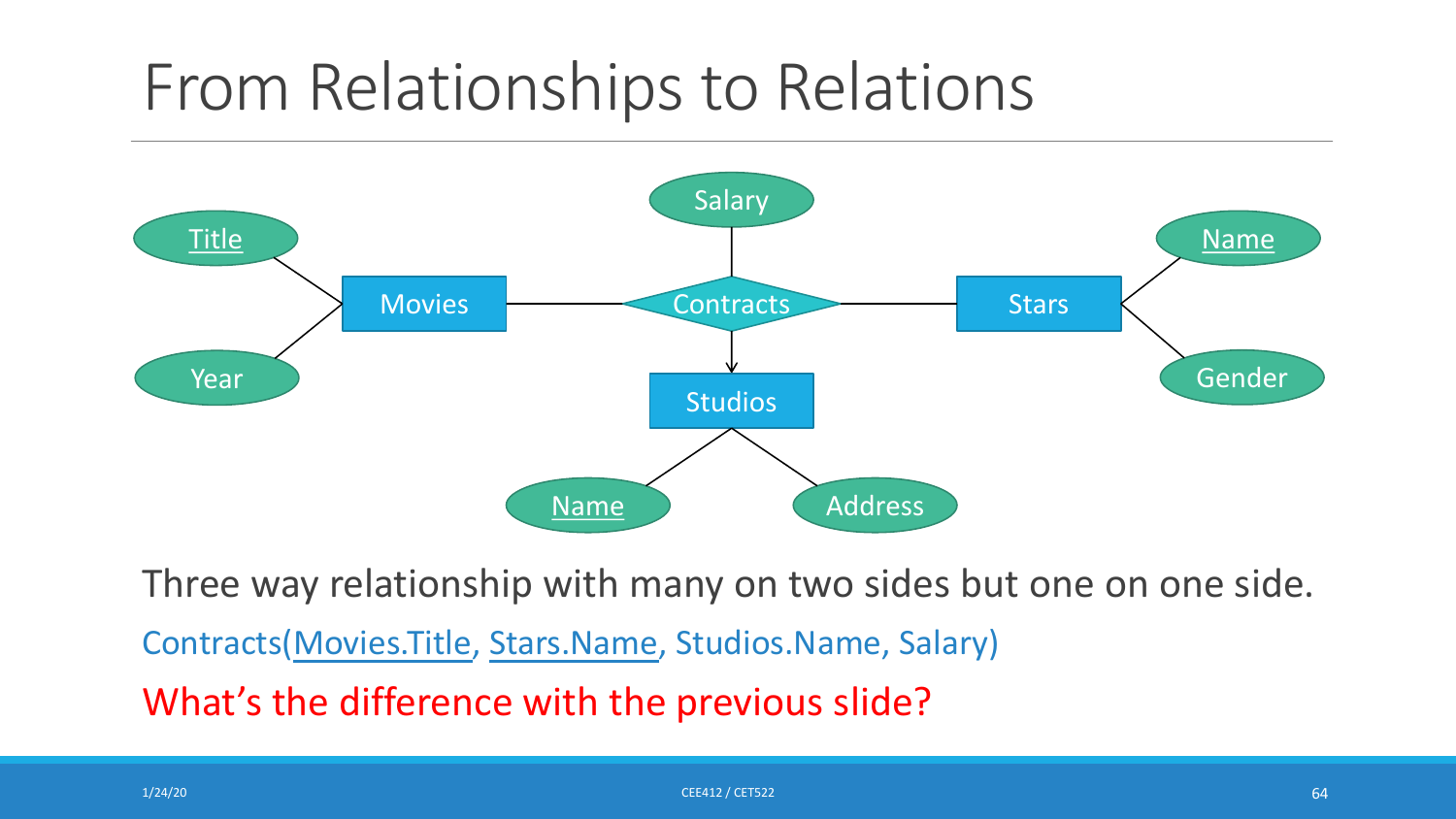### From Subclasses to Relations

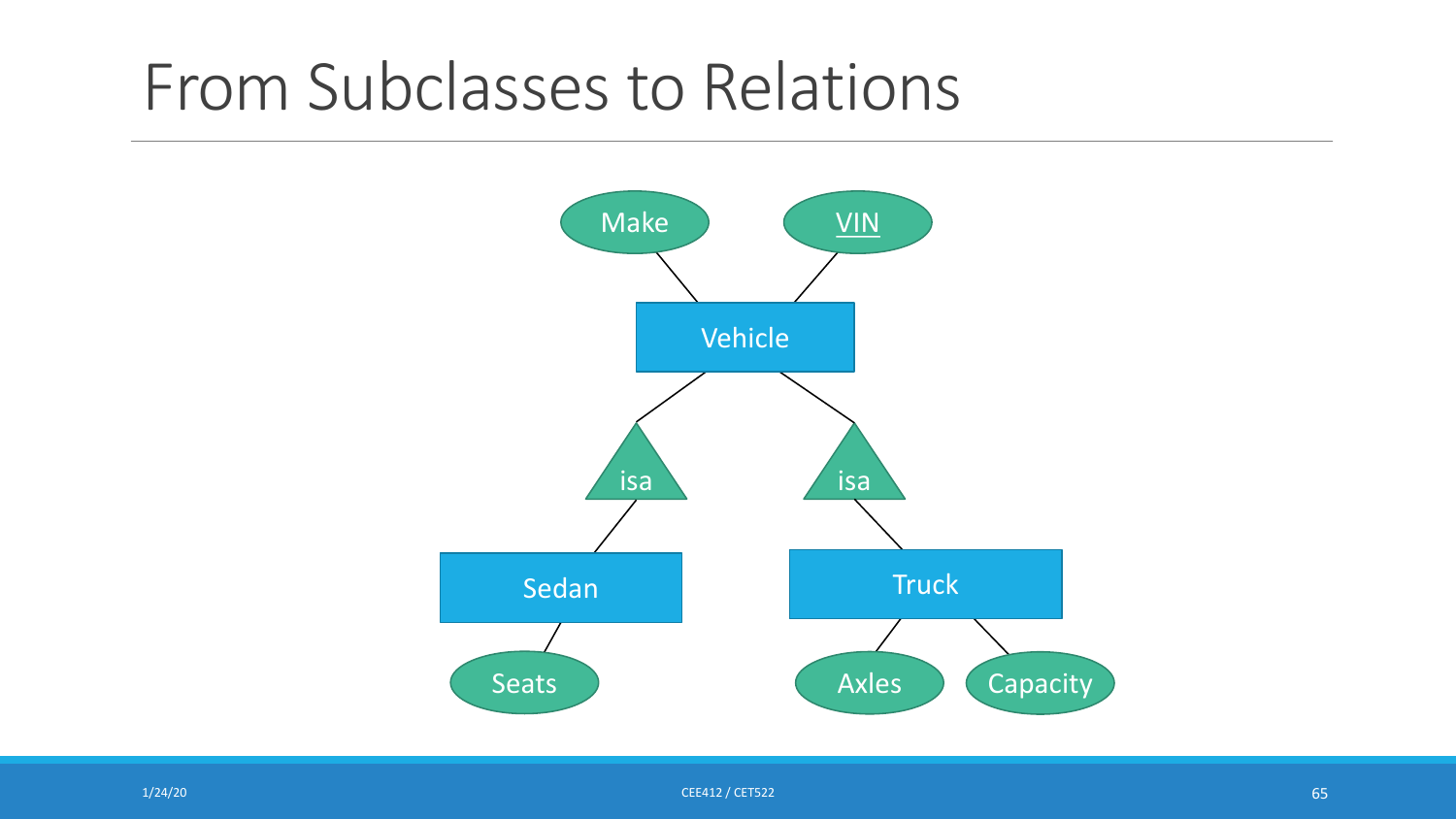## From Subclasses to Relations

There are three ways to convert a subclass entity to a relation:

- Object oriented each entity set becomes a relation, with all applicable attributes
- NULL values one table to represent entire hierarchy, and NULL values for inapplicable attributes
- ER approach what we will use

*For each entity set E in the hierarchy, create a relation that includes the key attributes from the root and any attributes belongs to E.*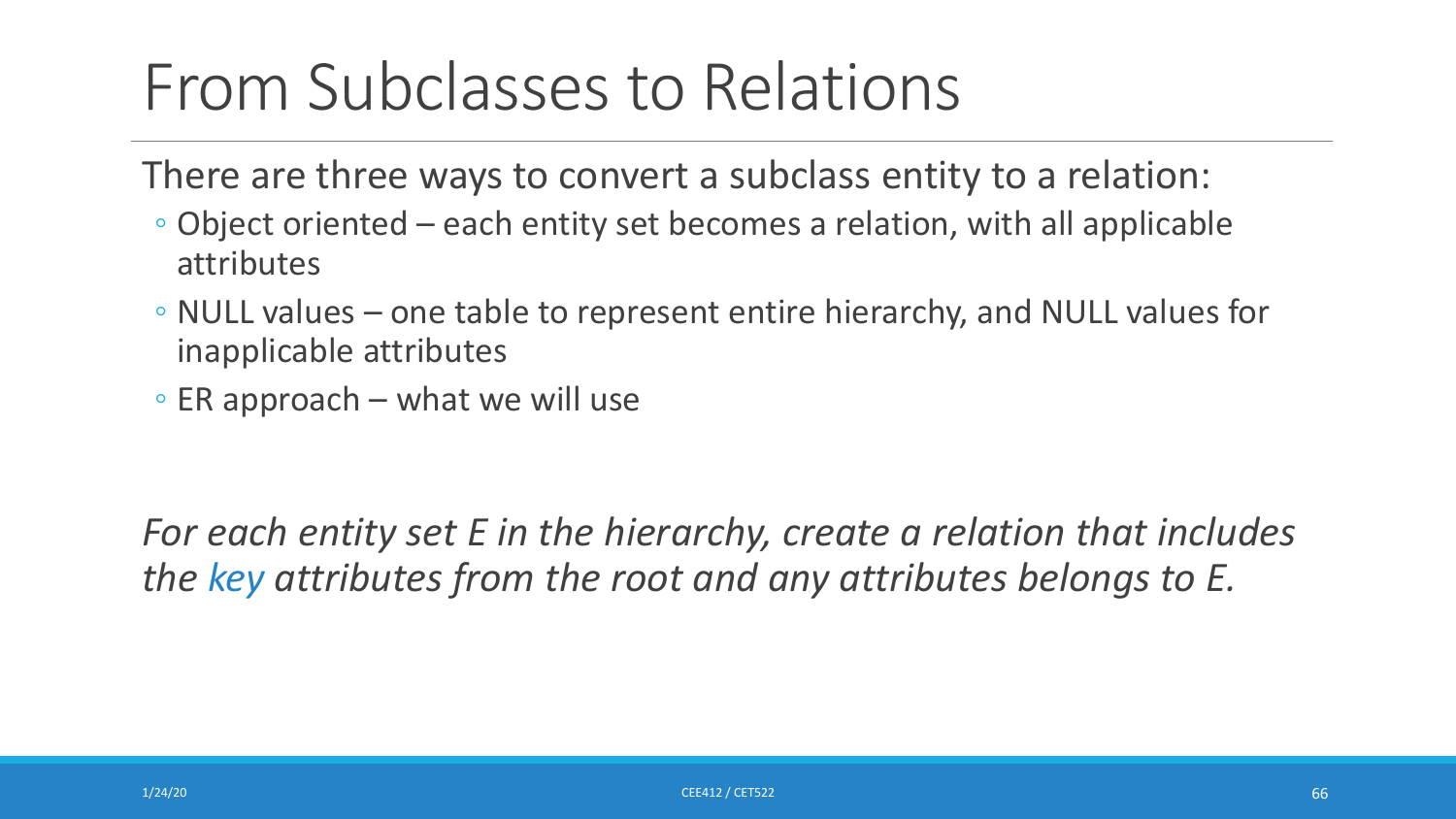### From Subclasses to Relations



Vehicle(VIN, Make)

Sedan(Vehicle.VIN, Seats) Truck(Vehicle.VIN, Axles, Capacity)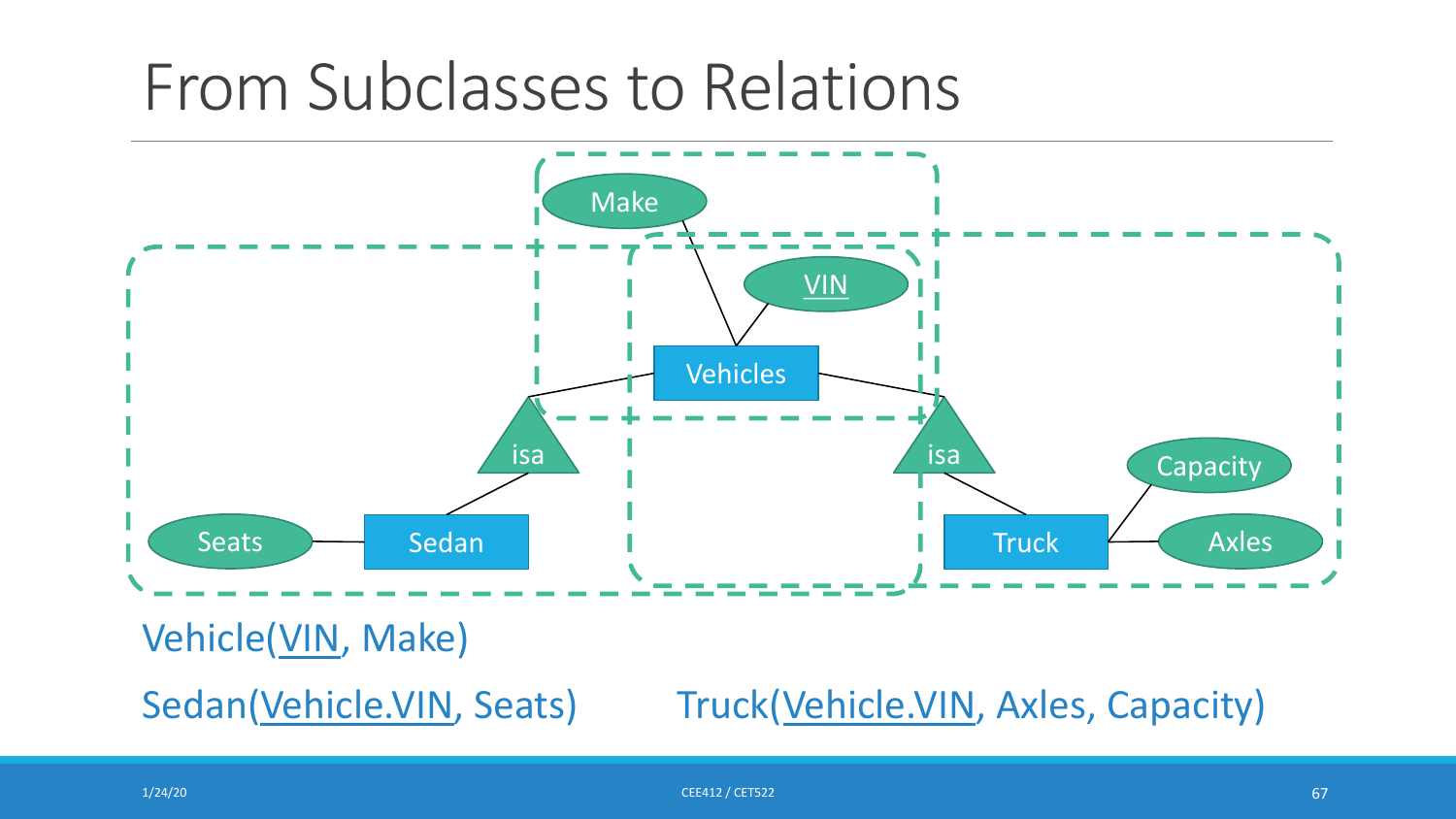# Handling Weak Entity Sets



For a weak entity set, the supporting relationships must be many-to-<br>one relationships with referential integrity.

Similar to a many-to-one relationship, we combine the relationship and the weak entity set to create a single relation.

Buildings(Name, Address, Designer)

Classrooms(Buildings.Name, Number, Space, Capacity)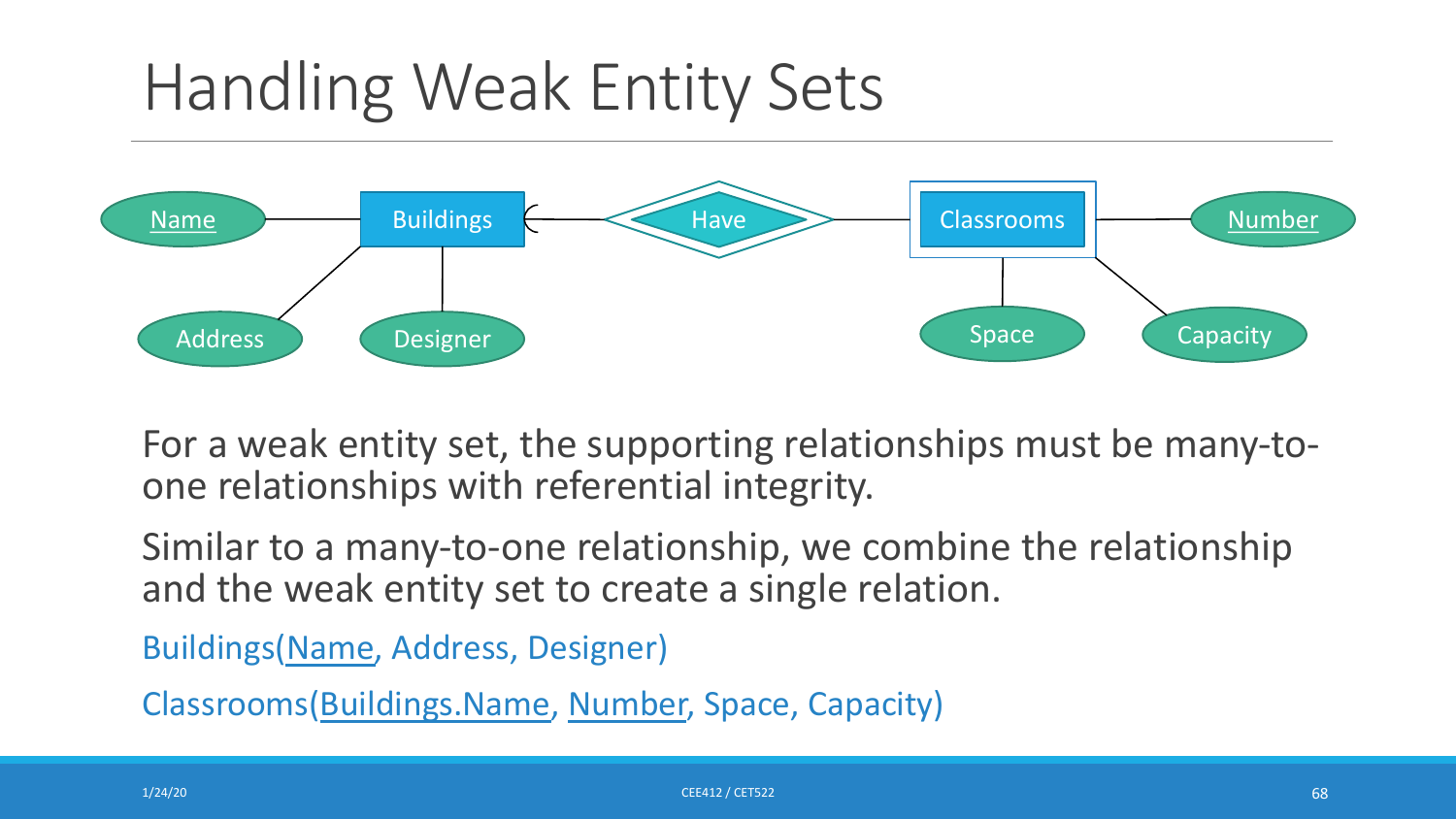# Normalization

### Relational Schema Design

Conceptual Model :

### Relational Model:

◦ May contain undesired functional dependencies

#### Normalization:

- Eliminate anomalies
- Reduce redundancy and dependency
	- Divide larger tables to smaller tables
	- link them using relationships

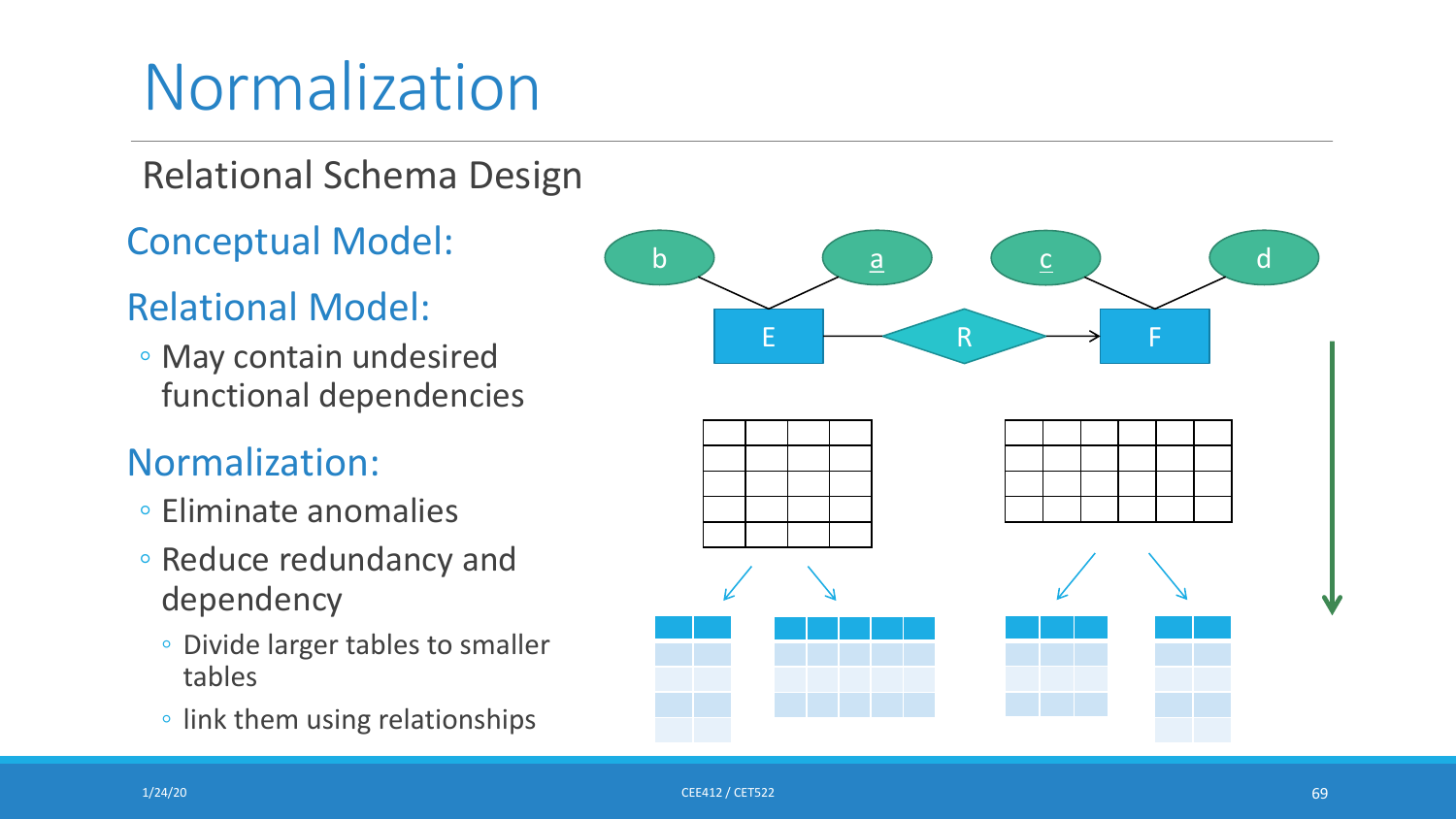# Functional Dependencies

A functional dependency (FD) on a relation R is a statement of the form:

"If two tuples of R agree on attributes  $A_1$ ,  $A_2$ , ...,  $A_n$  (i.e., the tuples have the same values in their respective components for each of these attributes), then they must also agree on another attribute, B."

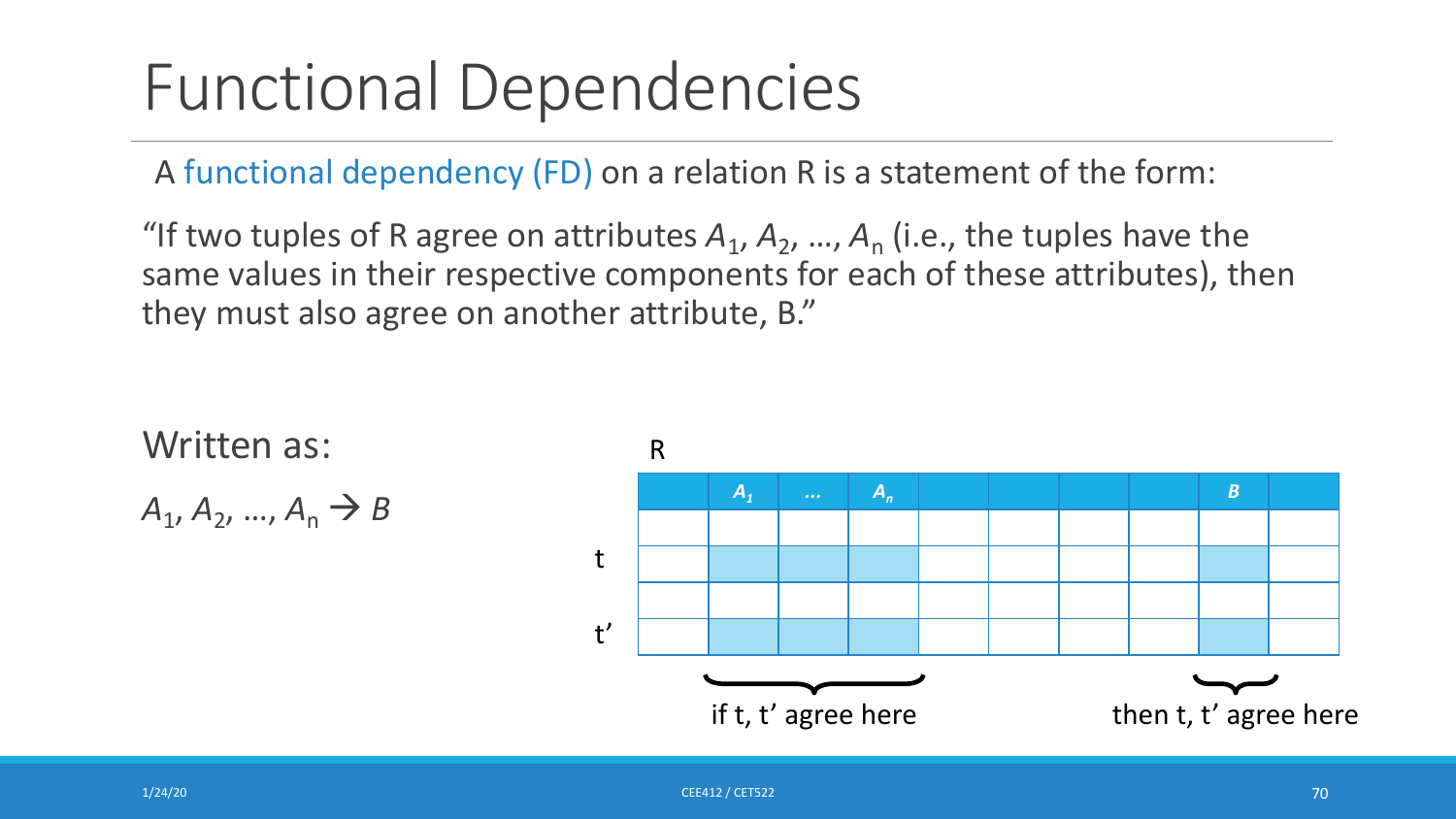# Functional Dependencies

#### Anomalies

- Redundancy
	- Unnecessary repeated faculty information.
- Insert Anomalies
	- What if this person is not teaching a course? Inability to insert new faculty member.
- Update Anomalies
	- May result in multiple conflicting copies of information.
- Delete Anomalies
	- What if a course is no longer offered? We might lose other information we want to save…

#### **Faculty and Their Courses**

|     | Faculty ID Faculty Name | Faculty Hire Date Course Code |                |  |
|-----|-------------------------|-------------------------------|----------------|--|
| 389 | Dr. Giddens             | 10-Feb-1985                   | ENG-206        |  |
| 407 | Dr. Saperstein          | 19-Apr-1999                   | <b>CMP-101</b> |  |
| 407 | Dr. Saperstein          | 19-Apr-1999                   | <b>CMP-201</b> |  |
|     |                         |                               |                |  |
| 424 | Dr. Newsome             | 29-Mar-2007                   |                |  |
|     |                         |                               |                |  |

#### **Employees' Skills**

| <b>Employee ID</b><br><b>Employee Address</b> |                    | <b>Skill</b>           |  |
|-----------------------------------------------|--------------------|------------------------|--|
| 426                                           | 87 Sycamore Grove  | Typing                 |  |
| 426                                           | 87 Sycamore Grove  | Shorthand              |  |
| 519                                           | 94 Chestnut Street | <b>Public Speaking</b> |  |
| 519                                           | 96 Walnut Avenue   | Carpentry              |  |

#### **Faculty and Their Courses**

|      | Faculty ID Faculty Name | Faculty Hire Date Course Code |                |               |
|------|-------------------------|-------------------------------|----------------|---------------|
| 1389 | Dr. Giddens             | 10-Feb-1985                   | ENG-206        | <b>DELETE</b> |
| 407  | Dr. Saperstein          | 19-Apr-1999                   | <b>CMP-101</b> |               |
| 407  | Dr. Saperstein          | 19-Apr-1999                   | CMP-201        |               |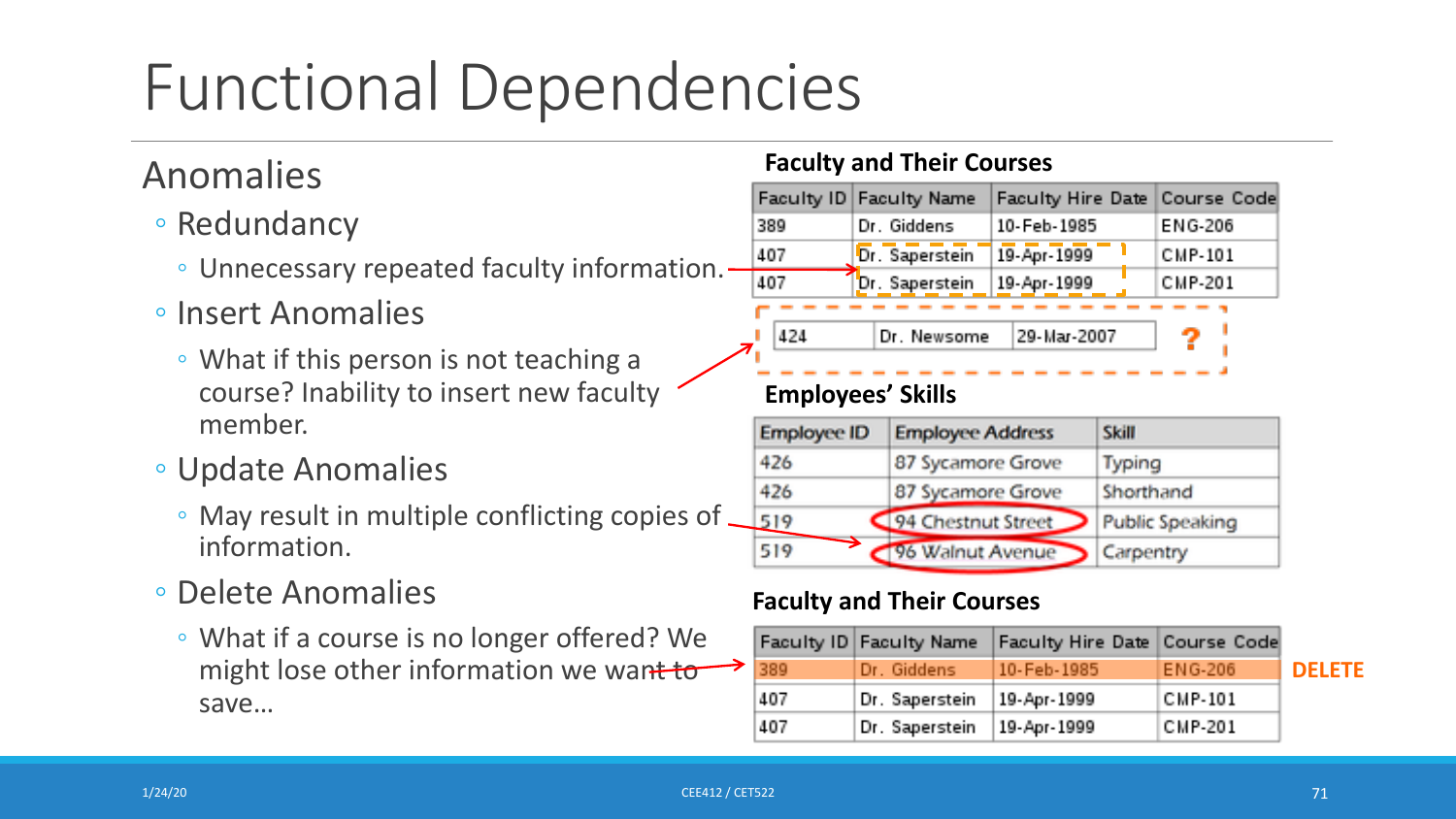# Functional Dependencies

Problems that occur when we try to cram too much into a single relation are called anomalies. The principle types of anomalies that we encounter are:

- Redundancy. Information may be repeated unnecessarily in several tuples.
- Insert Anomalies. Too many attribute requirements for an entity to be inserted.
- Update Anomalies. Information need to be changed in several places when updating.
- Delete Anomalies. We may lose data when we don't want to.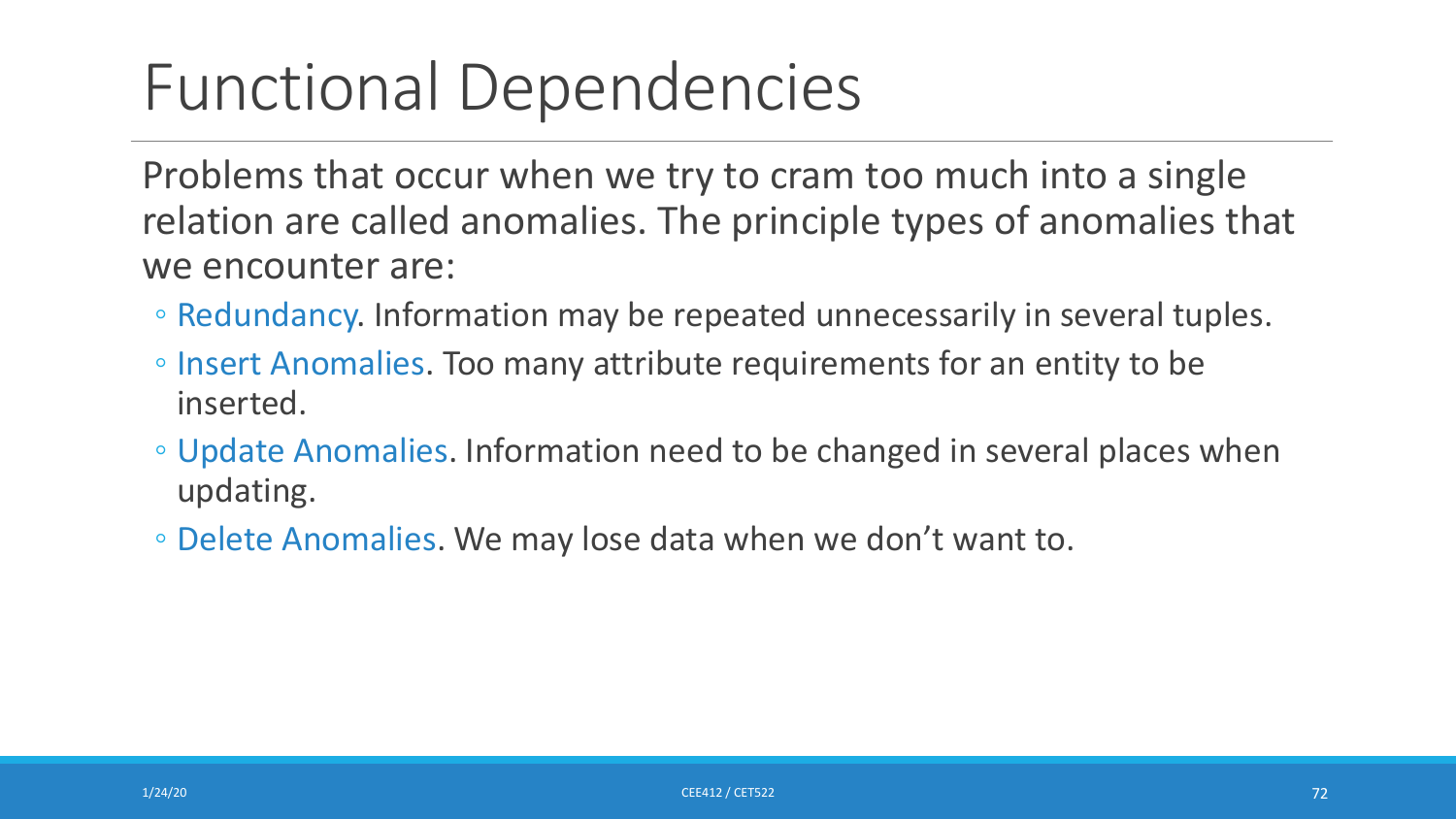## Functional Dependencies

Employees(EmpID, Name, Phone, Position)

| <b>EmpID</b> | <b>Name</b> | <b>Phone</b> | <b>Position</b> |
|--------------|-------------|--------------|-----------------|
| E0045        | Smith       | 1234         | <b>Clerk</b>    |
| E1247        | John        | 9876         | Salesrep        |
| E1597        | Smith       | 9876         | Salesrep        |
| E5239        | Mary        | 1234         | Lawyer          |
| E6411        | Peter       | 1234         | Lawyer          |

### Are there any FDs in the relation above?

- EmpID determines everything
- Position determines Phone (extension)
- But, Phone does not determine Position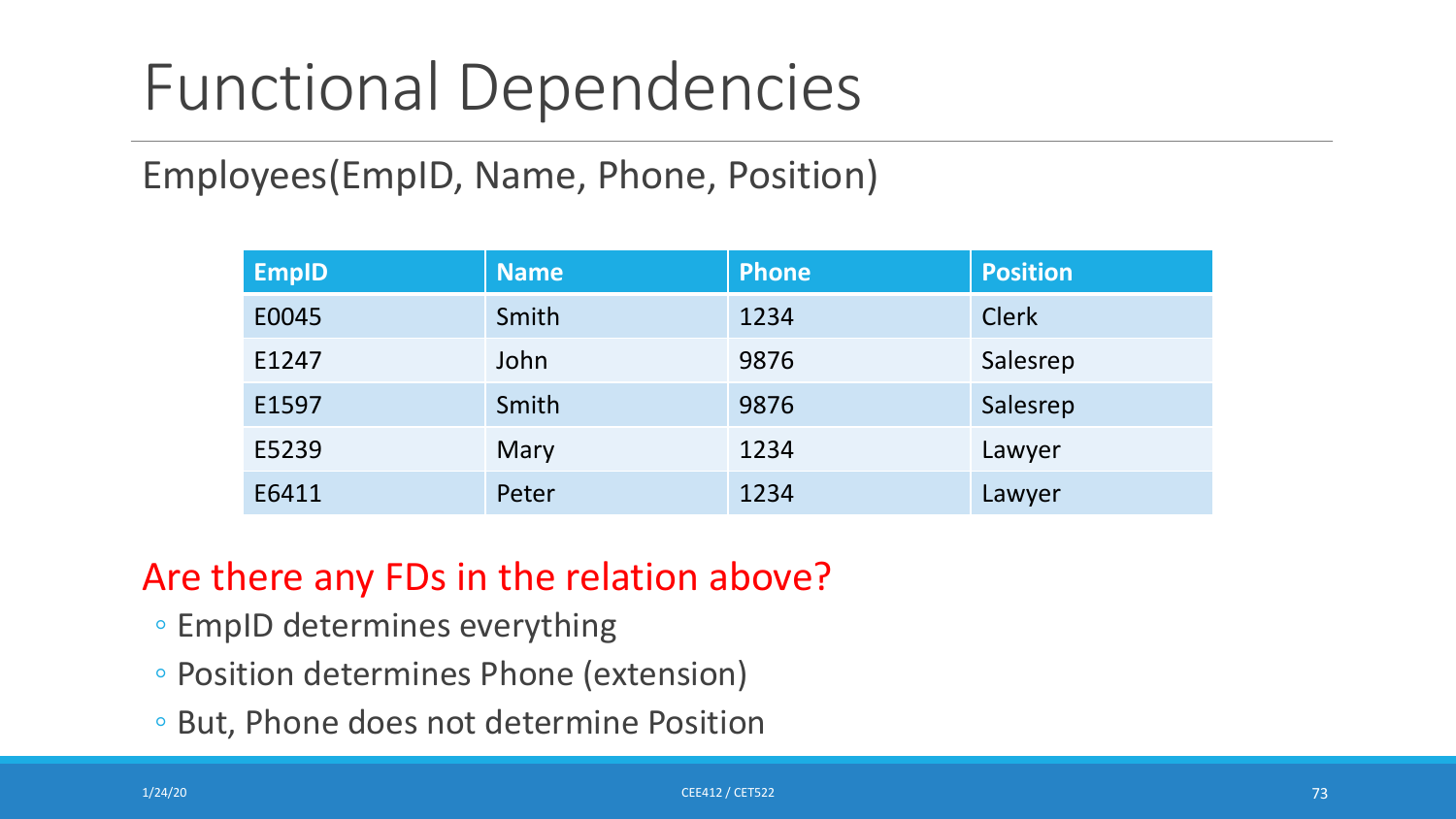## Functional Dependencies

#### Example: people with multiple phone numbers

| <b>Name</b> | <b>SSN</b>  | PhoneNumber  | <b>City</b> |
|-------------|-------------|--------------|-------------|
| Fred        | 123-45-6789 | 206-555-1234 | Seattle     |
| Fred        | 123-45-6789 | 206-555-6543 | Seattle     |
| Joe         | 987-65-4321 | 908-555-2121 | Westfield   |
| Joe         | 987-65-4321 | 908-555-1234 | Westfield   |

- PhoneNumber  $\rightarrow$  everything
- $\circ$  SSN  $\rightarrow$  Name, City

### Any kinds of anomalies?

- 
- $\circ$  Redundancy  $=$  repeat data
- 
- 
- $\circ$  Update Anomalies  $\qquad \qquad =$  Fred moves to "Bellevue"
- $\circ$  Delete Anomalies  $\qquad \qquad =$  Fred drops all phone numbers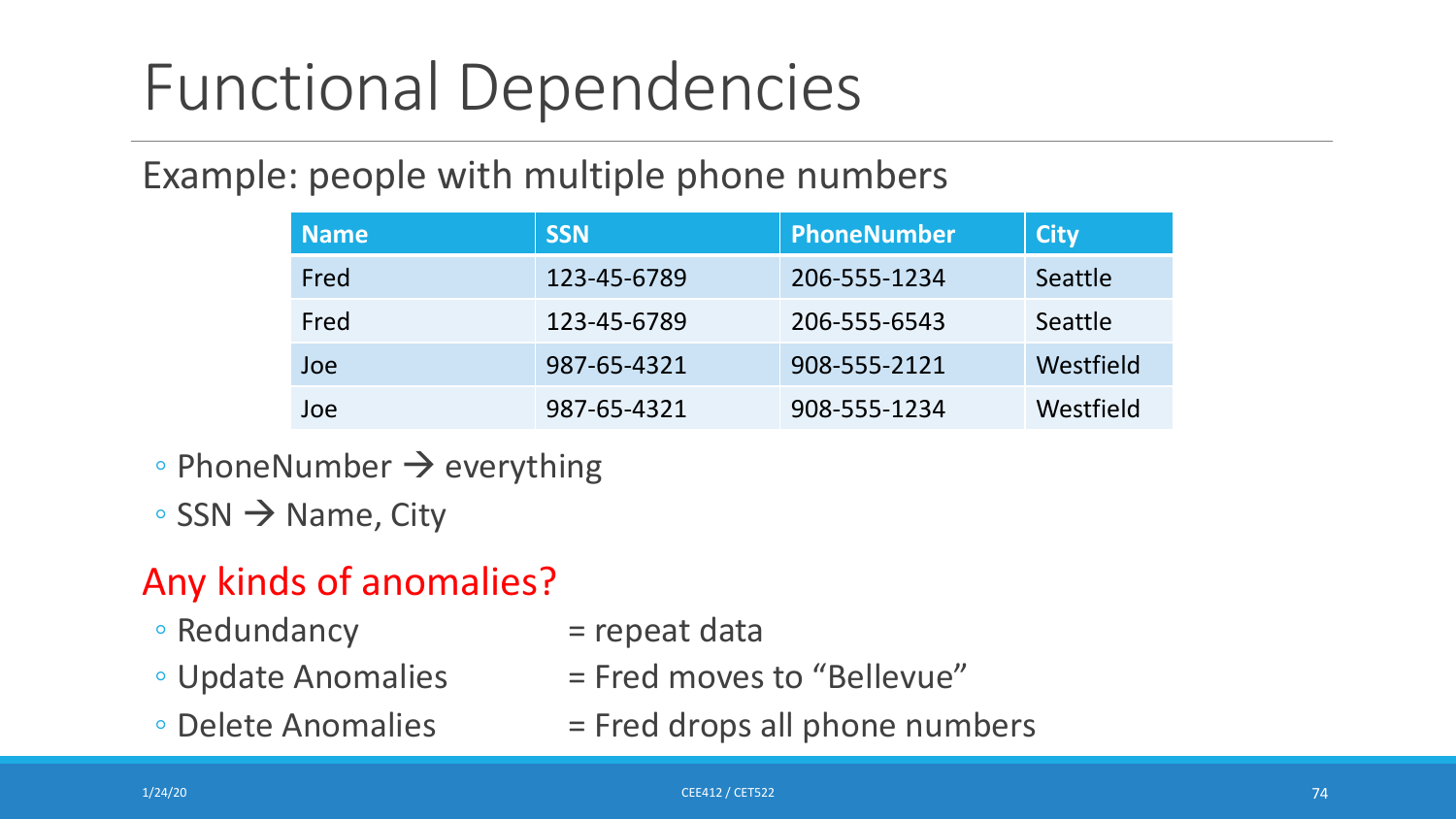### Decomposing Relations

The approach to eliminate these anomalies is to decompose relations.

#### Break the previous relation into two:

| <b>Name</b> | <b>SSN</b>  | <b>City</b> |
|-------------|-------------|-------------|
| Fred        | 123-45-6789 | Seattle     |
| Joe         | 987-65-4321 | Westfield   |

| <b>SSN</b>  | PhoneNumber  |
|-------------|--------------|
| 123-45-6789 | 206-555-1234 |
| 123-45-6789 | 206-555-6543 |
| 987-65-4321 | 908-555-2121 |
| 987-65-4321 | 908-555-1234 |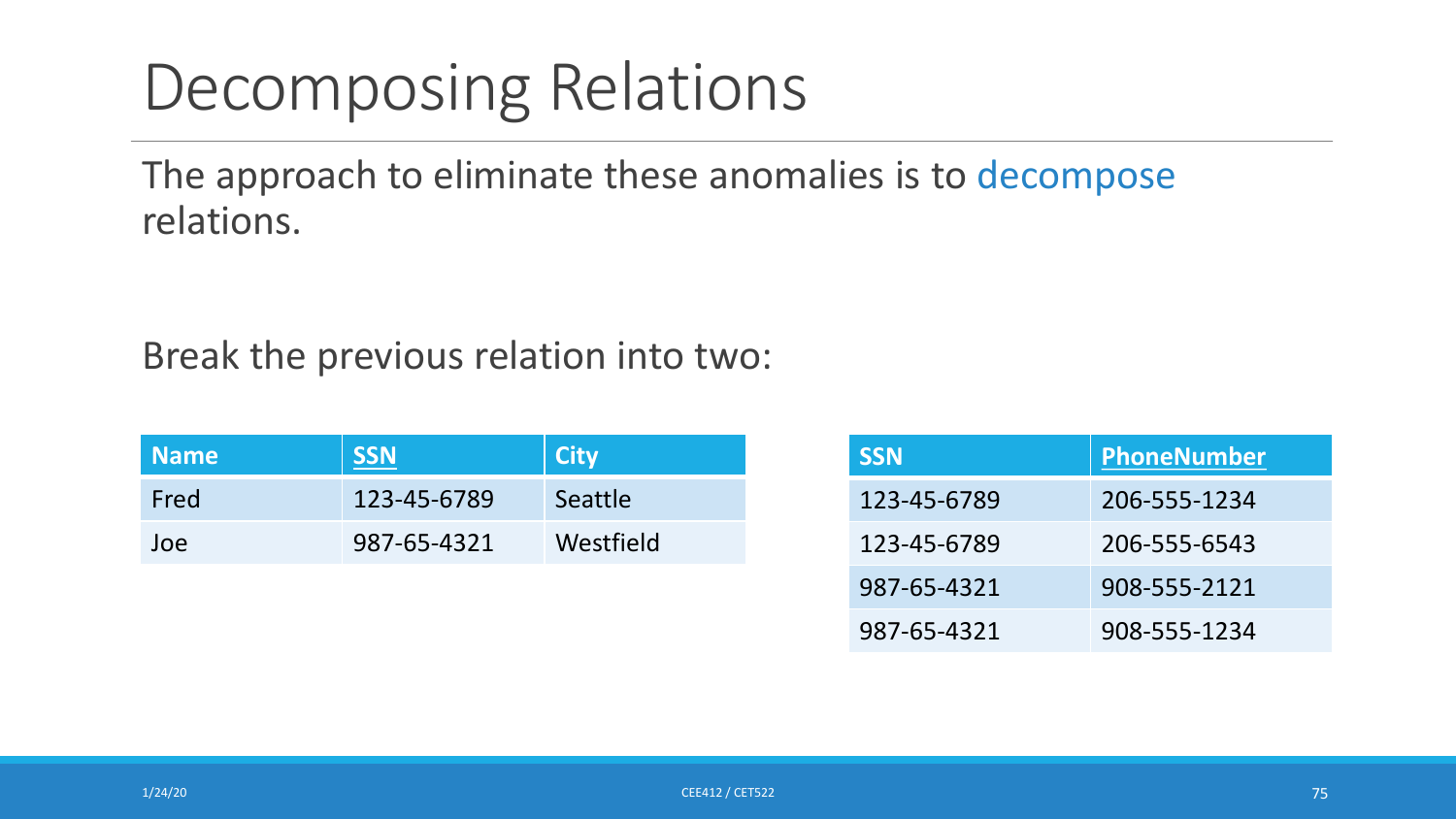### Functional Dependencies

The goal of decomposition is to replace one relation with redundancy using two or more relations that do not exhibit anomalies.

Normalization process:

◦ Start with some relational schema

◦ Figure out the Functional Dependencies (FD's)

◦ Use them to design a better relational schema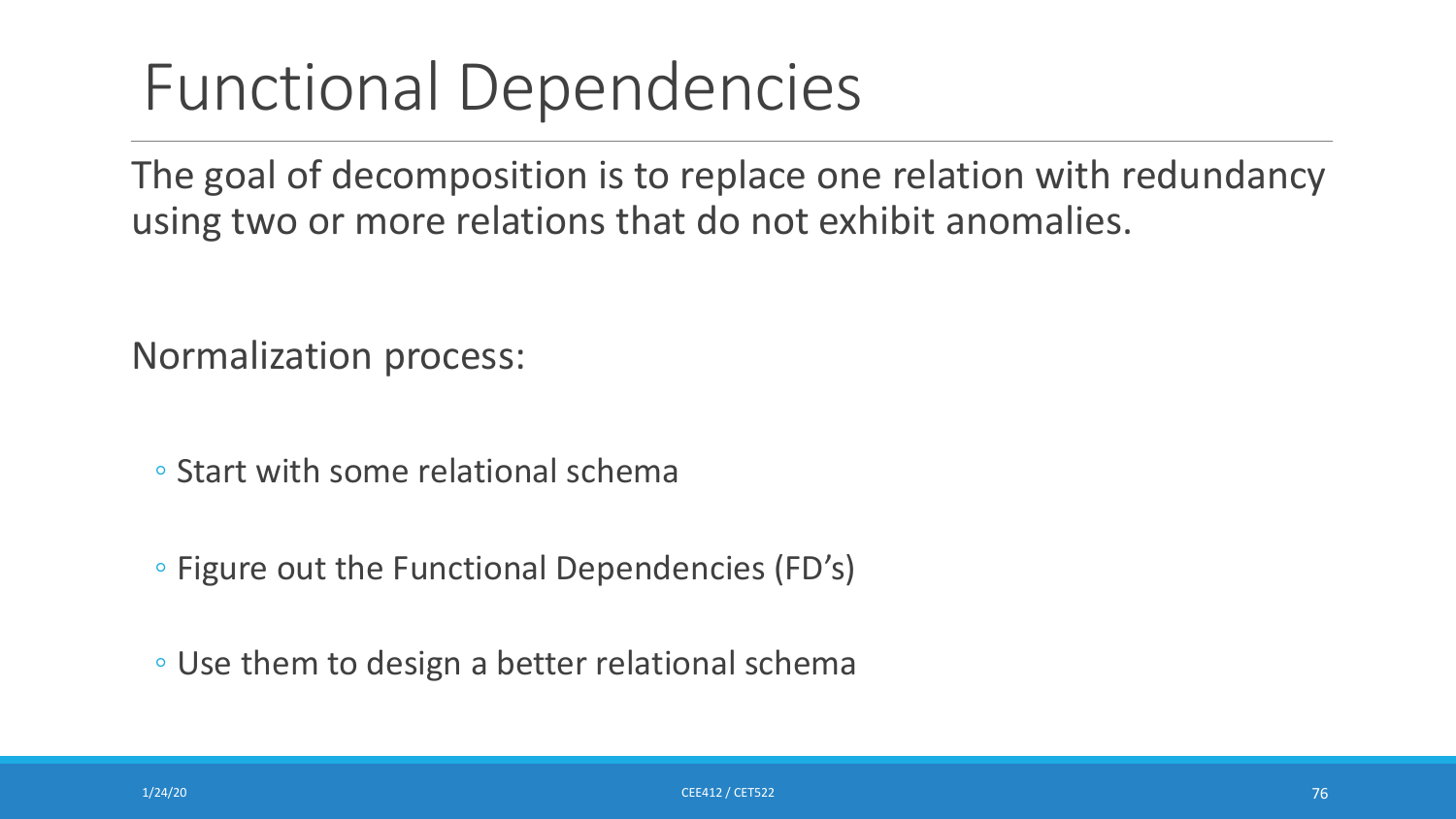## Normalization

Edgar Codd, the inventor of the relational model, proposed the theory of normalization

- First Normal Form
- Extend to Second and Third Normal Form
- Boyce-Codd Normal Form (BCNF): Raymond F. Boyce joined with Edgar Codd

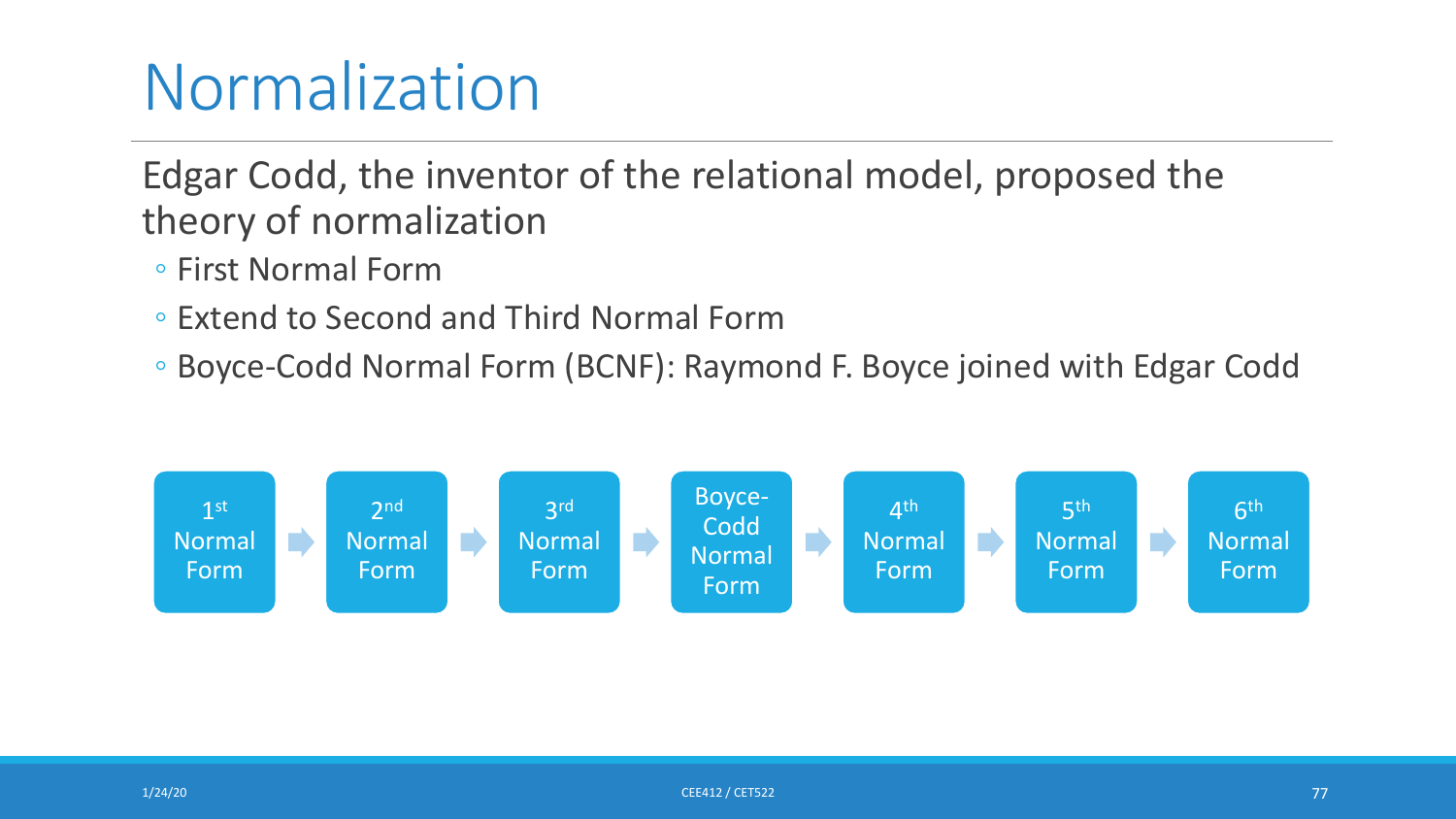# Terminology

Student (Student\_ID, Name, Gender, SSN, Teacher\_ID)

Teacher (Teacher ID, Name, Salary)

### Candidate key:

◦ Set of attributes which can uniquely identify a single record, but is not necessarily designated as the key

### Prime Attribute:

◦ An attribute which is a member of a candidate key

#### Super Key:

◦ A set of attributes that contains a (candidate) key is called a superkey, short for "superset of a key".

Candidate Key of Student:

- (Student\_ID)
- (SSN)

### Super Key of Student:

- (Student\_ID)
- (Student\_ID, Name)
- (SSN, Gender)
- Etc.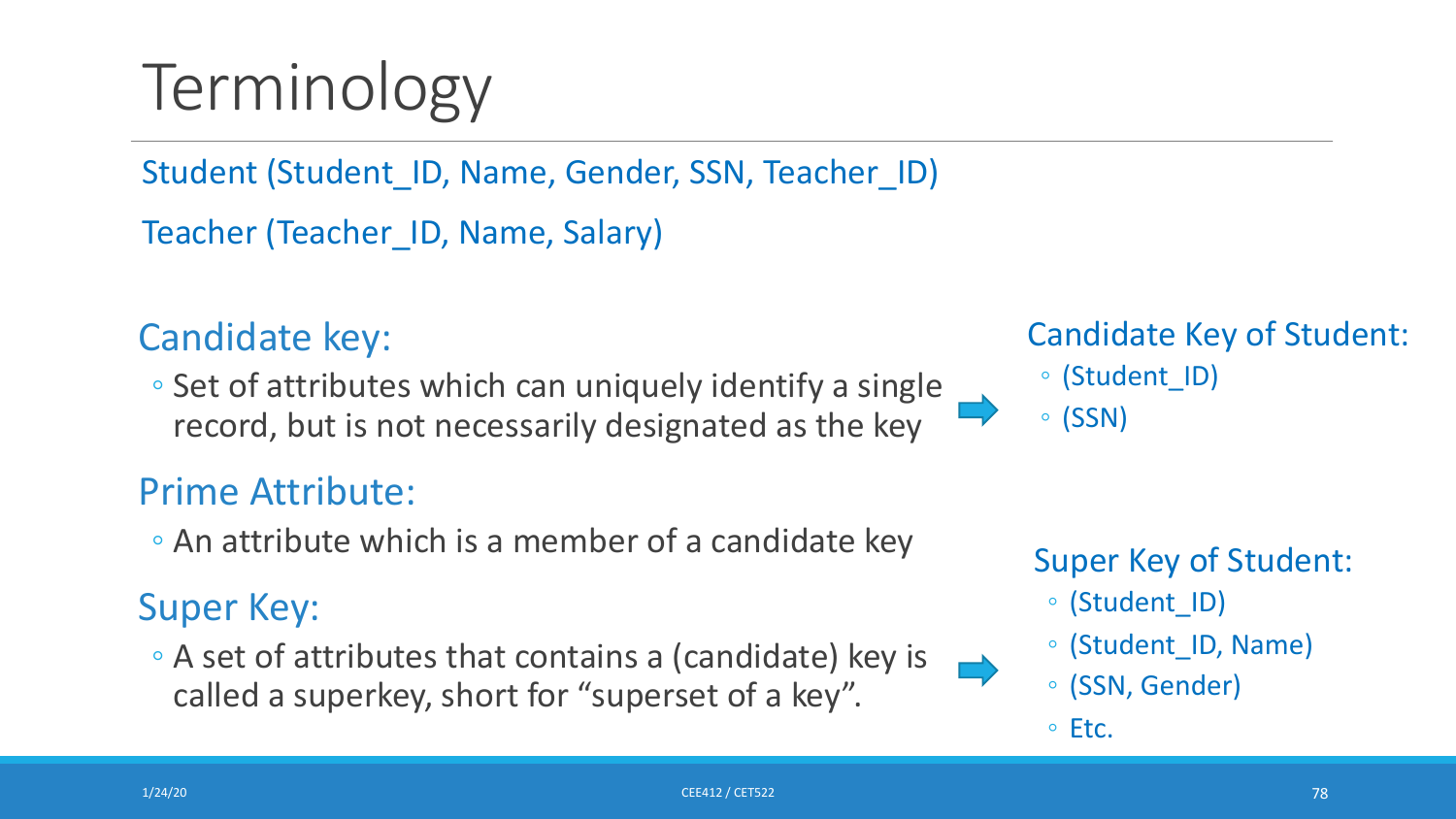# Terminology

### Trivial Functional Dependencies:

- $\circ$  A functional dependency  $A_1$ ,  $A_2$ , ...,  $A_n \rightarrow B$  is trivial if *B* is one of the *A*'s.
	- Example: Student\_ID : SID; Course\_ID : CID
- $\circ$  (SID, CID)  $\rightarrow$  CID (SID, CID)  $\rightarrow$  SID

#### Non-trivial Functional Dependencies:

- $\circ$  A functional dependency  $A_1$ ,  $A_2$ , ...,  $A_n \rightarrow B$  is trivial if *B* is not one of the *A*'s.
	- Example: Student\_ID : SID; Course\_ID : CID
- $\circ$  (SID, CID)  $\rightarrow$  Grade

#### Transitive Functional Dependencies: ◦  $A$  $\rightarrow$   $B$ ,  $B$  $\rightarrow$   $C$  :  $A$  $\rightarrow$   $C$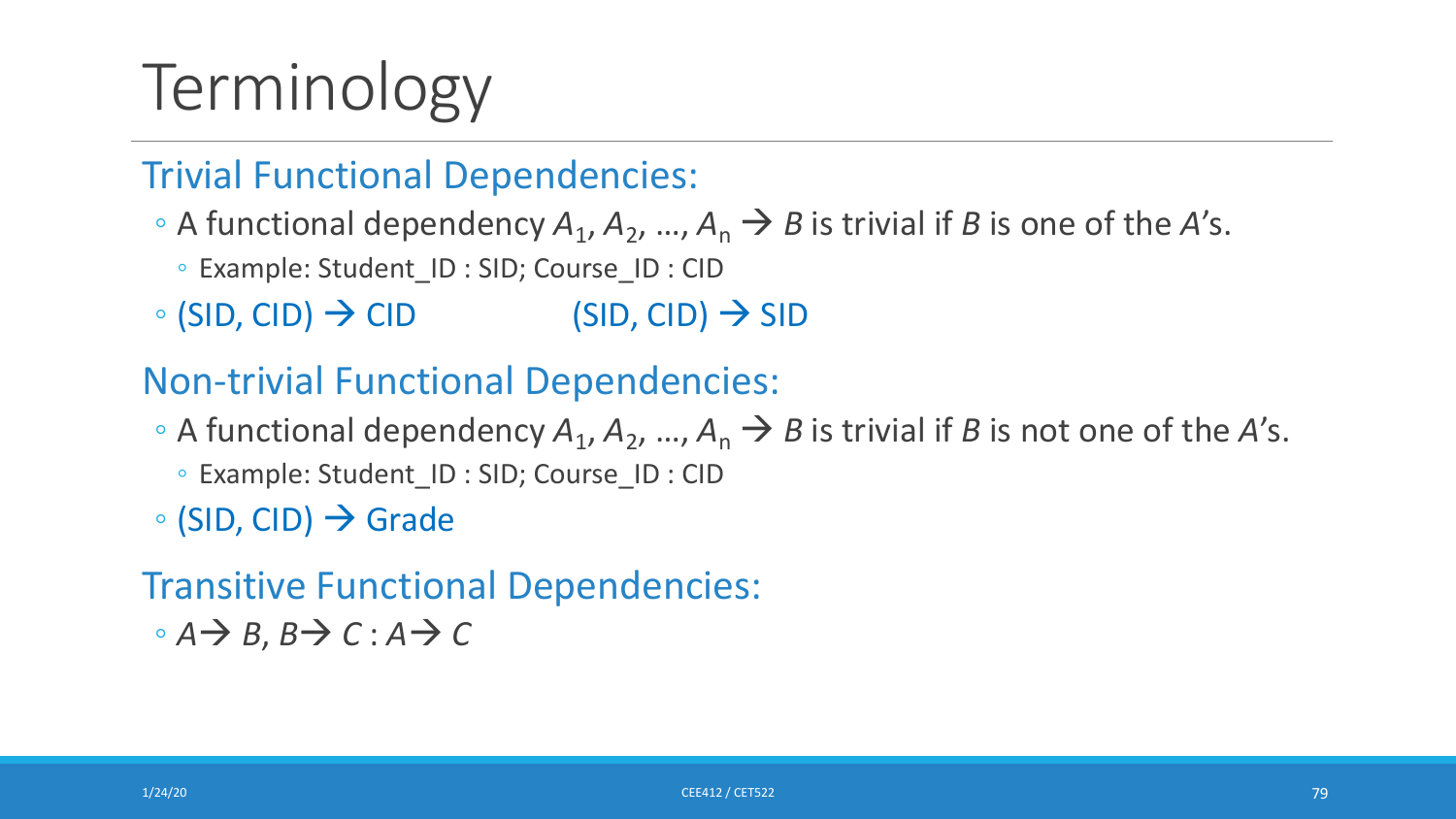## Database Normalization Example

Assume a video library maintains a database of movies rented out

| <b>Full Names</b>  | Physical<br>Address              | Movies rented                                               | Salutation | Category            |
|--------------------|----------------------------------|-------------------------------------------------------------|------------|---------------------|
| Janet Jones        | <b>First Street Plot</b><br>No 4 | Pirates of the<br>Caribbean,<br>Clash of the Titans         | Ms.        | Action, Action      |
| <b>Robert Phil</b> | 3rd Street 34                    | <b>Forgetting Sarah</b><br>Marshal,<br>Daddy's Little Girls | Mr.        | Romance,<br>Romance |
| <b>Robert Phil</b> | 5 <sup>th</sup> Avenue           | <b>Clash of the Titans</b>                                  | Mr.        | Action              |

Movies Rented column has multiple values

Not Relational Database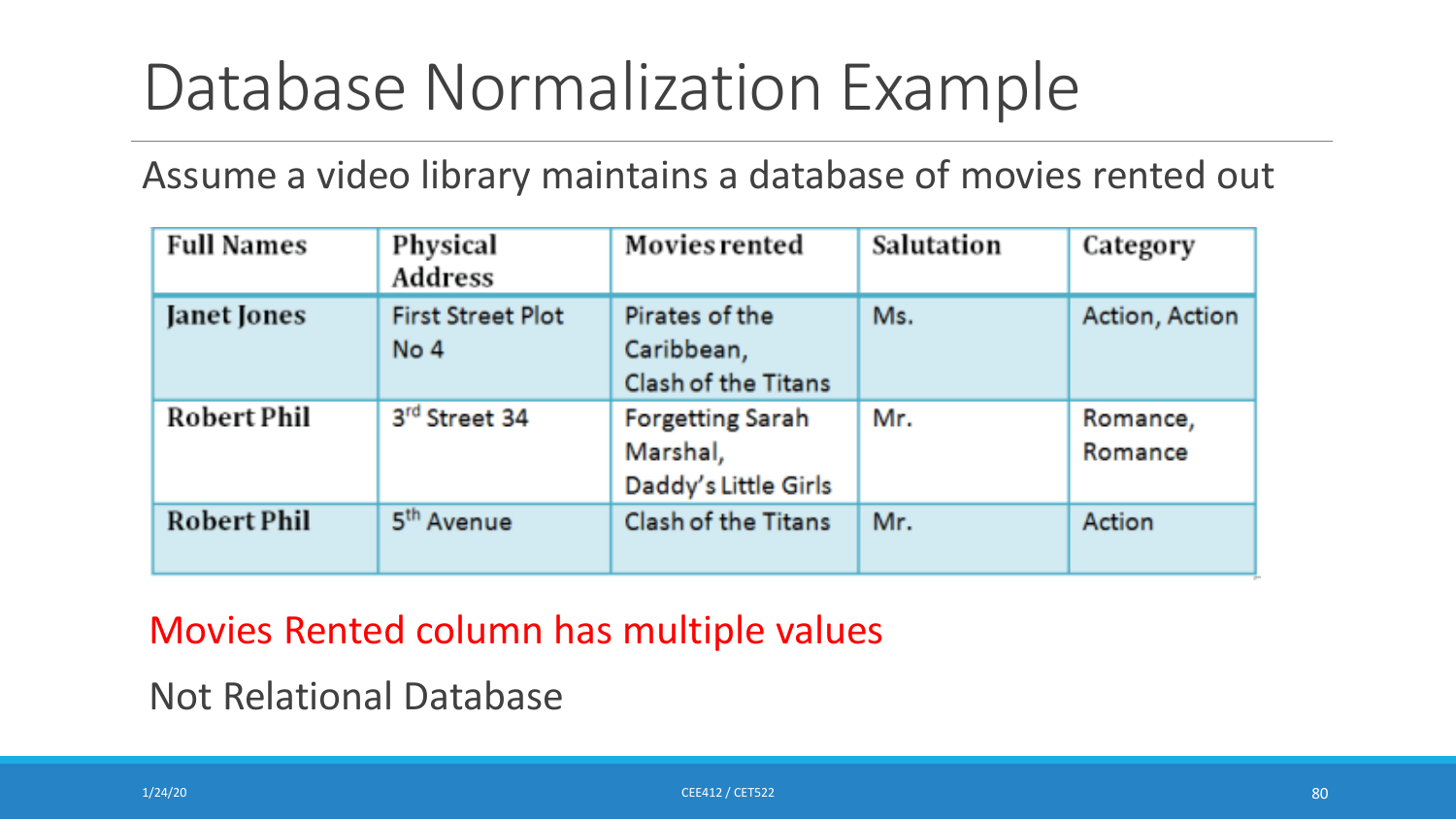# First Normal Form (1NF)

Rules:

◦ Each table cell should contain a single value.

◦ Each record needs to be unique.

| <b>FULL NAMES</b>  | PHYSICAL<br><b>ADDRESS</b>       | MOVIES RENTED                      | <b>SALUTATION</b> |
|--------------------|----------------------------------|------------------------------------|-------------------|
| Janet Jones        | <b>First Street Plot</b><br>No 4 | Pirates of the<br>Caribbean        | Ms.               |
| Janet Jones        | <b>First Street Plot</b><br>No 4 | Clash of the Titans                | Ms.               |
| <b>Robert Phil</b> | 3rd Street 34                    | <b>Forgetting Sarah</b><br>Marshal | Mr.               |
| <b>Robert Phil</b> | 3rd Street 34                    | Daddy's Little Girls               | Mr.               |
| <b>Robert Phil</b> | 5 <sup>th</sup> Avenue           | Clash of the Titans                | Mr.               |

A composite key is a primary key composed of multiple columns used to identify a record uniquely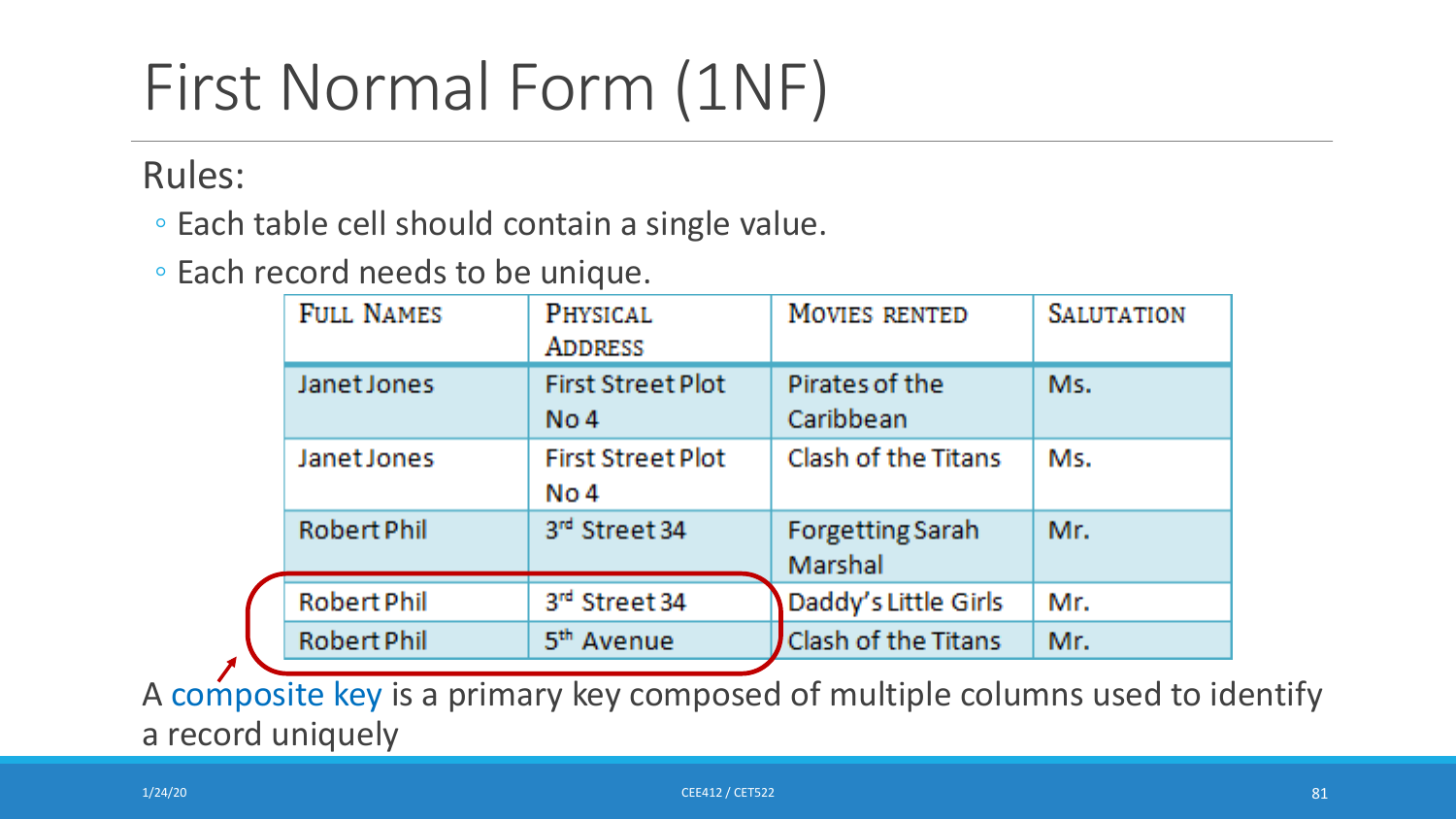# Second Normal Form (2NF)

Rule 1: Be in 1NF

Rule 2: Single Column Primary Key

◦ Permits transitive FD's in a relation but forbids a nontrivial FD with a left side that is a proper subset of a key.

| <b>Primary Key</b> |               |                                 |                        |                   |
|--------------------|---------------|---------------------------------|------------------------|-------------------|
|                    | MEMBERSHIP ID | <b>FULL NAMES</b>               | PHYSICAL ADDRESS       | <b>SALUTATION</b> |
|                    |               | Janet Jones                     | First Street Plot No 4 | Ms.               |
|                    | 2             | <b>Robert Phil</b>              | 3rd Street 34          | Mr.               |
|                    | 3             | <b>Robert Phil</b>              | 5 <sup>th</sup> Avenue | Mr.               |
|                    |               |                                 |                        |                   |
| <b>Foreign Key</b> | MEMBERSHIP ID | MOVIES RENTED                   |                        |                   |
|                    |               | Pirates of the Caribbean        |                        |                   |
|                    |               | Clash of the Titans             |                        |                   |
|                    | 2             | <b>Forgetting Sarah Marshal</b> |                        |                   |
|                    | 2             | Daddy's Little Girls            |                        |                   |
|                    | 3             | Clash of the Titans             |                        |                   |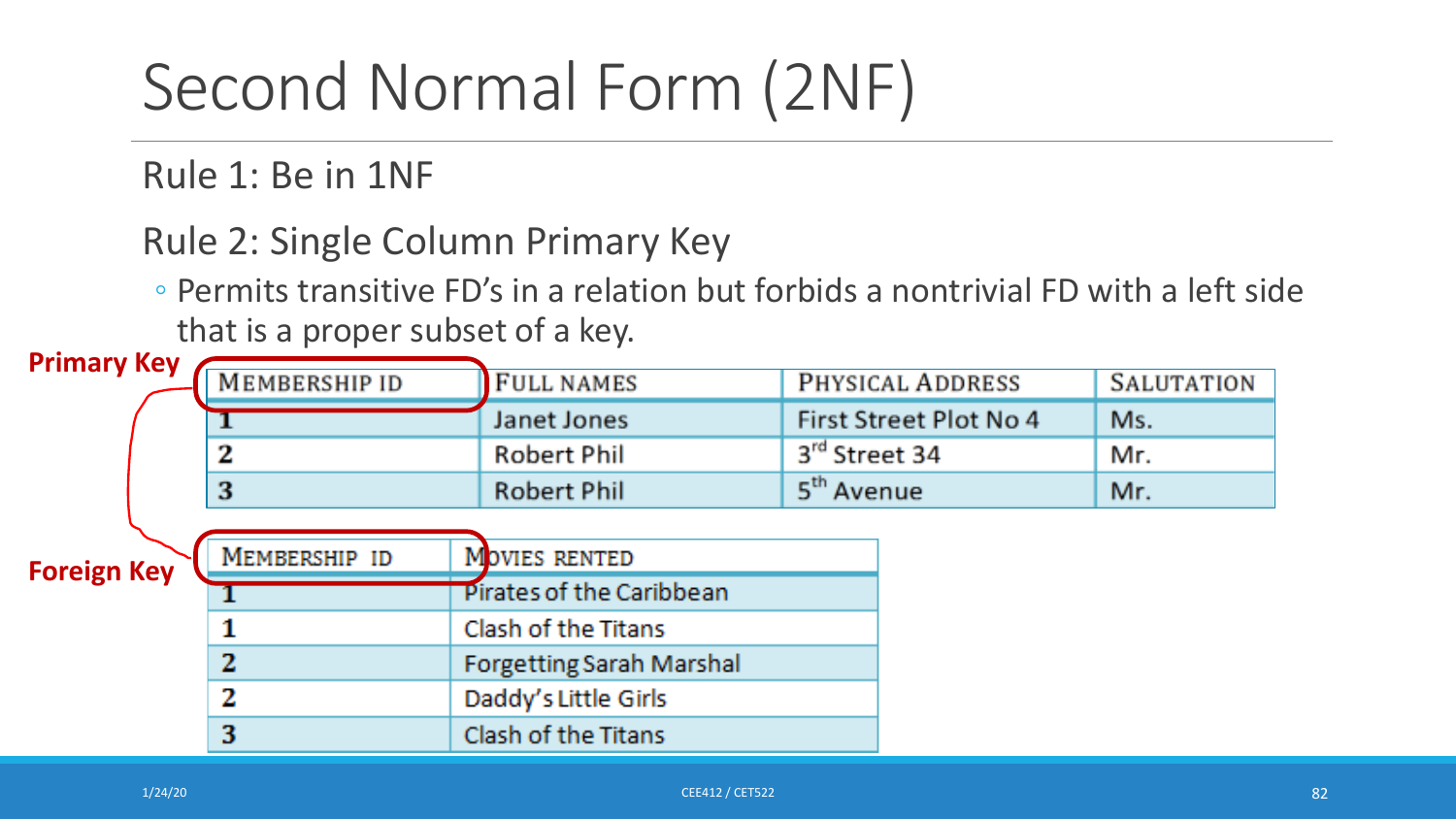# Foreign Key

Will talk about Foreign Key in Next Week

Example:

◦ Insert a record in Movie\_Rent Table, where Membership ID = 101

| <b>MEMBERSHIP ID</b> | <b>MOVIES RENTED</b> |
|----------------------|----------------------|
| 101                  | Mission Impossible   |

◦ But Membership ID = 101 does not exist in Membership Table

| MEMBERSHIP ID | FULL NAMES         | PHYSICAL ADDRESS       | SALUTATION |
|---------------|--------------------|------------------------|------------|
|               | Janet Jones        | First Street Plot No 4 | Ms.        |
|               | Robert Phil        | 3rd Street 34          | Mr.        |
| -3            | <b>Robert Phil</b> | 5 <sup>th</sup> Avenue | Mr.        |

◦ Database will throw an Error. This helps in referential integrity.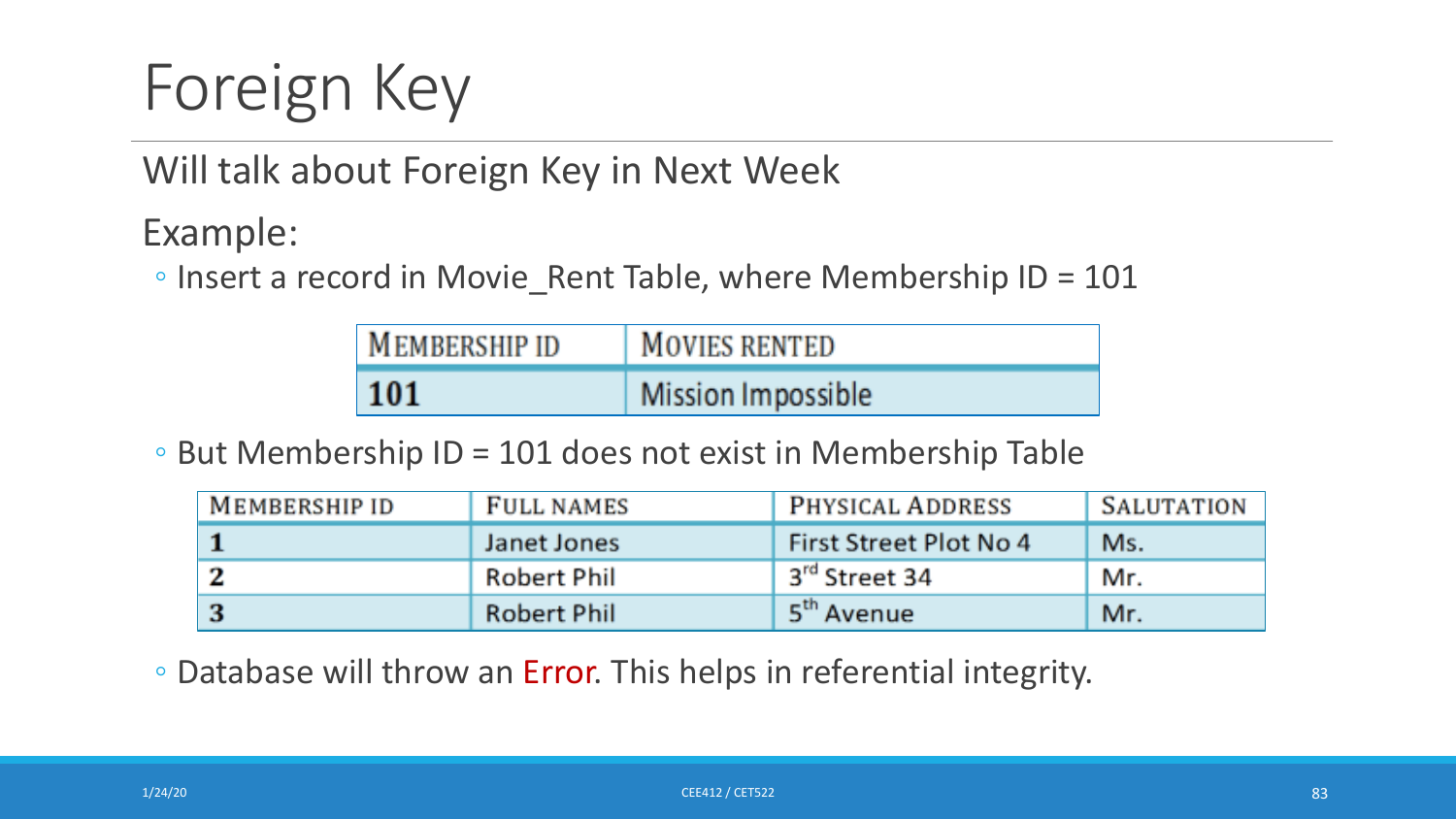# Second Normal Form (2NF)

#### Rule 1: Be in 1NF

#### Rule 2: Single Column Primary Key

◦ Permits transitive FD's in a relation but forbids a nontrivial FD with a left side that is a proper subset of a key.

| MEMBERSHIP ID | <b>FULL NAMES</b>               | PHYSICAL ADDRESS                                   | <b>SALUTATION</b>             |  |
|---------------|---------------------------------|----------------------------------------------------|-------------------------------|--|
|               | Janet Jones                     | First Street Plot No 4                             | Ms.                           |  |
| 2             | <b>Robert Phil</b>              | 3rd Street 34                                      | Mr.                           |  |
| 3             | <b>Robert Phil</b>              | 5 <sup>th</sup> Avenue                             | Mr.                           |  |
|               |                                 |                                                    |                               |  |
| MEMBERSHIP ID | MOVIES RENTED                   | Change in Name $\rightarrow$ May Change Salutation |                               |  |
|               | Pirates of the Caribbean        |                                                    |                               |  |
|               | Clash of the Titans             |                                                    |                               |  |
| 2             | <b>Forgetting Sarah Marshal</b> |                                                    | Is there any transitive FD in |  |
| 2             | Daddy's Little Girls            |                                                    | the Membership Table?         |  |
| 3             | Clash of the Titans             |                                                    |                               |  |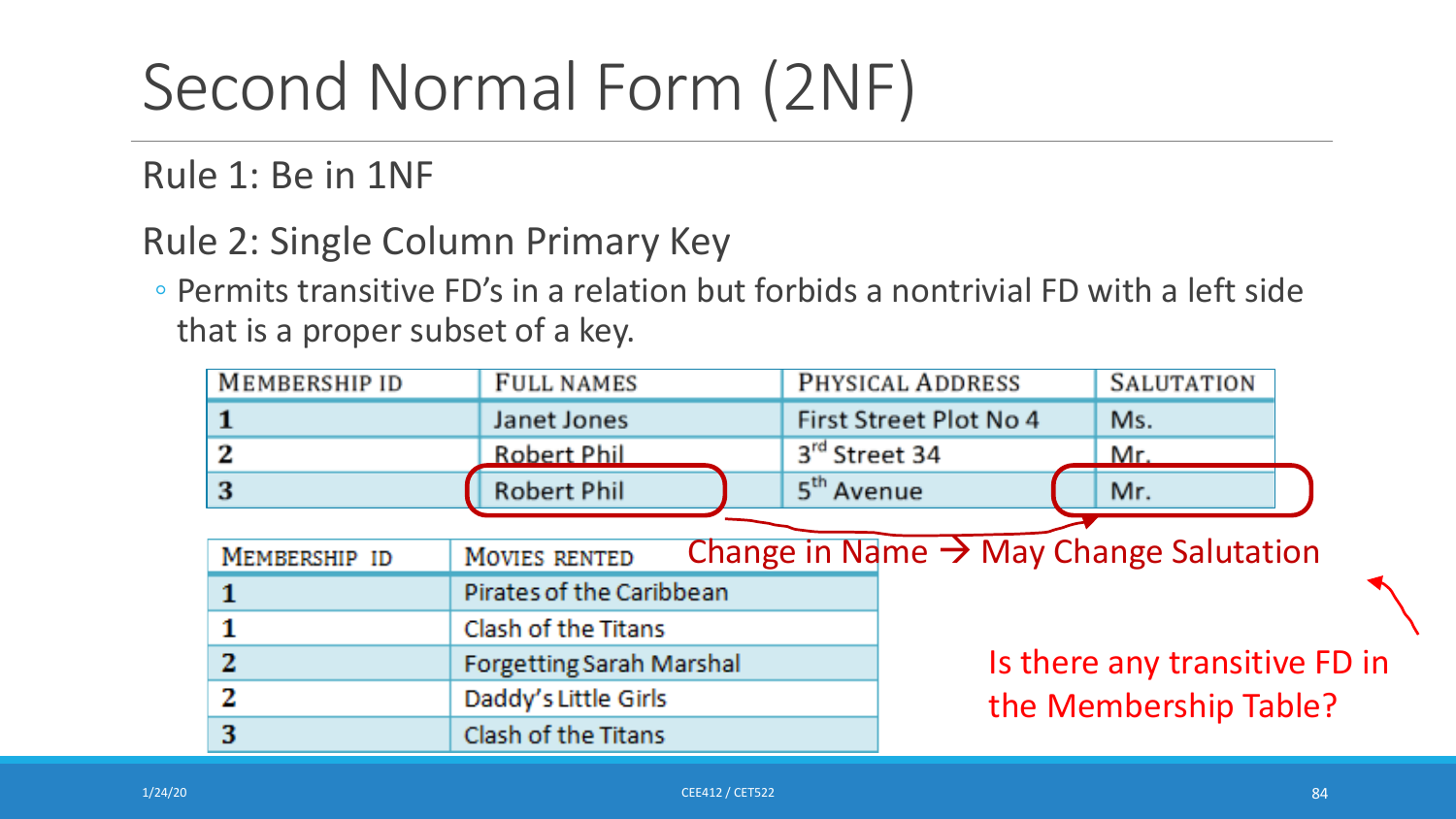# Third Normal Form (3NF)

Rule 1: Be in 2NF

Rule 2: No transitive functional dependencies

| MEMBERSHIP ID | FULL NAMES  | PHYSICAL ADDRESS          | SALUTATION ID |
|---------------|-------------|---------------------------|---------------|
|               | Janet Jones | First Street Plot No 4    |               |
|               | Robert Phil | 3 <sup>rd</sup> Street 34 |               |
|               | Robert Phil | 5 <sup>th</sup> Avenue    |               |

| MEMBERSHIP ID | MOVIES RENTED                   |
|---------------|---------------------------------|
|               | Pirates of the Caribbean        |
|               | Clash of the Titans             |
|               | <b>Forgetting Sarah Marshal</b> |
|               | Daddy's Little Girls            |
|               | Clash of the Titans             |

| SALUTATION ID | <b>SALUTATION</b> |
|---------------|-------------------|
|               | Mr.               |
|               | Ms.               |
| 3             | Mrs.              |
|               | Dr.               |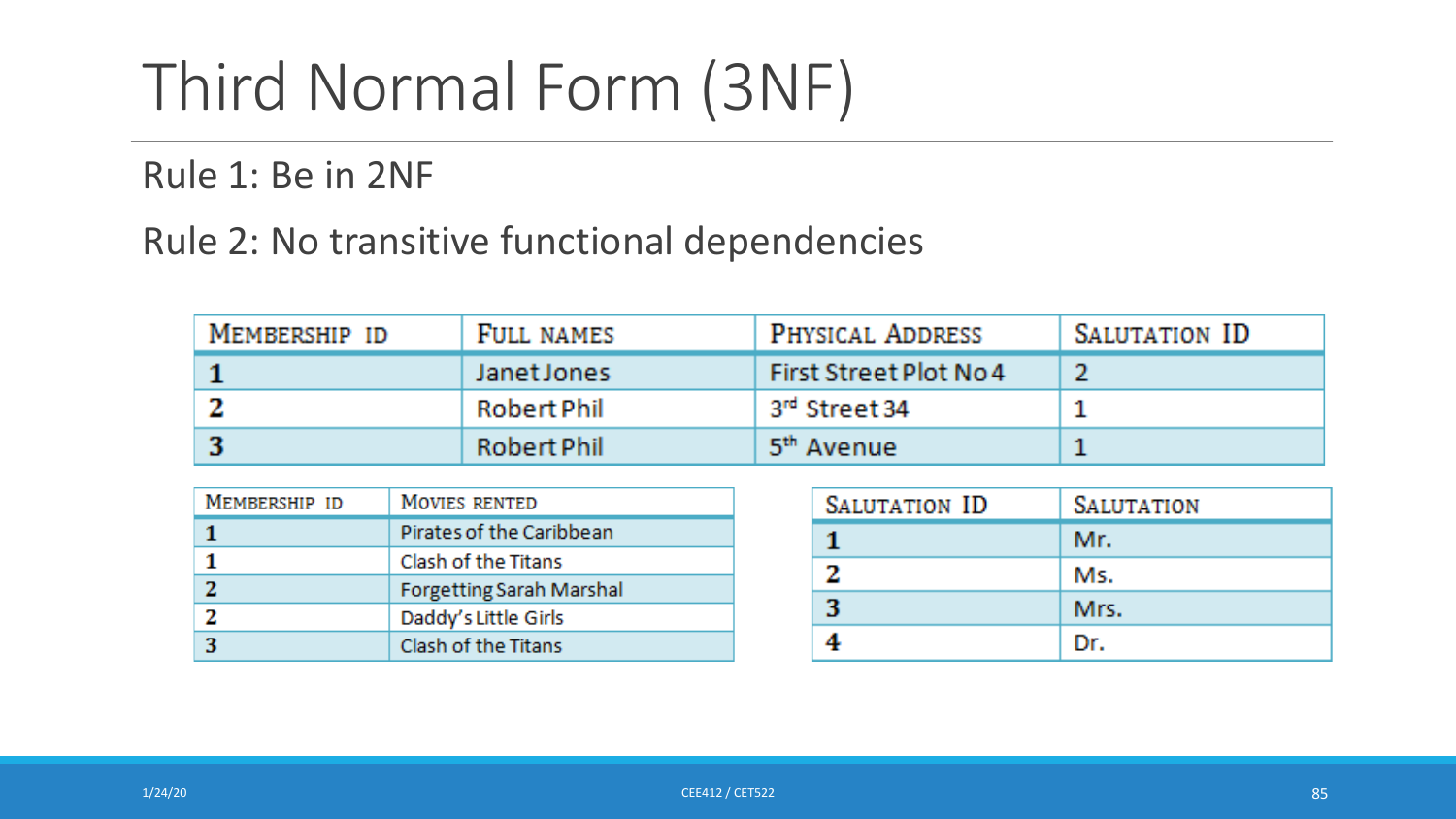## Boyce-Codd Normal Form (BCNF)

Even when a database is in 3rd Normal Form, still there would be anomalies resulted if it has more than one **Candidate** Key.

There is a simple condition under which the anomalies can be guaranteed not to exist. This condition is called:

Boyce-Codd normal form, or BCNF

◦ has no more than one **Candidate** Key

Sometimes is BCNF is also referred as **3.5 Normal Form.**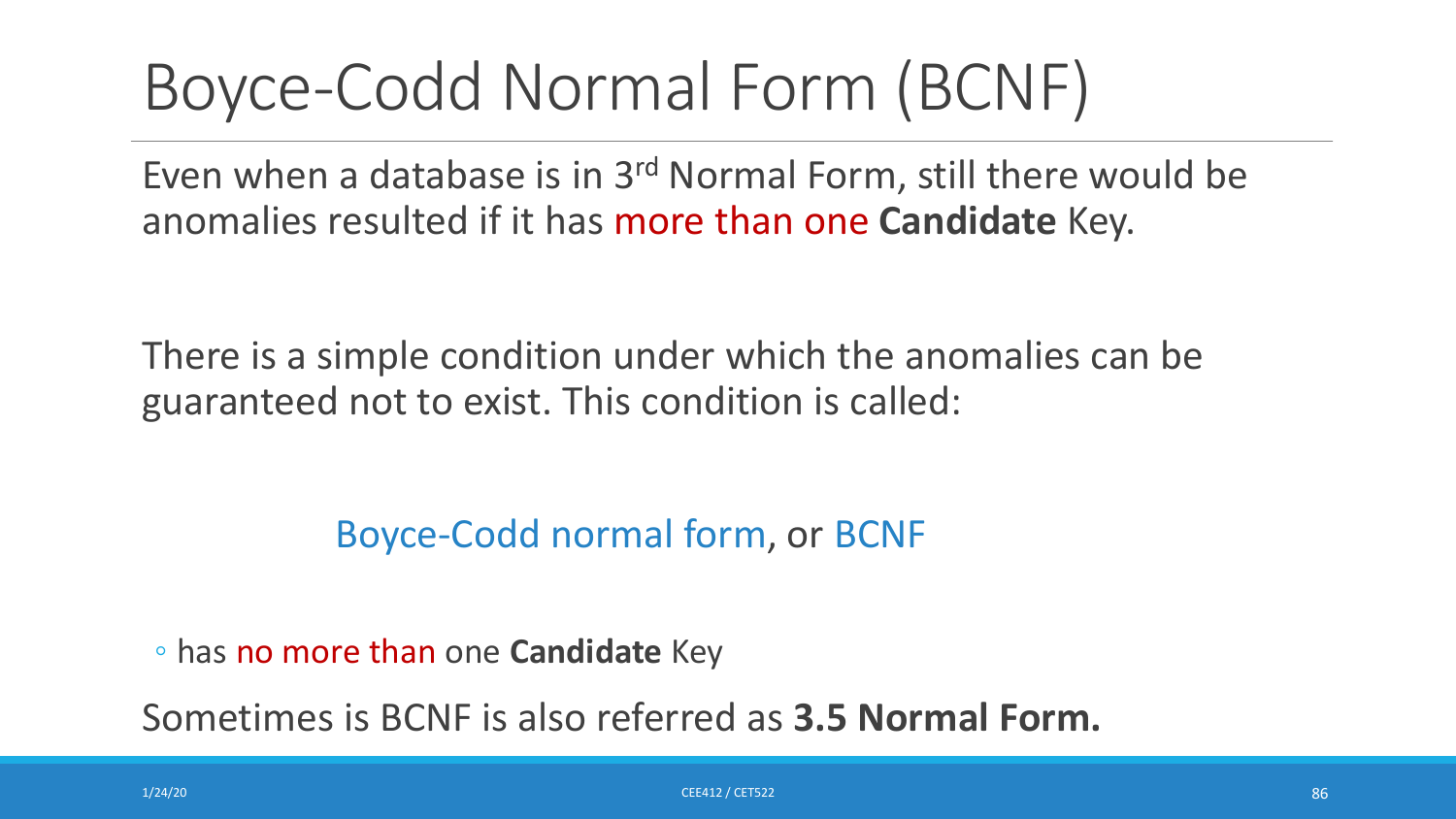## Boyce-Codd Normal Form

Boyce Codd Normal Form (BCNF):

◦ A relation R is in BCNF if and only if: whenever there is a nontrivial FD *A*1, *A*2, …,  $A_n \rightarrow B$  for R, it is the case that  $\{A_1, A_2, ..., A_n\}$  is a superkey for R.

That is, the left side of every nontrivial FD must be a superkey.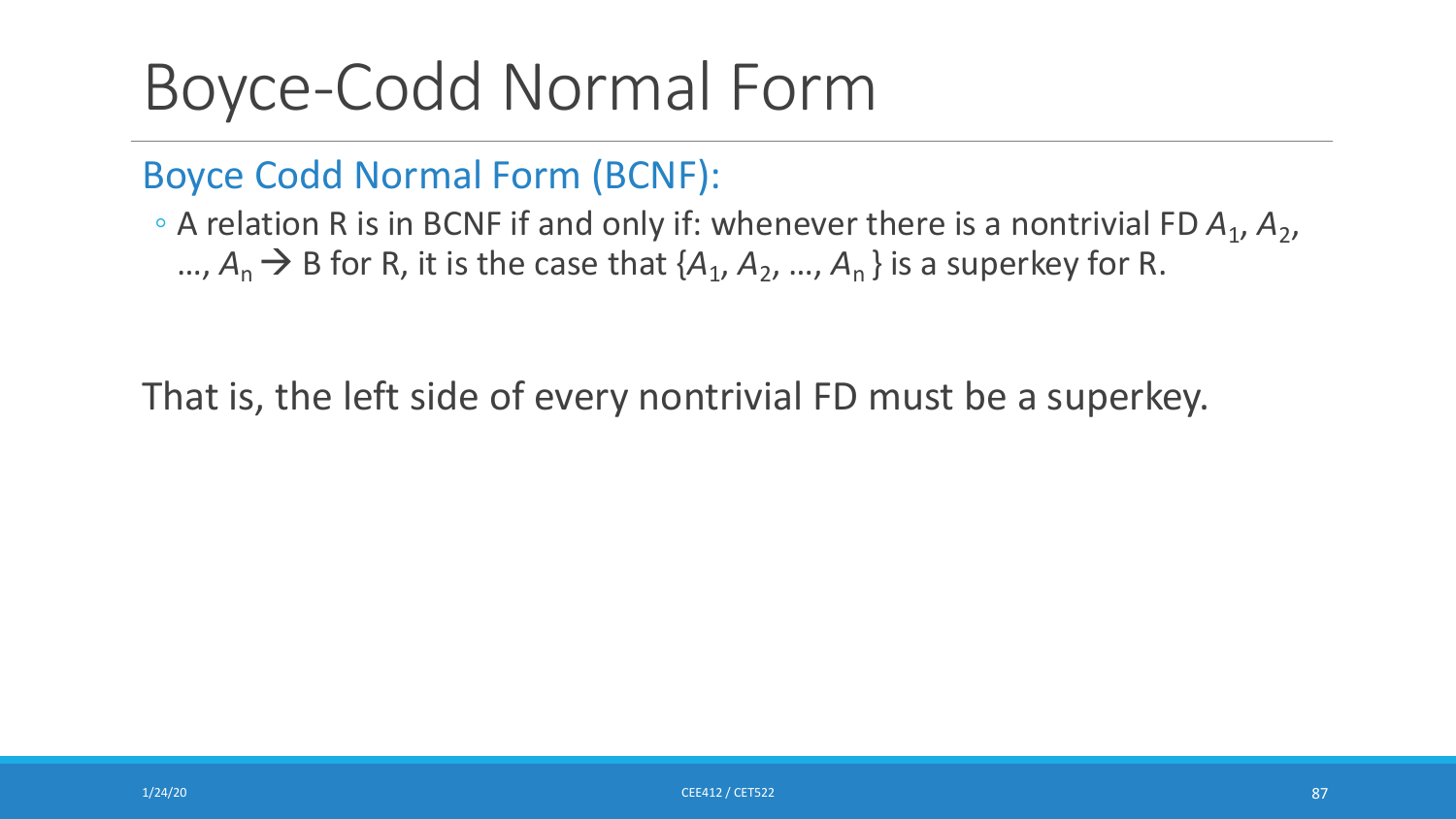## Boyce-Codd Normal Form

| <b>Class</b>   | Professor             | <b>EmployeeID</b> |
|----------------|-----------------------|-------------------|
| <b>CEE 327</b> | Anne Goodchild        | 12994             |
| <b>CEE 367</b> | Pedro Arduino         | 12223             |
| <b>CEE 377</b> | <b>Gregory Miller</b> | 12889             |
| <b>CEE 410</b> | <b>Ryan Avery</b>     | 12786             |
| <b>CEE 454</b> | <b>Ryan Avery</b>     | 12786             |

What are the functional dependencies?

- $\circ$  Class  $\rightarrow$  Everything Only candidate key
- $\circ$  EmployeeID  $\rightarrow$  Professor Non-trivial functional dependency

EmployeeID is not a superkey

Conclusion: This relation is **NOT** in BCNF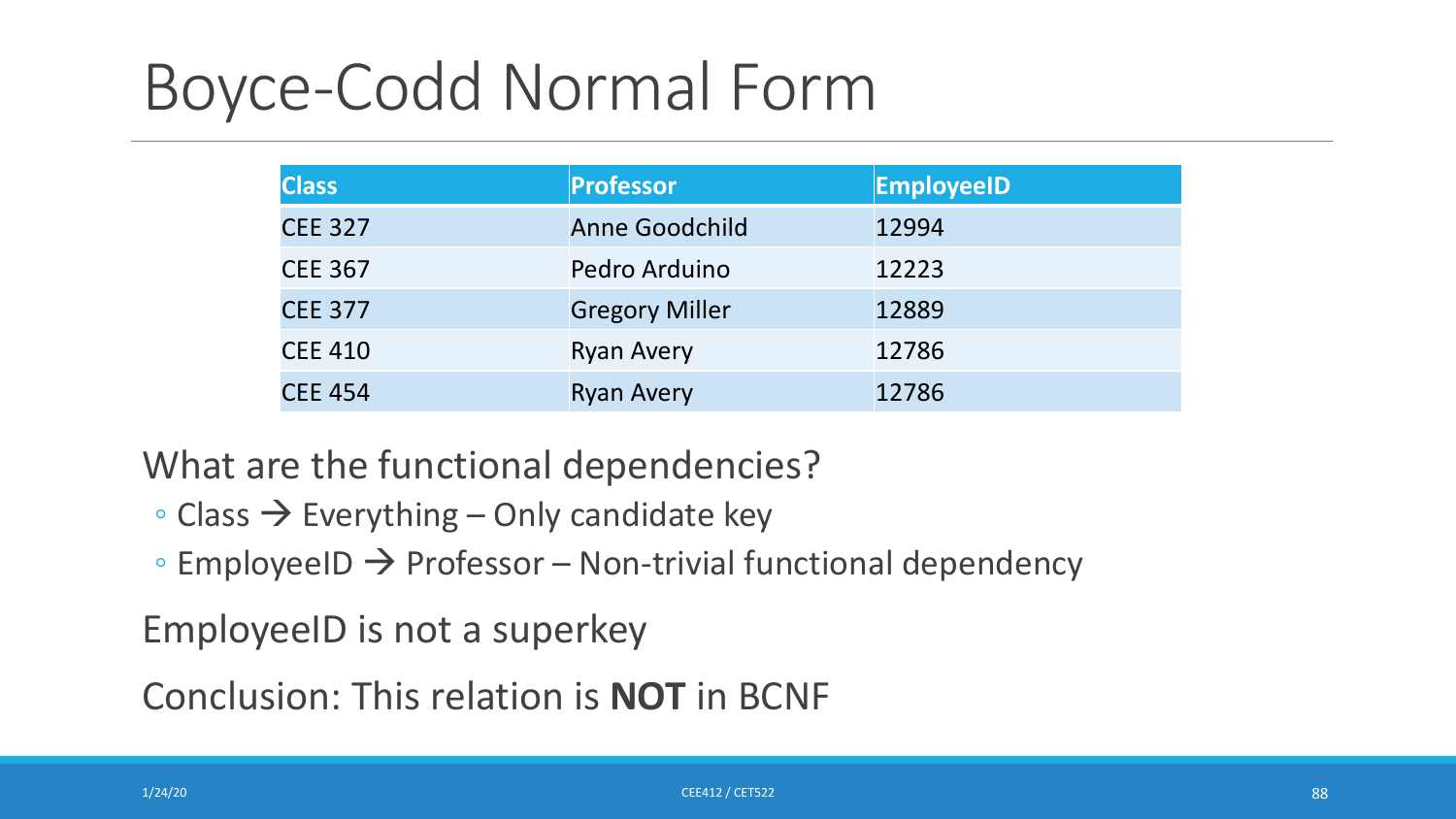Algorithm (for each relation):

- 1. Pick any functional dependency  $A \rightarrow B$  that violates the chosen normal form.
- 2. Decompose into R1(*A*, *B*) and R2(*A*, Rest).
- 3. Identify Keys for R1 and R2.
- 4. Repeat.

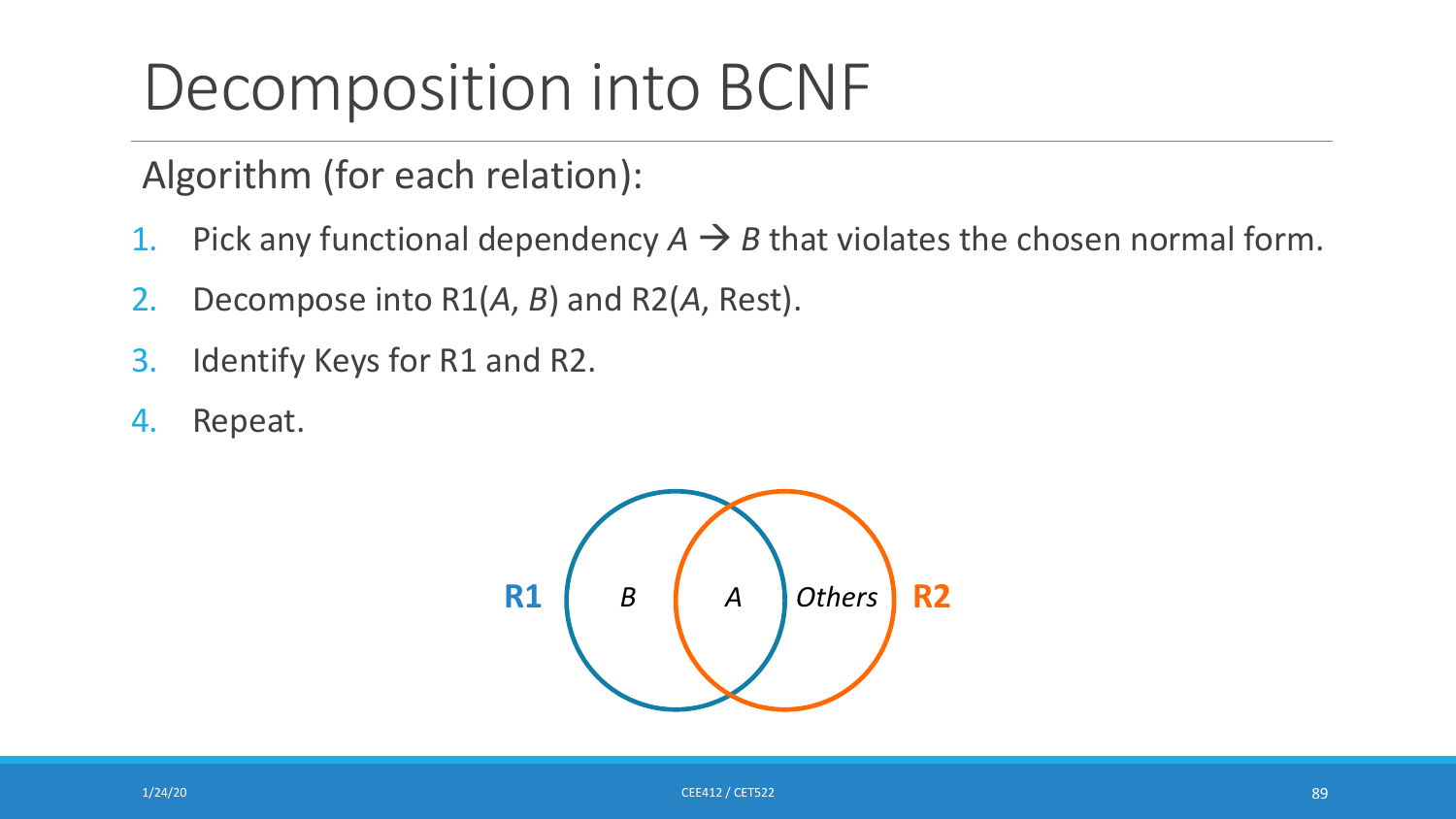Example: decompose the following relation describing purchases in a retailer system.

Purchase (InvoiceNumber, Date, Time, CustomerID, CustomerName, StoreName, StoreAddress)

Identify functional dependencies.

- 1. InvoiceNumber  $\rightarrow$  Everything
- 2. Date, Time, CustomerID  $\rightarrow$  Everything
- 3. StoreAddress  $\rightarrow$  StoreName
- 4. CustomerID  $\rightarrow$  CustomerName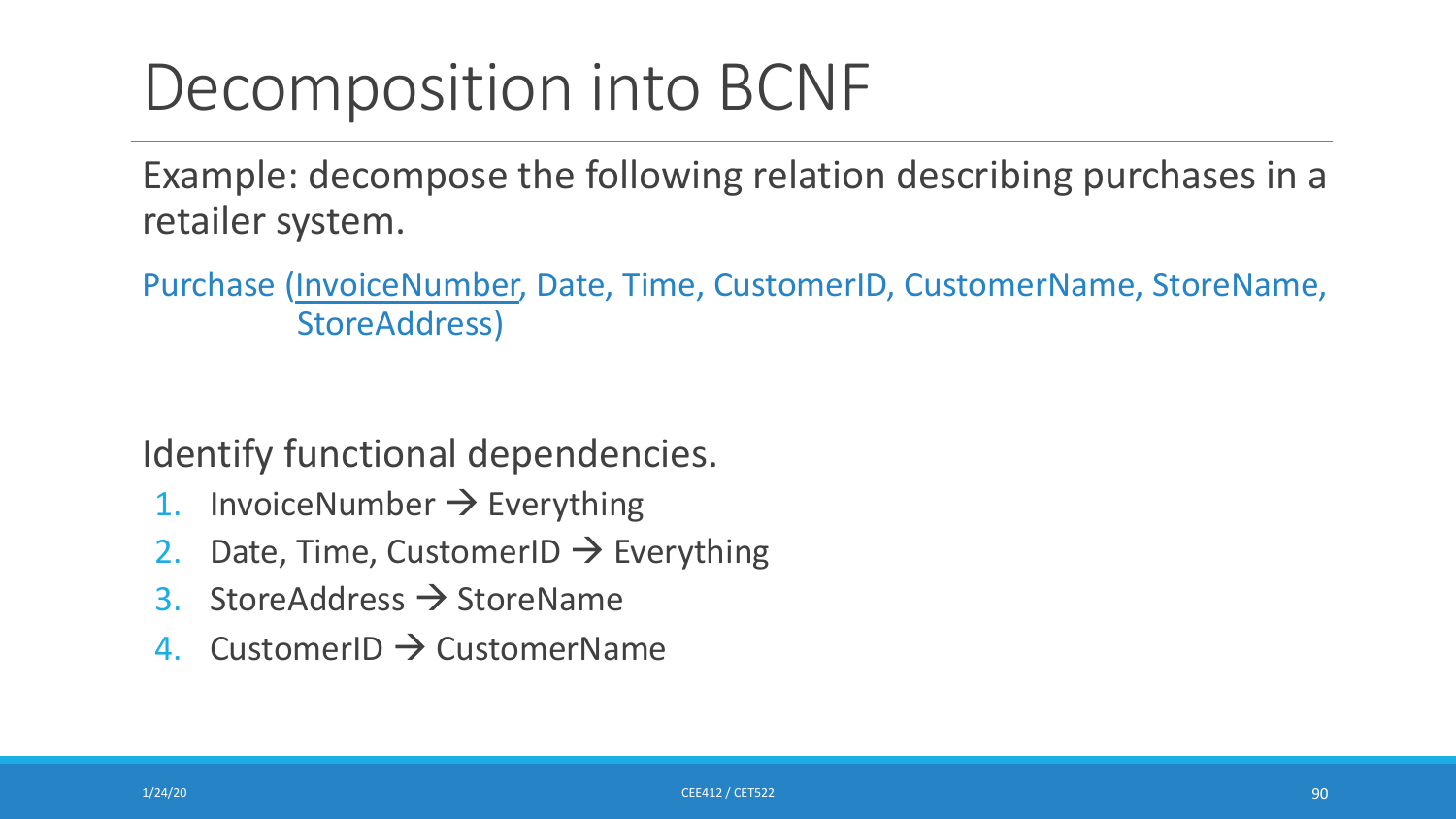Pick a FD that violates the BCNF.

4. CustomerID  $\rightarrow$  CustomerName

Decompose R into two relations, and identify the key for each.

Purchase(InvoiceNumber, Date, Time, CustomerID, StoreName, StoreAddress) Customer(CustomerID, CustomerName)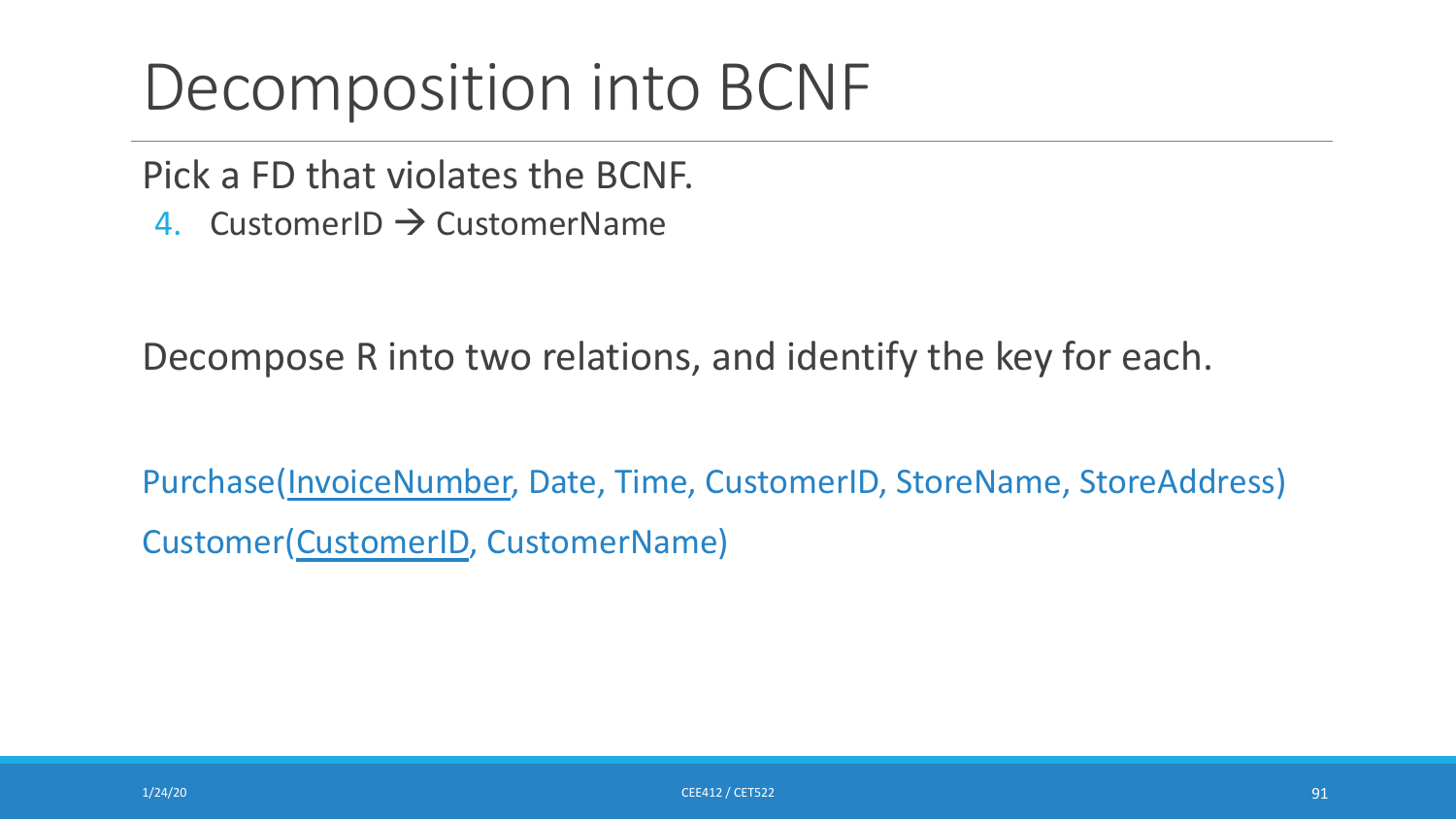Purchase(InvoiceNumber, Date, Time, CustomerID, StoreName, StoreAddress)

Customer(CustomerID, CustomerName)

Identify functional dependencies.

Purchase:

- 1. InvoiceNumber  $\rightarrow$  Everything
- 2. Date, Time, CustomerID  $\rightarrow$  Everything
- 3. StoreAddress  $\rightarrow$  StoreName

Customer:

4. CustomerID  $\rightarrow$  CustomerName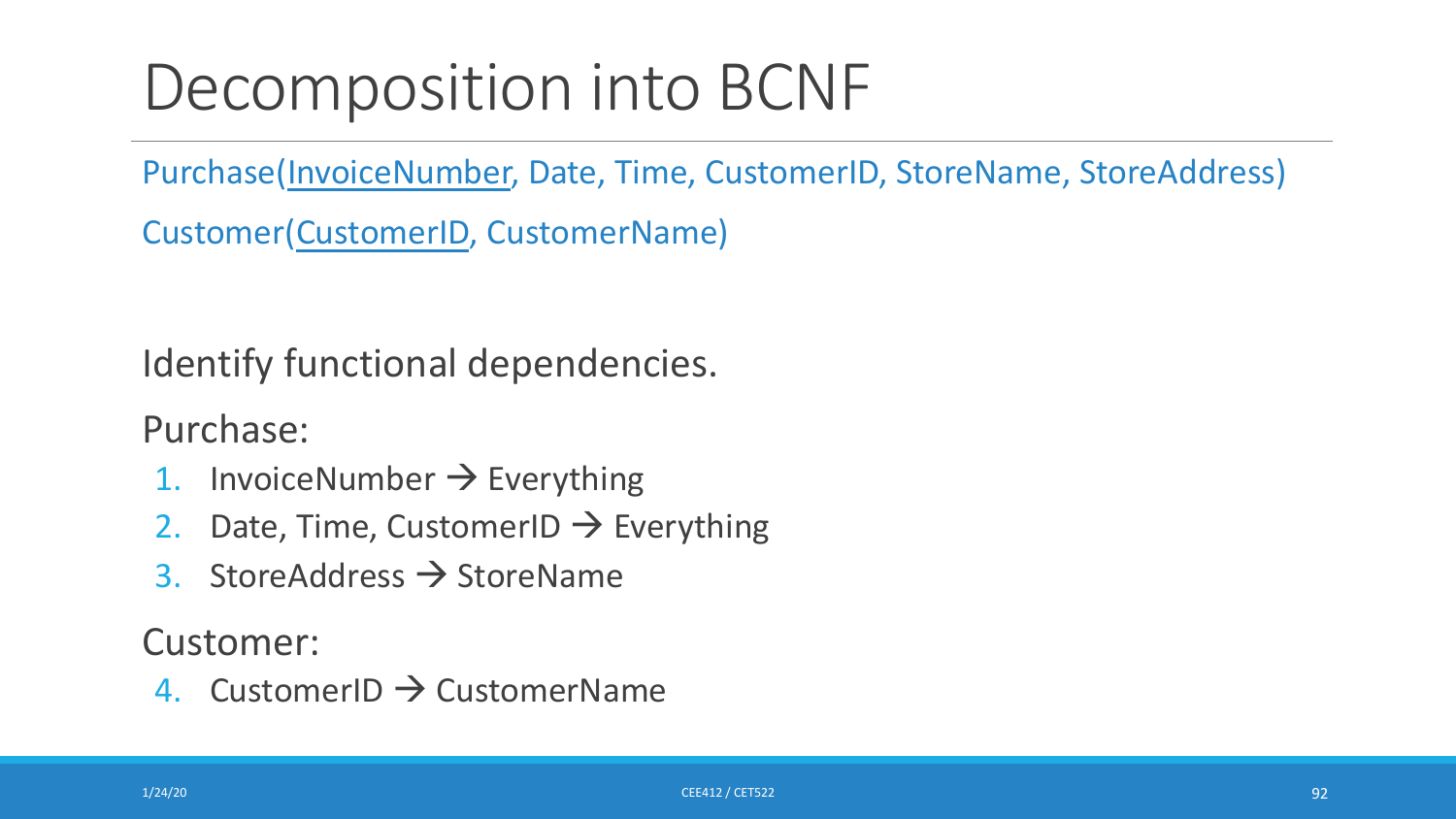Pick a FD that violates the BCNF.

3. StoreAddress  $\rightarrow$  StoreName

Decompose the relation, and identify the key for each created relations.

Purchase(InvoiceNumber, Date, Time, CustomerID, StoreAddress) Customer(CustomerID, CustomerName) Store(StoreAddress, StoreName)

All relations are in BCNF.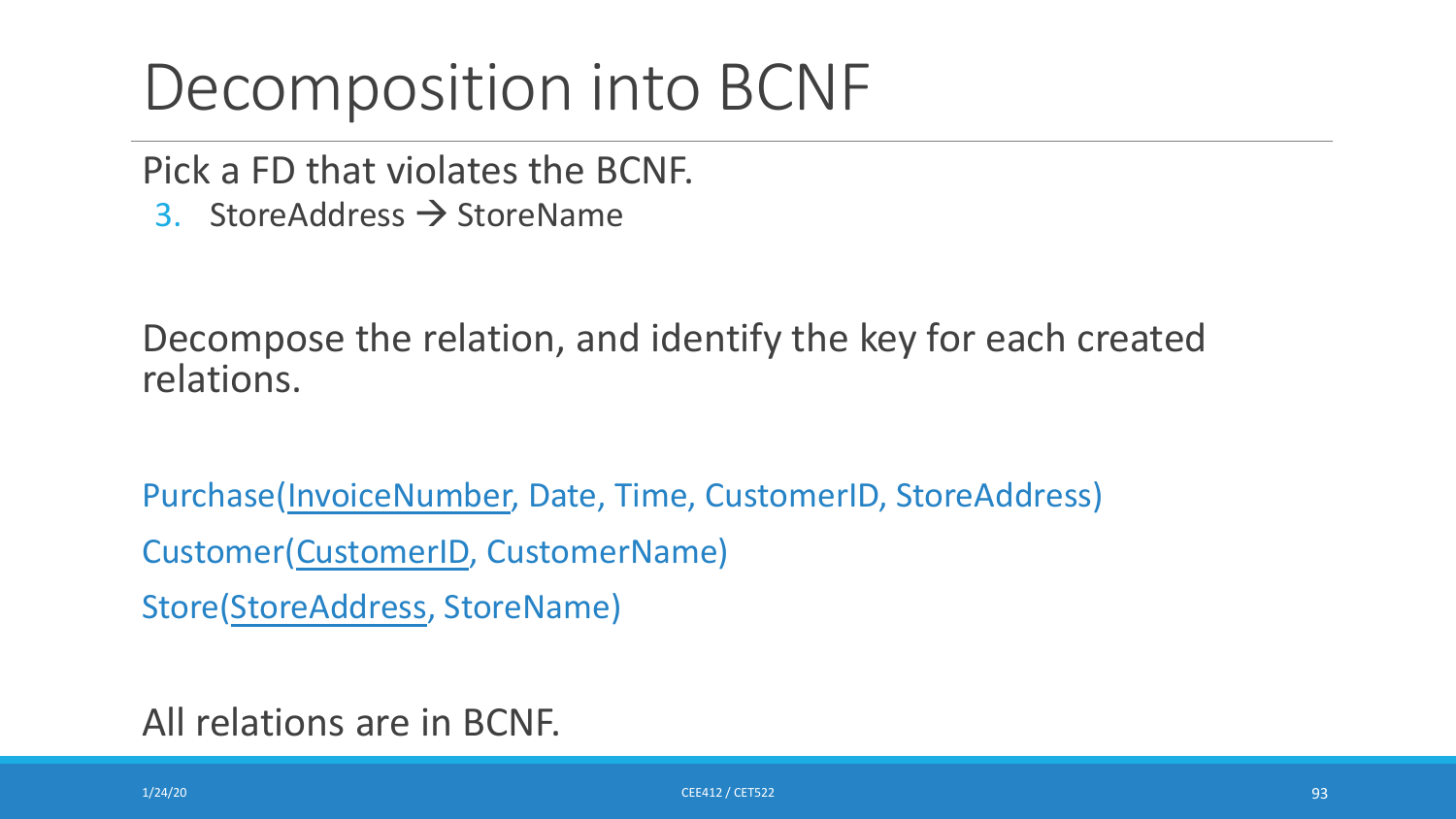## Normal Forms

#### First Normal Form (1NF):

◦ The condition that every component of every tuple is an atomic value.

### Second Normal Form (2NF):

◦ Permits transitive FD's in a relation but forbids a nontrivial FD with a left side that is a proper subset of a key.

### Third Normal Form (3NF):

• A relation R is in third normal form (3NF) if: whenever  $A_1$ ,  $A_2$ , ...,  $A_n \rightarrow B$  is a nontrivial FD, either  $\{A_1, A_2, ..., A_n\}$  is a superkey, or *B* is a member of some key.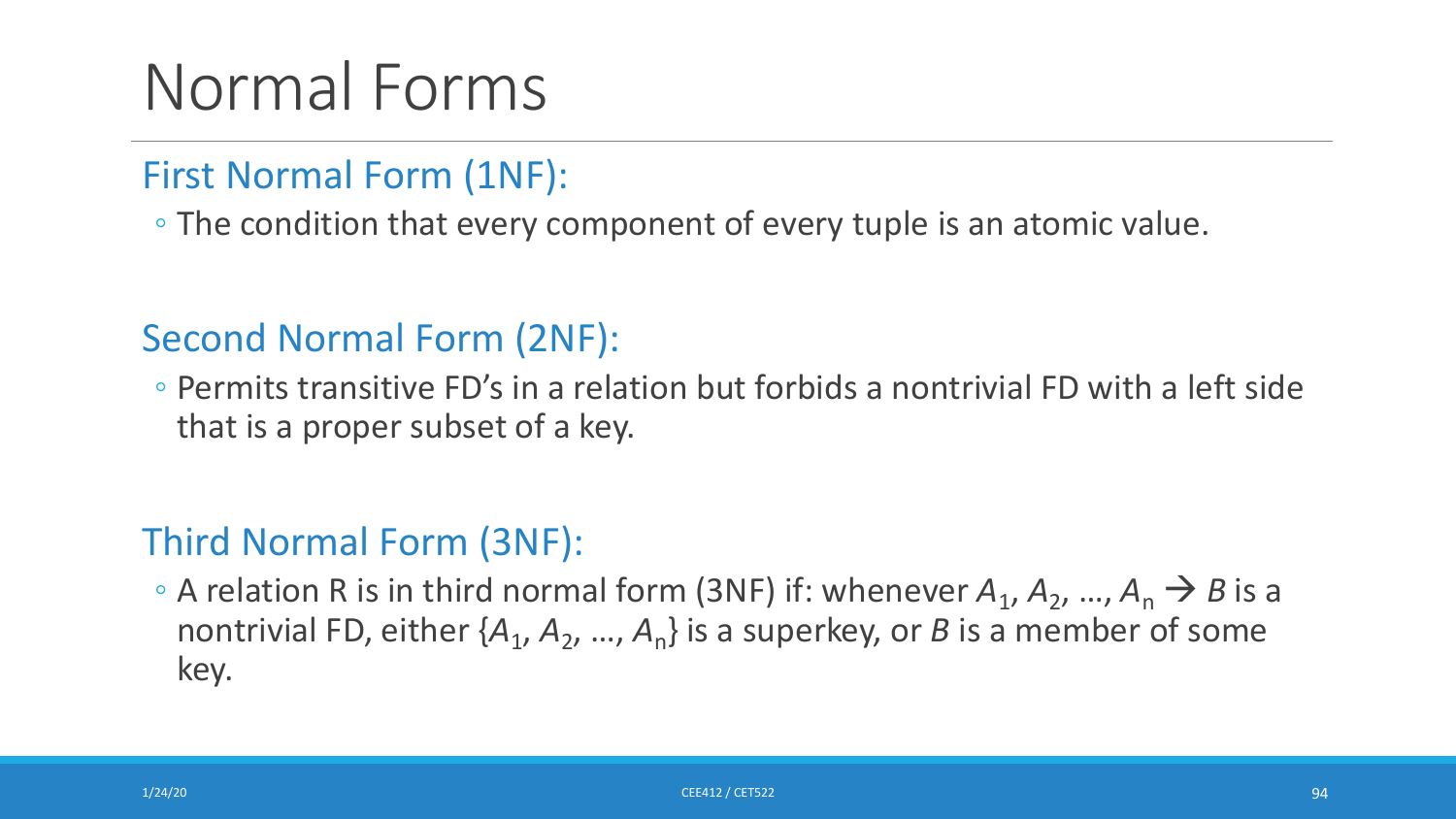## Normal Forms

Put another way:

### Second Normal Form (2NF):

◦ In 1NF and every non-prime attribute is dependent on the entirety of every candidate key.

### Third Normal Form (3NF):

◦ In 2NF and every non-prime attribute is (non-transitively) dependent on the entirety of all candidate keys.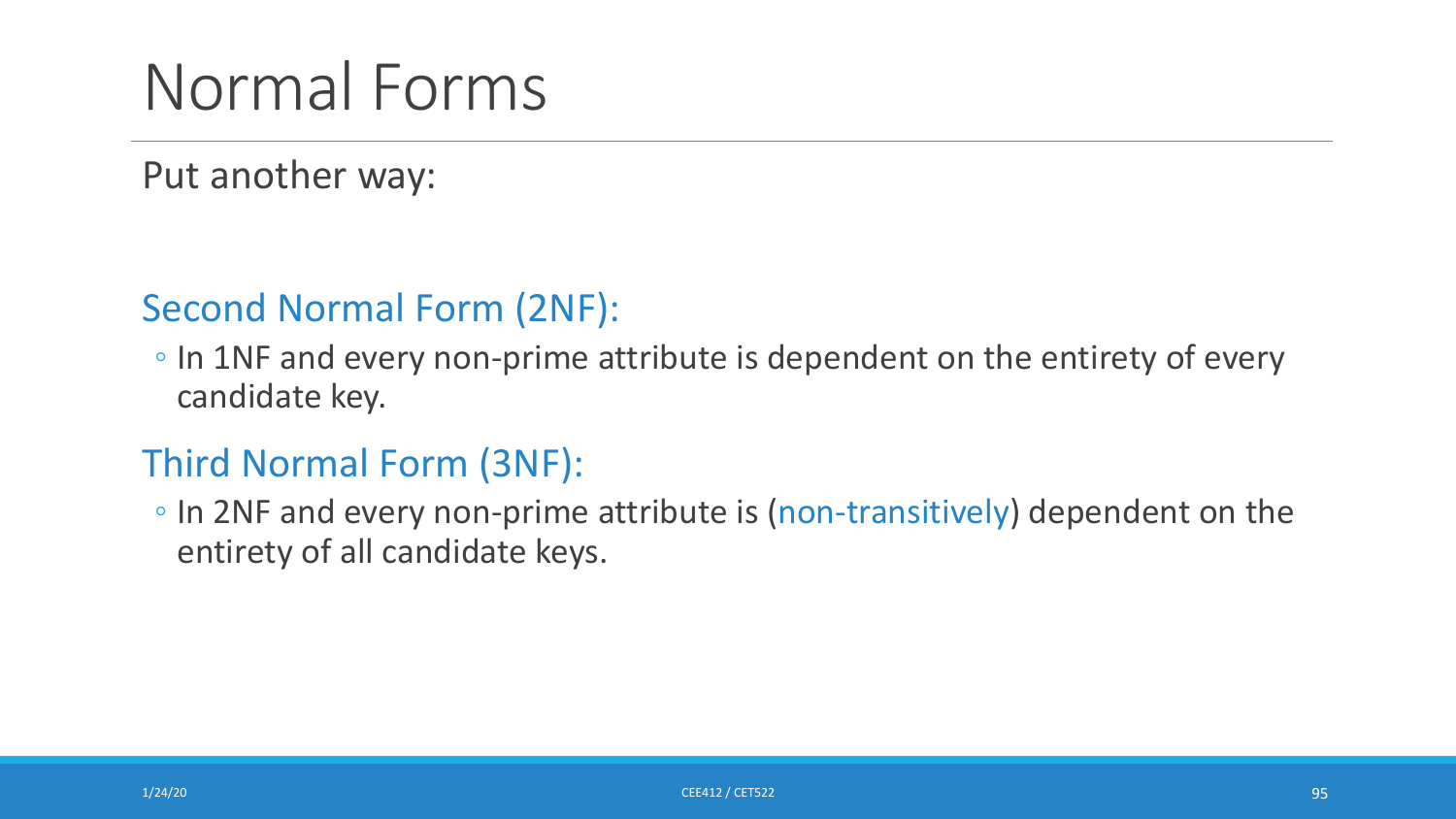| <b>Class</b>   | Professor             | <b>EmployeeID</b> |
|----------------|-----------------------|-------------------|
| <b>CEE 327</b> | <b>Anne Goodchild</b> | 12994             |
| <b>CEE 367</b> | Pedro Arduino         | 12223             |
| <b>CEE 377</b> | <b>Gregory Miller</b> | 12889             |
| <b>CEE 410</b> | <b>Ryan Avery</b>     | 12786             |
| <b>CEE 454</b> | <b>Ryan Avery</b>     | 12786             |

- $\circ$  Class  $\rightarrow$  Everything Only candidate key
- $\circ$  EmployeeID  $\rightarrow$  Professor Non-trivial functional dependency
- $\circ$  Class  $\rightarrow$  EmployeeID  $\rightarrow$  Professor Transitive FD (allowed by 2NF)

EmployeeID is not a superkey, Class itself is the entire key Class itself is the entire key<br>Everything can be determined by Class<br>The relation is in 2NF

Professor is not a member of a candidate key The relation is **NOT** in 3NF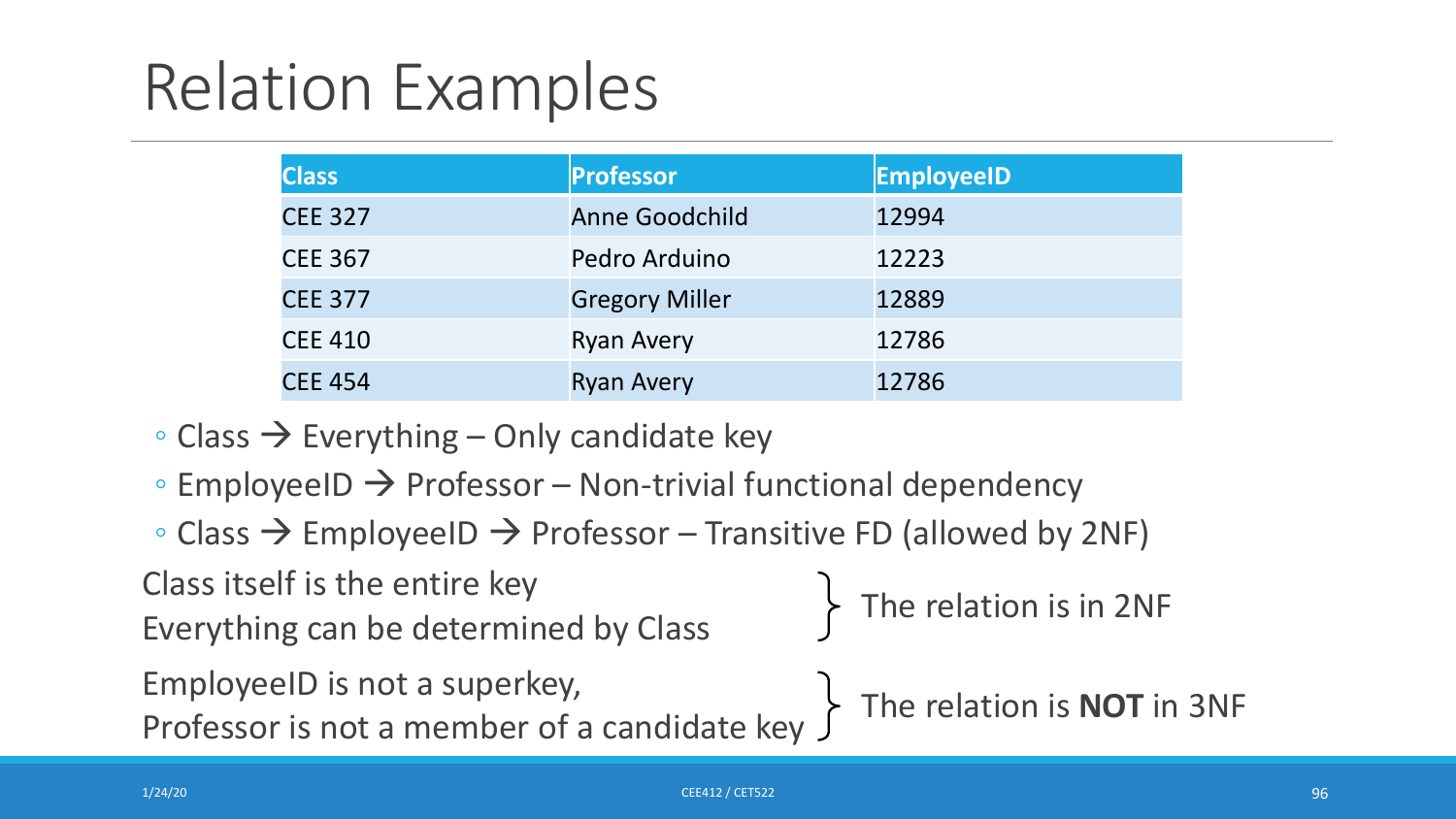## Boyce-Codd and the Third Normal Form

#### Boyce-Codd Normal Form:

• For all non-trivial functional dependencies  $A \rightarrow B$ , A must be a super key

### Third Normal Form:

 $\circ$  For all non-trivial functional dependencies A  $\rightarrow$  B, A must be a super key or B is a prime attribute.

Prime attribute: Member of a candidate key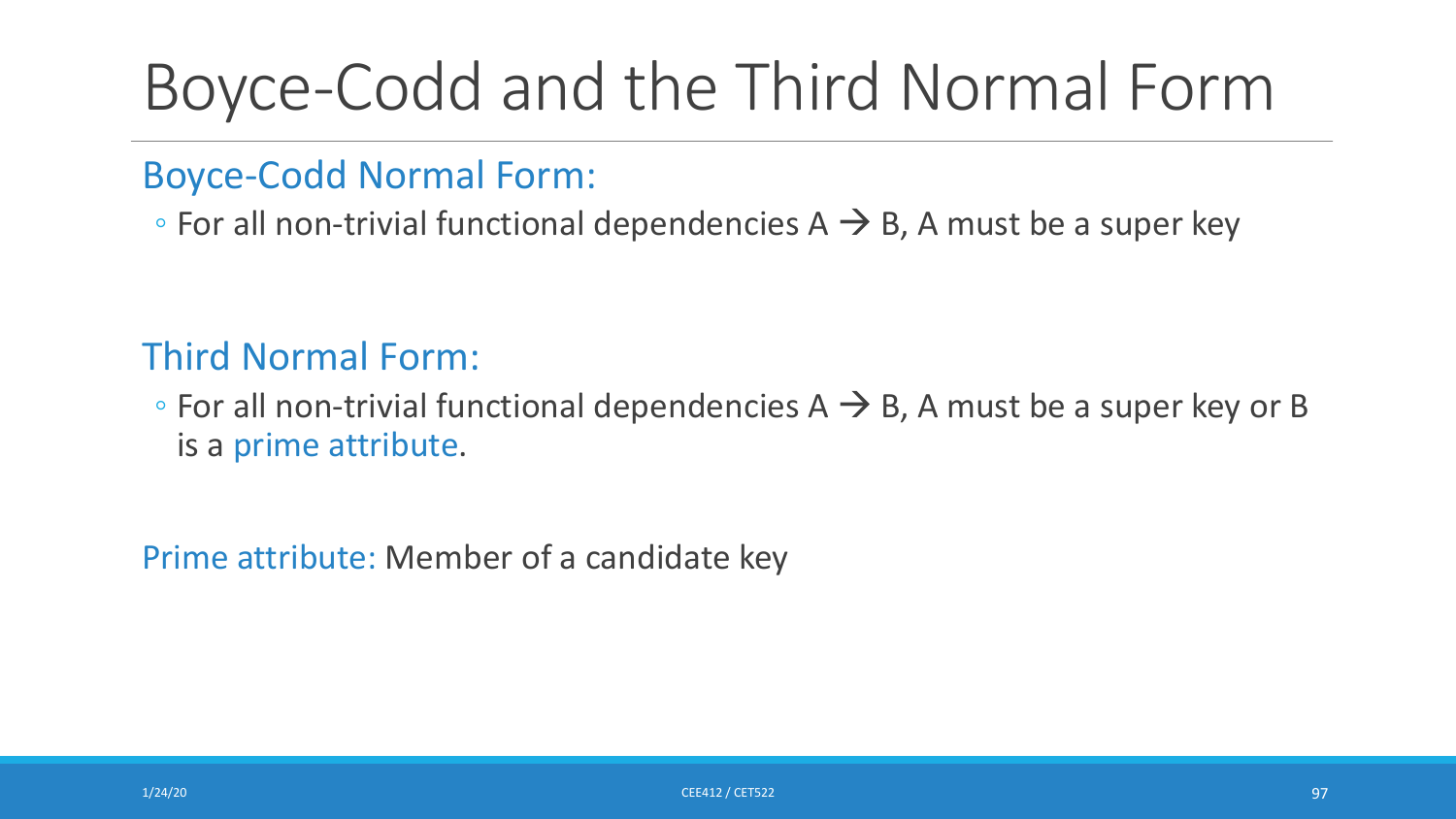2NF: every non-prime attribute is dependent on the entirety of every candidate key.



Not in 2NF: non-prime attribute determined by subset of a key.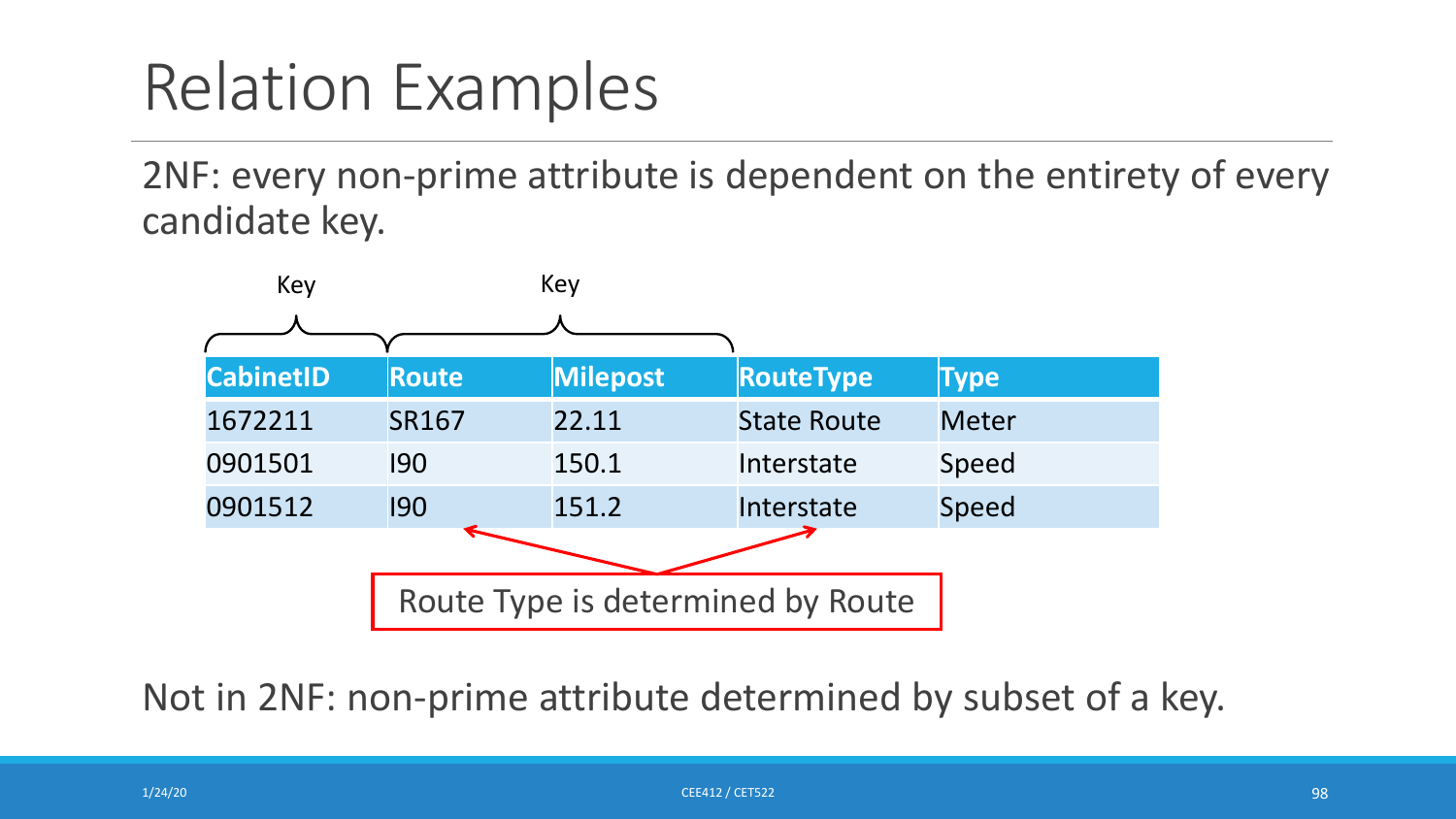3NF: For all non-trivial functional dependencies  $A \rightarrow B$ , A must be a super key or B is a prime attribute.



In 2NF: Everything is (directly or transitively) determined by AccidentID.

Not in 3NF: Date is not a superkey and Season is not a prime attribute.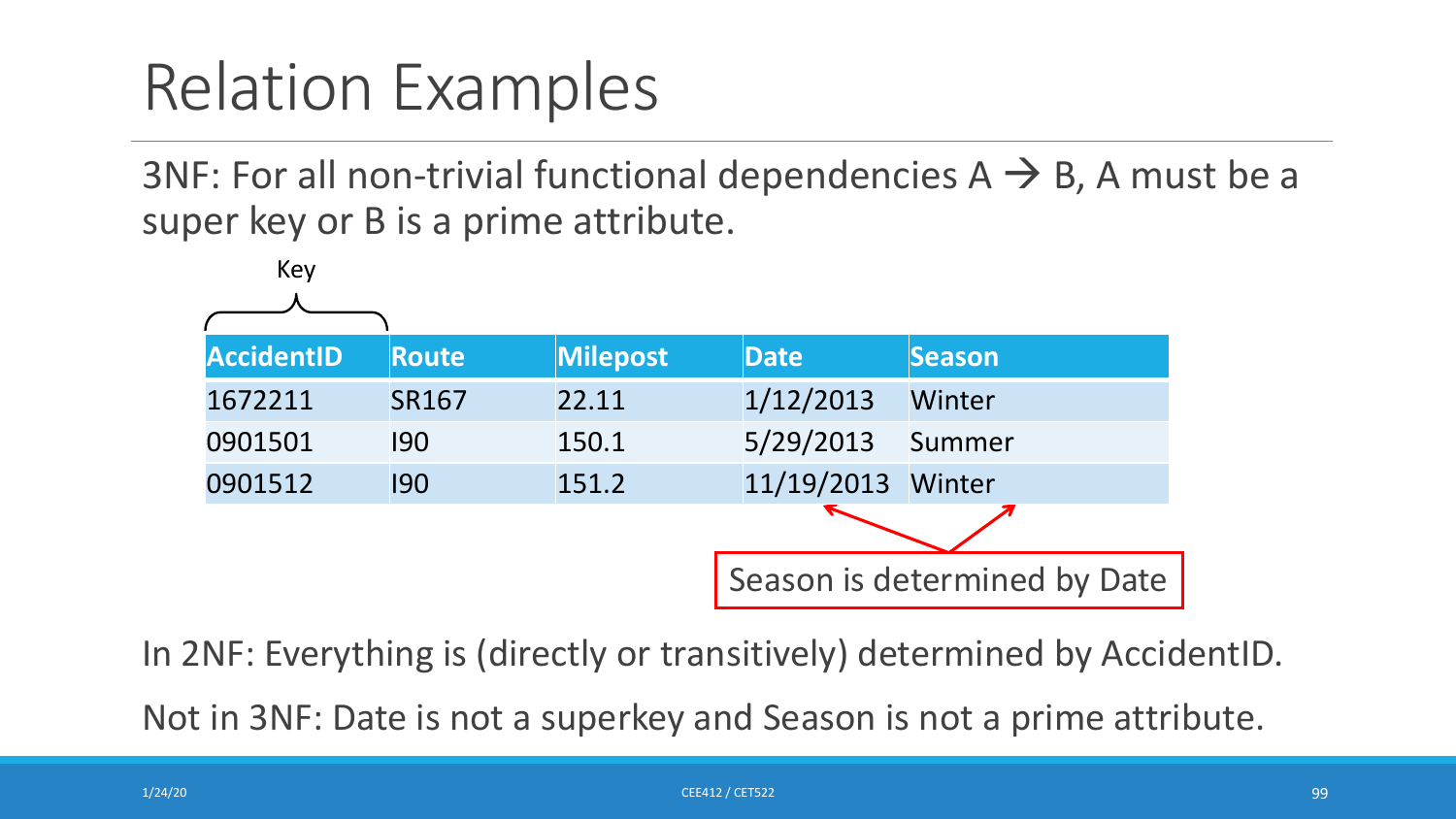BCNF: For all non-trivial functional dependencies  $A \rightarrow B$ , A must be a super key.

| <b>Player</b>         | Number | <b>Team</b>     | <b>Stadium</b>          |
|-----------------------|--------|-----------------|-------------------------|
| Marshawn Lynch        | 24     | <b>Seahawks</b> | CenturyLink             |
| <b>Peyton Manning</b> | 18     | <b>Broncos</b>  | <b>Sports Authority</b> |
| <b>Russell Wilson</b> | 3      | <b>Seahawks</b> | CenturyLink             |

A lot of overlapping candidate keys: {Player}, {Number, Team}, {Stadium, Number}, etc., so no non-prime attributes BUT: Team  $\rightarrow$  Stadium

In 3NF: Stadium is a prime attribute (a member of a candidate key).

Not in BCNF: Team is not a superkey.